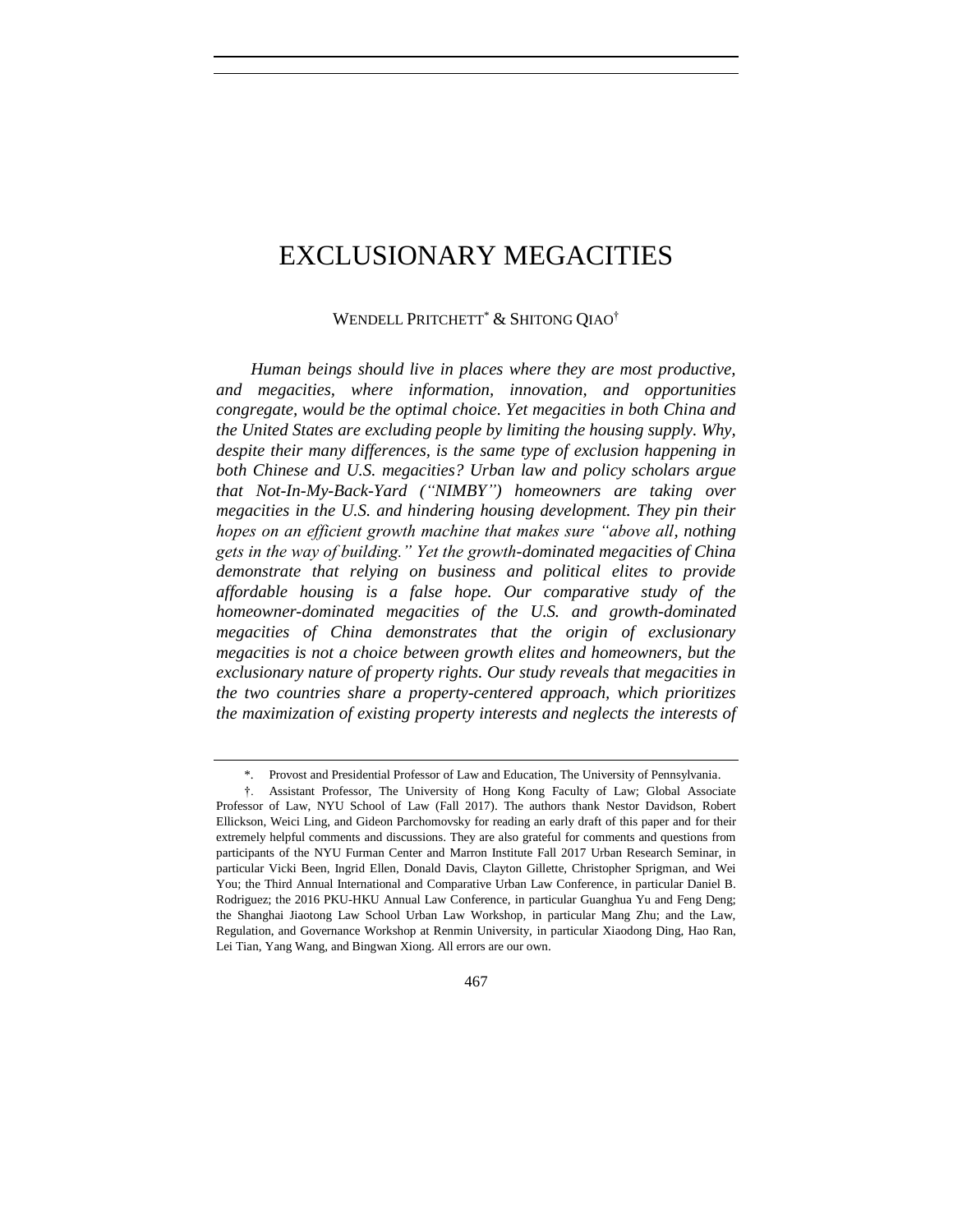*the ultimate consumers of housing, resulting in housing that is unaffordable. Giving housing consumers a voice in land use control and urban governance becomes the last resort to counteract this result. This comparative study shows that the conventional triangular framework of land use—comprising government, developers, and homeowners—is incomplete, and argues for a citizenship-based approach to urban governance.*

# TABLE OF CONTENTS

| <b>INTRODUCTION</b>                                          |  |
|--------------------------------------------------------------|--|
| I. CONCEPTUALIZING LAND USE IN TWO MEGACITIES:               |  |
|                                                              |  |
| A. PROPERTY MARKET: STATE MONOPOLY VS. HOMEOWNERS'           |  |
|                                                              |  |
| B. POLITICAL MARKET: GROWTH MACHINE VS. HOMEVOTERS478        |  |
| C. THE VOICELESSNESS OF HOUSING CONSUMERS IN MEGACITIES  483 |  |
| II. LAND USE IN AMERICAN MEGACITIES: CONCEPT,                |  |
| MECHANISM, AND PUBLIC PARTICIPATION 487                      |  |
|                                                              |  |
|                                                              |  |
| C. PUBLIC PARTICIPATION (AND REFORMS): THE EXAMPLE OF NEW    |  |
|                                                              |  |
| III. LAND USE IN CHINESE CITIES: CONCEPT, MECHANISM,         |  |
|                                                              |  |
|                                                              |  |
| B. URBAN PLANNING COMMISSIONS AS PART OF THE GROWTH          |  |
|                                                              |  |
| C. PUBLIC PARTICIPATION: THE SLOW RISE OF A MOVEMENT508      |  |
| 1. Impotent Public Participation in Comprehensive Plan       |  |
|                                                              |  |
| 2. Zoning Maps and Adjustments: Housing Owners as Parties of |  |
|                                                              |  |
| IV. HOUSING, THE NEW EXCLUSION, AND THE WAY OUT515           |  |
| A. U.S. AND CHINESE LAND USE REGULATION: CONVERGENCE         |  |
|                                                              |  |
| B. TOWARD A NEW, INCLUSIONARY REGULATORY SYSTEM519           |  |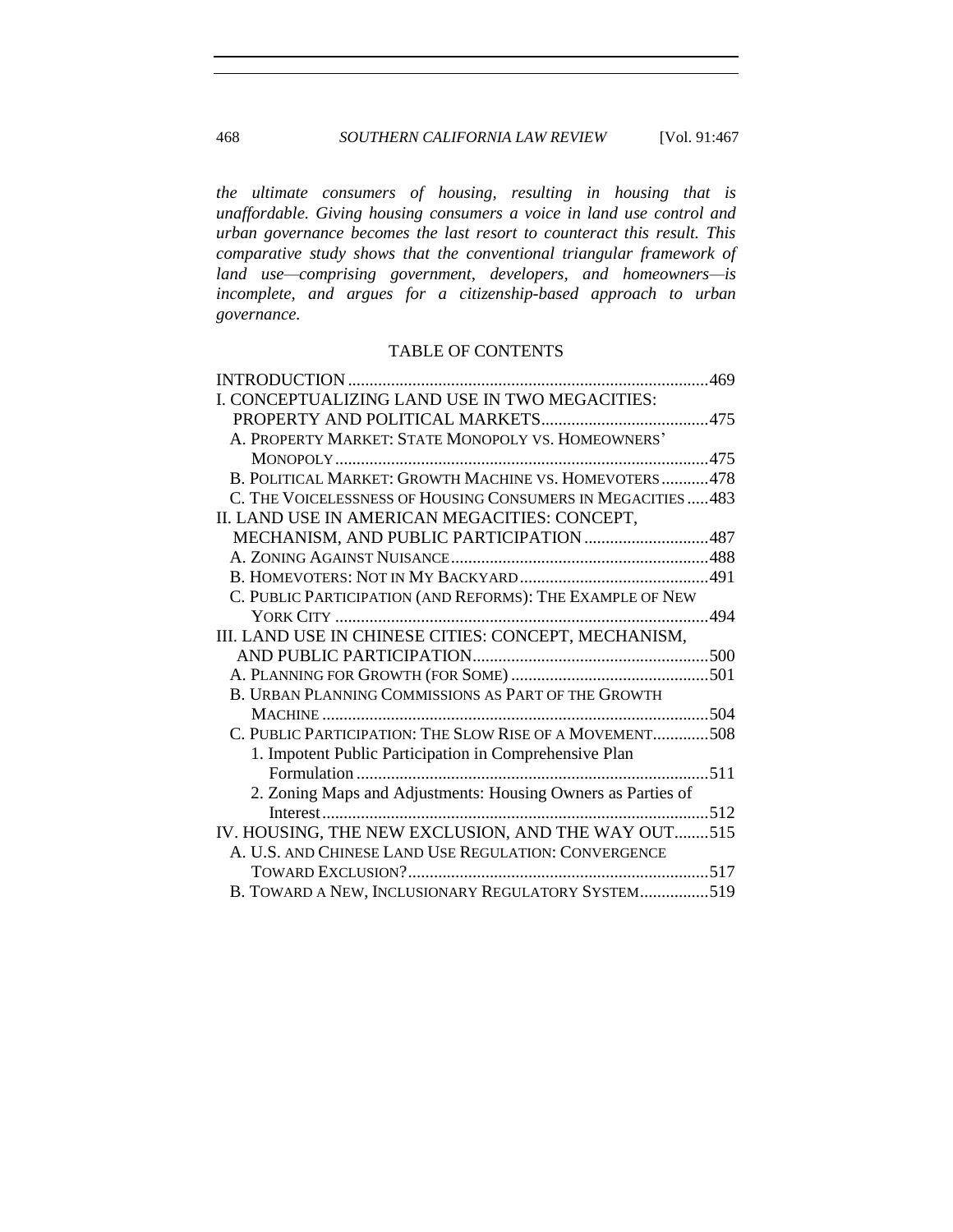#### <span id="page-2-4"></span><span id="page-2-3"></span><span id="page-2-2"></span><span id="page-2-1"></span>INTRODUCTION

<span id="page-2-0"></span>*"To add 45 feet, no matter what you put in it—you could put Mother Theresa in it—it still is a too-tall building."* 

—Elizabeth Ashby, Co-Chair, Manhattan Community Board<sup>1</sup>

*"[S]trengthen the population control targets through land supply"*  —Outline of Shanghai Master Plan  $(2015-2040)^2$ 

Human beings should live in places where they are most productive, and megacities, <sup>3</sup> where information, innovation, and opportunities congregate, would be the optimal choice.<sup>4</sup> Yet megacities in both China and the United States are excluding people by limiting housing supply. In the U.S., New York City "has lost a net 529,000 domestic migrants" from  $2010$  to  $2015$ , in large part due to its high housing costs.<sup>5</sup> In San Francisco, housing production has long failed to match the city's economic growth, with only 11,000 units added to its housing stock from 2009 to 2015, a period in which the city added over 123,000 new jobs.<sup>6</sup> In China, city governments in both Beijing and Shanghai have reduced the supply of residential land to control population, resulting in reduced speed of population growth in Beijing and population outflow in Shanghai since 2016.<sup>7</sup>

3. "Megacity" is a term widely used and accepted but rarely precisely defined. In this Article, we use the term to refer to first-tier cities in China, represented by Beijing, Shanghai, and Shenzhen, and the biggest cities in the U.S., represented by New York City and San Francisco.

4. *See, e.g.*, EDWARD GLAESER, TRIUMPH OF THE CITY (2011).

5. *See, e.g.*, Joel Kotkin, *The Cities Americans Are Thronging to and Fleeing*, FORBES (Oct. 6, 2015, 8:30 AM), https://www.forbes.com/sites/joelkotkin/2015/10/06/the-cities-americans-arethronging-to-and-fleeing.

7. *See, e.g.*, 何苗 [He Miao], 外来常住人口首现 15 万净流出:谁离开了上海?[*150,000 Net Outflow of Migrant Permanent Resident Population: Who Leaves Shanghai?*], 21 JINGJI (Mar. 2, 2016), http://epaper.21jingji.com/html/2016-03/02/content\_33343.htm; 北京楼市,真的遭遇大利空了吗? [*Is the Real Estate Market in Beijing Running out of Interests?*], IFENG NEWS (Feb. 28, 2017, 6:17 PM), http://wemedia.ifeng.com/9158923/wemedia.shtml; 李迅雷 [Lee Thunder], 人口流向出现逆转,它将

<sup>1.</sup> Abigail Savitch-Lew, *How Are NYC's Community Boards Reacting to de Blasio's Housing Proposals?*, CITY LIMITS (Nov. 2, 2015), http://citylimits.org/2015/11/02/how-are-nycs-communityboards-reacting-to-de-blasios-housing-proposals.

<sup>2.</sup> "以用地供给强化人口调控目标,以产业结构调整优化人口结构,以适宜的人口密度调 节人口分布" ["To strengthen the population control targets through land supply; to optimize the population structure through readjustment of the industrial structure; to regulate the population distribution through appropriate population density."]. *See* LEADING GROUP OFFICE OF SHANGHAI MASTER PLAN, 上海市城市总体规划 (2015–2040)纲要概要 [OUTLINE OF SHANGHAI URBAN MASTER PLAN (2015–2040)] 11 (2015), http://img.thupdi.com/news/2016/01/1453791519864576.pdf.

<sup>6.</sup> BAY AREA COUNCIL ECON. INST., SOLVING THE HOUSING AFFORDABILITY CRISIS: HOW POLICIES CHANGE THE NUMBER OF SAN FRANCISCO HOUSEHOLDS BURDENED BY HOUSING COSTS 5 (2016), http://www.bayareaeconomy.org/files/pdf/BACEI\_Housing\_10\_2016.pdf [hereinafter HOUSING AFFORDABILITY].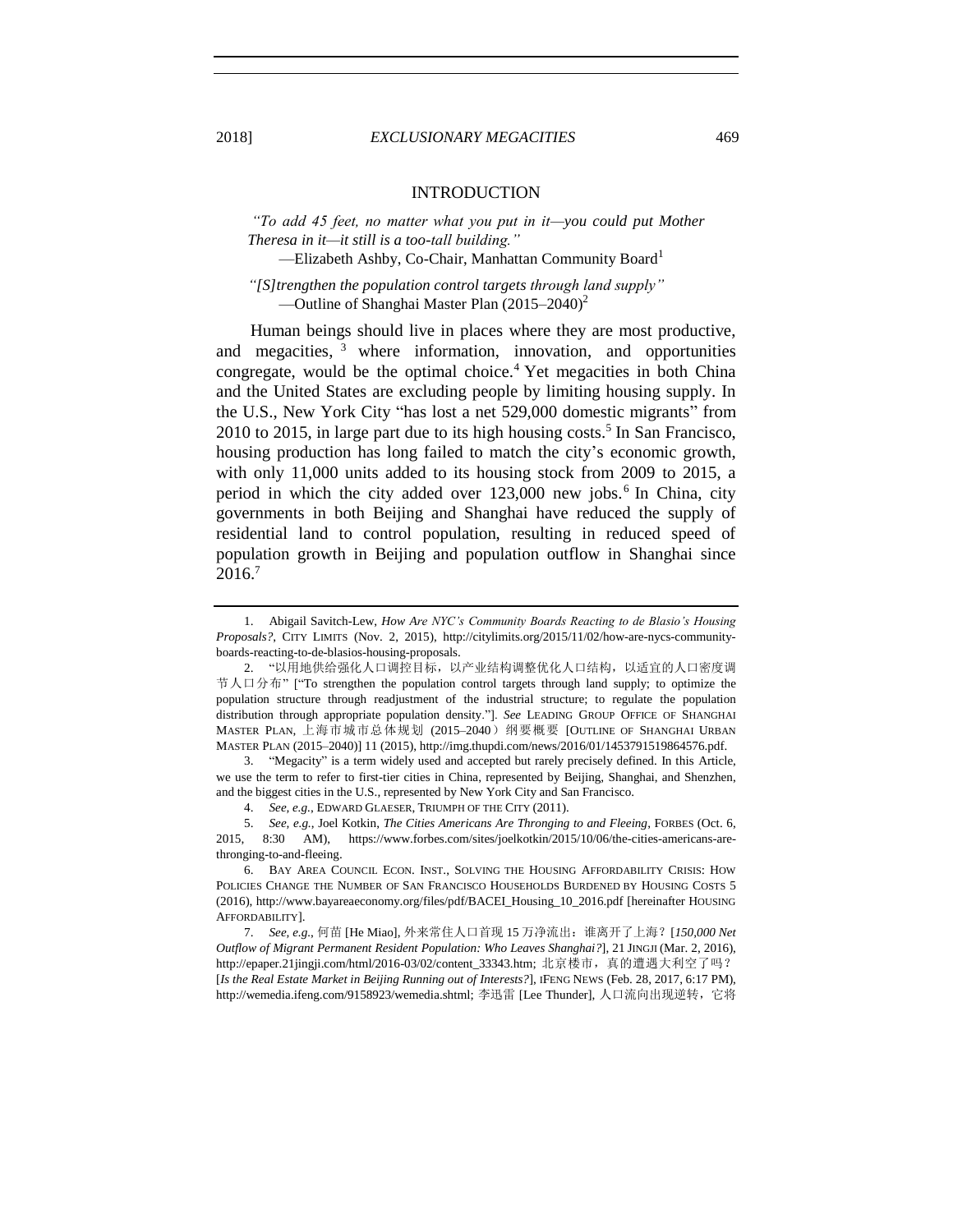<span id="page-3-2"></span><span id="page-3-0"></span>Why, despite their many differences, is the same type of exclusion happening in these two countries? The two countries are fundamentally different in land ownership regimes, land use regulations, and urban governance. Urban law and policy scholars in the U.S. are concerned that Not-In-My-Back-Yard (NIMBY) homeowners are taking over big cities and hindering housing development therein, thereby excluding lowerincome and younger populations from the opportunities that those cities offer.<sup>8</sup> Explicit or implicit in their research is hope for an efficient growth machine that makes sure "above all, nothing gets in the way of building."<sup>9</sup> From an American perspective, growth-oriented elites in cities, including land developers and urban politicians, profit through the increasing intensification of land us<sup>10</sup> Governments in Chinese megacities monopolize land supply, manipulate land use controls, and centralize decision-making processes to promote growth. Such governments would be an ideal for the above American urban law and policy scholars. If their theory about the urban growth machine was correct, however, there should have been no housing shortage in super growth-focused cities in China. Why do megacities in China also limit housing supply?

<span id="page-3-4"></span><span id="page-3-3"></span><span id="page-3-1"></span>Our comparative study of the homeowner-dominated megacities of the U.S.<sup>11</sup> and growth-dominated megacities of China<sup>12</sup> demonstrates that

对中国经济产生怎样的影响?[*How Will the Phenomenon of Reverse Population Flow Affect the Economy in China?*], SOHU (Apr. 25, 2017, 6:30 PM), http://www.sohu.com/a/136422828\_481642.

<sup>8.</sup> *See generally* Vicki Been et al., *Urban Land-Use Regulation: Are Homevoters Overtaking the Growth Machine?*, 11 J. EMPIRICAL LEGAL STUD. 227 (2014); Roderick M. Hills, Jr. & David Schleicher, *Balancing the "Zoning Budget*,*"* 62 CASE W. RES. L. REV. 81 (2011) [hereinafter Hills & Schleicher, *Balancing*]; Roderick M. Hills, Jr. & David Schleicher, *Planning an Affordable City*, 101 IOWA L. REV. 91 (2015) [hereainafter Hills & Schleicher, *Planning*]; John Mangin, *The New Exclusionary Zoning*, 25 STAN. L. & POL'Y REV. 91 (2014); David Schleicher, *City Unplanning*, 122 YALE L.J. 1670 (2013); *Urban Land: Space and the City*, ECONOMIST (Apr. 4, 2015), https://www.economist.com/news/leaders/21647614-poor-land-use-worlds-greatest-cities-carries-hugecost-space-and-city ("Lifting all the barriers to urban growth in America could raise the country's GDP by between 6.5% and 13.5%, or by about \$1 trillion–2 trillion."); Jason Furman, Chairman, Council of Econ. Advisers, Barriers to Shared Growth: The Case of Land Use Regulation and Economic Rents, Remarks at the Urban Institute (Nov. 20, 2015), https://obamawhitehouse.archives.gov/sites/default/ files/page/files/20151120\_barriers\_shared\_growth\_land\_use\_regulation\_and\_economic\_rents.pdf.

<sup>9.</sup> Edward L. Glaeser, *Houston, New York Has a Problem*, CITY J., https://www.cityjournal.org/html/houston-new-york-has-problem-13102.html (Summer 2008). *See* Been et al., *supra* note [8;](#page-3-0) Hills & Schleicher, *Balancing*, *supra* note [8;](#page-3-0) Schleicher, *supra* note [8.](#page-3-0) On the other hand, scholars are also concerned about local governments being captured by mobile capital. *See generally* Richard C. Schragger, *Mobile Capital, Local Economic Regulation, and the Democratic City*, 123 HARV. L. REV. 482 (2009).

<sup>10.</sup> *See generally* Harvey Molotch, *The City as a Growth Machine: Toward a Political Economy of Place*, 82 AM. J. SOC. 309 (1976).

<sup>11.</sup> *See, e.g.*, William A. Fischel, *The Rise of Homevoters: How OPEC and Earth Day Created*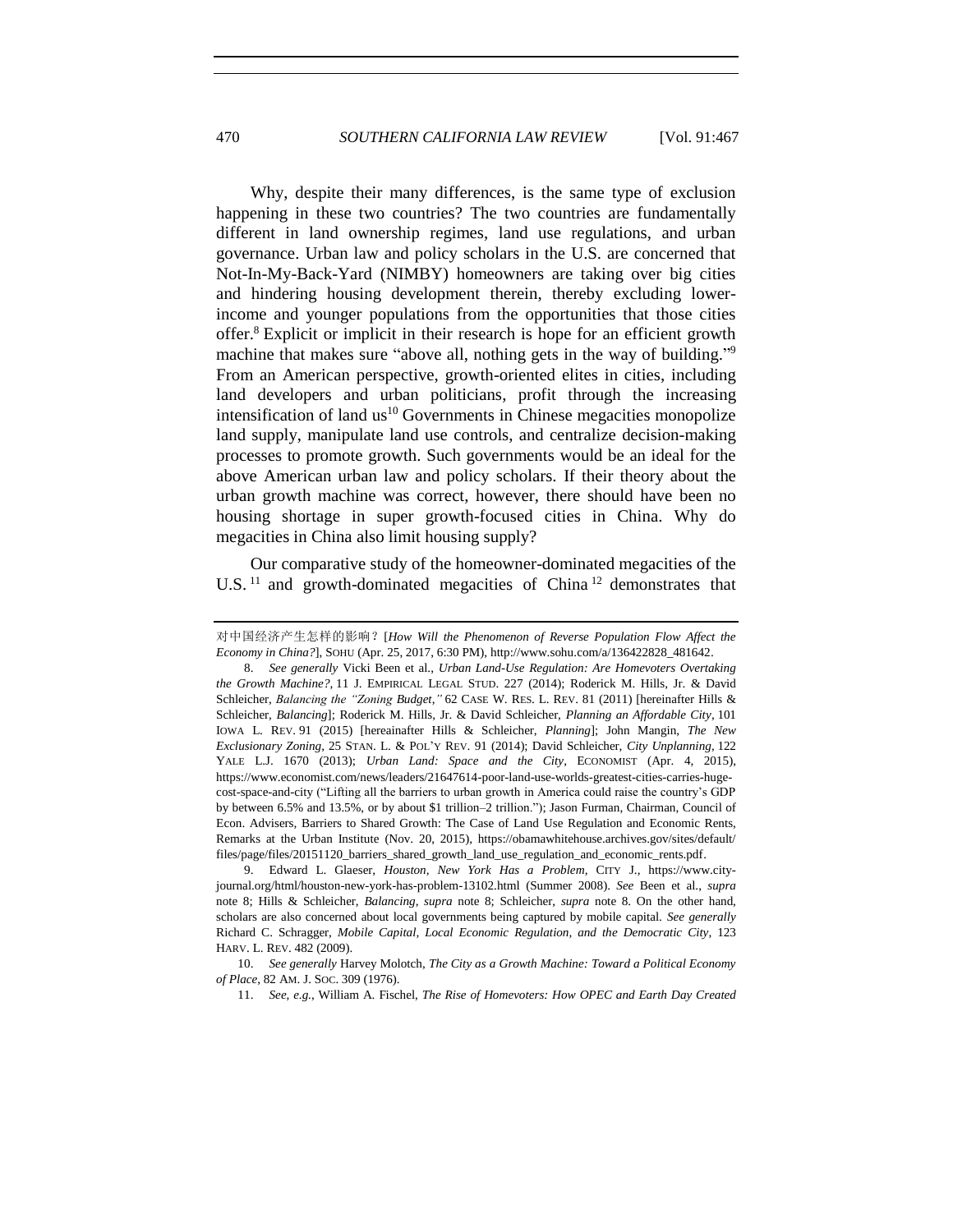relying on business and political elites to provide affordable housing is a false hope. Homeowners do not generally look favorably on newcomers to a city who demand housing and public services, but do not have sufficiently deep pockets to purchase an apartment. Neither do growthoriented city governments that control resources and have the capacity to make and implement whatever policies they deem to be pro-growth. This Article argues that the growth-machine-versus-homevoter<sup>13</sup> debate shares the same incomplete framework of urban governance, giving no voice to city residents who own no property or businesses, and it calls for citizenbased urban governance to replace property-based urban governance. The Article also furthers that debate by comparing land use controls and development processes in the U.S. and China. At first glance, the two countries appear fundamentally different in the way they approach such issues.

In the U.S., land use decisions have a democratic basis and involve numerous parties, including neighboring property owners, community advocates, appointed and elected officials, and real estate developers. Although many groups engage in the decision-making process, as housing costs in many American cities have increased in recent years, policymakers have become concerned that the end result is restrictive zoning rules that limit mobility and exacerbate income inequality.<sup>14</sup> Many community advocates have expressed concern that local zoning decision-making processes are complex, inefficient, and lacking in transparency, and, as a result, they prevent needed development.<sup>15</sup> Zoning amendments, a major step in real estate development, have frequently been locked into what David Schleicher and Roderick Hills call "one by one" piecemeal bargaining, dominated by NIMBY property owners.<sup>16</sup>

China presents a very different picture of land use control. There, land

*Growth-Control Zoning that Derailed the Growth Machine*, *in* EVIDENCE AND INNOVATION IN HOUSING LAW AND POLICY 13 (Lee Anne Fennell & Benjamin J. Keys eds., 2017); Been et al., *supra* note [8;](#page-3-0) Schleicher, *supra* note [8.](#page-3-0)

<sup>12.</sup> *See generally* Xiaoyi Sun & Ronggui Huang, *Extension of State-Led Growth Coalition and Grassroots Management: A Case Study of Shanghai*, 52 URB. AFF. REV. 917 (2016); Lei Wang, *Forging Growth by Governing the Market in Reform-Era Urban China*, 41 CITIES 187 (2014); Lin Ye, *State-Led Metropolitan Governance in China: Making Integrated City Regions*, 41 CITIES 200 (2014); Sumei Zhang, *Land-Centered Urban Politics in Transitional China—Can They Be Explained by Growth Machine Theory?*, 41 CITIES 179 (2014).

<sup>13.</sup> For a discussion of the term "homevoter," see *infra* text accompanying not[e 47.](#page-12-0)

<sup>14.</sup> Furman, *supra* not[e 8.](#page-3-0)

<sup>15.</sup> Mangin, *supra* not[e 8.](#page-3-0) 

<sup>16.</sup> Schleicher, *supra* note [8](#page-3-0) at 1706–07.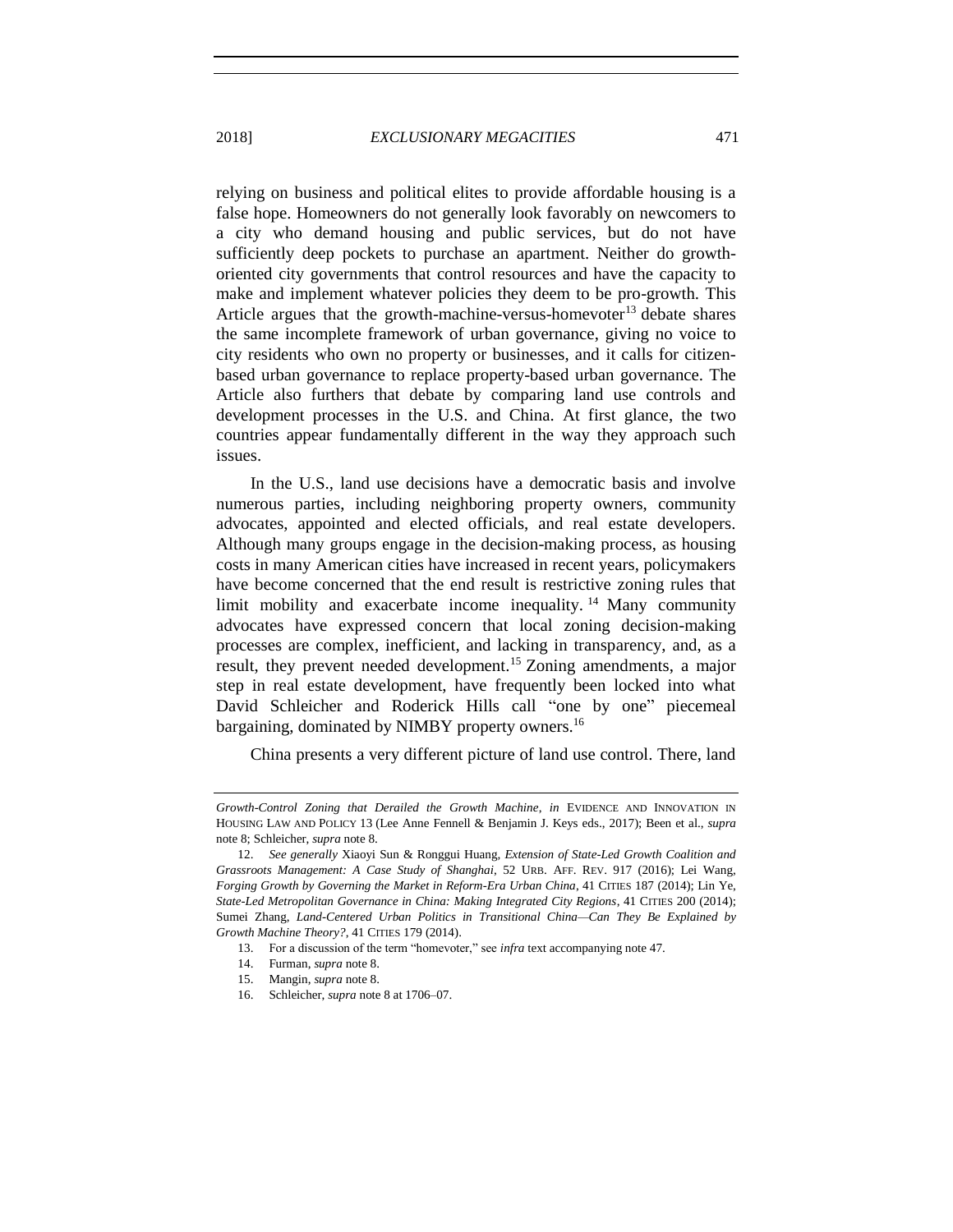use regulations are administratively driven.<sup>17</sup> The general public has only nominal rights to participate in the zoning process. Land use power is concentrated at the city administration level under the command of a strong city leader. As a result, city governments can make zoning amendments quickly, with little input from the public.<sup>18</sup> However, the Chinese central government, urban planning officials, professionals, and scholars have exposed significant problems within this "efficient" system and argued that the lack of public participation is endangering the legitimacy of zoning in China and contributing to an inefficient housing market.<sup>19</sup> The Chinese real estate market exhibits a combination of skyrocketing prices in the country's megacities, which results in the exclusion of middle- and low-income populations (as well as the denial of employment and social opportunities) and housing oversupply in its smaller cities, as symbolized by the numerous "ghost cities" dotting the landscape.<sup>20</sup> In this Article, we focus on housing shortages in Chinese and American megacities.

<span id="page-5-0"></span>Although there are major differences between the Chinese and American land use systems, they share the phenomenon of high housing prices becoming a new instrument by which to exclude poorer populations from megacities. China's megacities, including Beijing, Shanghai, and Shenzhen, have seen demand outpace net new construction since the turn

<sup>17.</sup> *See infra* Part III.

<sup>18.</sup> *Id.* 

<sup>19.</sup> *See, e.g.*, Ye, *supra* note [12](#page-3-1) at 189–90. *See generally* 罗鹏飞 [Luo Pengfei], 关于城市规划 公众参与的反思及机制构建 [*Reflections on the Public Participation in Urban Planning and Its Mechanism Construction*], 6 城市问题 [URB. PROBLEMS] 32 (2012).

<sup>20.</sup> A defining characteristic of the Chinese housing market is the undersupply of housing in megacities and oversupply of housing in smaller cities. *See generally* Jing Wu et al., *Evaluating the Risk of Chinese Housing Markets: What We Know and What We Need to Know*, 39 CHINA ECON. REV. 91 (2016). Looking at the bigger picture of nationwide housing demand and supply, both China and the U.S. share a mismatch between housing supply and job opportunities. "[L]ocal governments with the weakest economies have been the most aggressive in promoting new housing supply, perhaps as a means of generating economic growth, while local governments in the richest cities have been slowing down construction." Edward Glaeser et al., *A Real Estate Boom with Chinese Characteristics*, 31 J. ECON. PERSP. 93, 98 (2017). *See also* Hanming Fang et al., *Demystifying the Chinese Housing Boom*, 30 NBER MACROECONOMICS ANN. 2015 105, 152–53 ("There is still a lack of systematic understanding of housing supply in Chinese cities. To the extent that housing prices have been rising at a pace comparable to or even higher than the households' income growth rate during the decade, the housing market equilibrium implies that the growth of housing supply was likely to have stayed either below or comparable to the growth of housing demand . . . ."); Roderick M. Hills, Jr. & Shitong Qiao, *Voice and Exit as Accountability Mechanisms: Can Foot-Voting Be Made Safe for the Chinese Communist Party?*, 48 COLUM. HUM. RTS. L. REV. 158, 168–69 (2017); Mali Chivakul et al., *Understanding Residential Real Estate in China* 18 (Int'l Monetary Fund, Working Paper No. 15/84, 2015) ("For China, Tier I cities are close to the average levels in advanced economies, while smaller cities already see a much higher level, suggesting possible signs of oversupply.").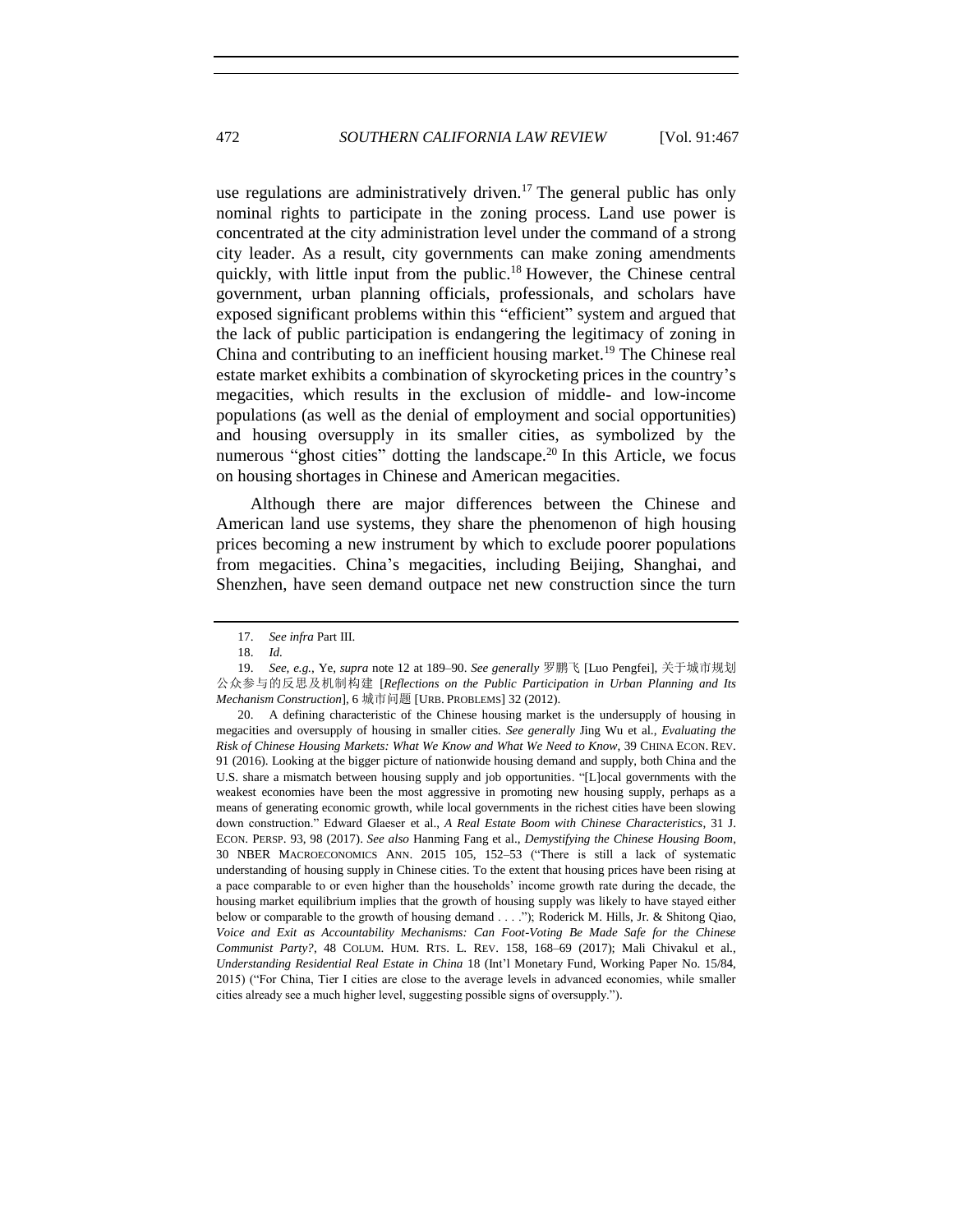2018] *EXCLUSIONARY MEGACITIES* 473

of the century.<sup>21</sup> According to joint research by Joe Gyourko, Yongheng Deng, and Jing Wu, from 2001 to 2014, the housing supply was just 87% of projected demand in Beijing, 70% in Shanghai, and 73% in Shenzhen.<sup>22</sup> In the U.S., there are more than two "extremely low income and very low income households" for every one housing unit affordable to them in New York City.<sup>23</sup> The lack of affordable housing in San Francisco has pushed families out of the job market and the city.<sup>24</sup> In both the U.S. and China, procedural obstacles and the biases of (public and private) property owners are obstructing housing development and reinforcing real estate developers' inherent inclination toward the construction of expensive housing. The result is a limited supply of new construction, which, when combined with continued demand growth from new residents, has led to significant increases in the cost of housing in megacities.<sup>25</sup> Traditional exclusionary zoning approaches have been used to keep certain populations out of attractive communities and to prevent them from accessing decent affordable housing. For example, racial covenants were used in the U.S. until after the Second World War, <sup>26</sup> and the *hukou* residency registration system has a long history in China.<sup>27</sup> As exclusionary policies came under attack in the U.S., more subtle forms of regulatory exclusion took hold in the suburbs, the types of processes that led to the *Mount Laurel* decisions and government intervention.<sup>28</sup> In the twenty-first century, traditional forms of exclusionary zoning continue, and cities are witnessing a growth in

<span id="page-6-0"></span><sup>21.</sup> Wu et al., *supra* not[e 20,](#page-5-0) at 5–6.

<sup>22.</sup> *See id*. at 60 ("Market-level analysis of short- and longer-run changes in supply-demand balances finds important variation across markets. In the major East region markets of Beijing, Hangzhou, Shanghai and Shenzhen which have experienced very high rates of real price growth, we estimate that the growth in households demanding housing units has outpaced new construction since the turn of the century. However, there are a dozen large markets, primarily in the interior of the country, in which new housing production has outpaced household growth by at least 30% and another eight in which it did so by at least 10%."). *Id.* at 2.

<sup>23.</sup> *Our Current Affordable Housing Crisis*, N.Y.C. HOUSING, http://www1.nyc.gov/site/ housing/problem/problem.page (last visited July 4, 2017).

<sup>24.</sup> HOUSING AFFORDABILITY, *supra* not[e 6,](#page-2-1) at 4.

<sup>25.</sup> Furman, *supra* note [8,](#page-3-0) at 5–6. As discussed in Part IC, the richest cities are often megacities which occupy unique and monopoly positions on the market of places, and, therefore, tend to undersupply housing to grab monopoly rents.

<sup>26.</sup> *See, e.g.*, RICHARD R.W. BROOKS & CAROL M. ROSE, SAVING THE NEIGHBORHOOD: RACIALLY RESTRICTIVE COVENANTS, LAW, AND SOCIAL NORMS (2013).

<sup>27.</sup> *See generally* FEI-LING WANG, ORGANIZING THROUGH DIVISION AND EXCLUSION: CHINA'S HUKOU SYSTEM (2005).

<sup>28.</sup> *See, e.g.*, DOUGLAS S. MASSEY ET AL., CLIMBING *MOUNT LAUREL*: THE STRUGGLE FOR AFFORDABLE HOUSING AND SOCIAL MOBILITY IN AN AMERICAN SUBURB 21–23 (2013). *See also* S. Burlington Cty. NAACP v. Twp. of Mount Laurel, 456 A.2d 390 (N.J. 1983); S. Burlington Cty. NAACP v. Twp. of Mount Laurel, 336 A.2d 713 (N.J. 1975).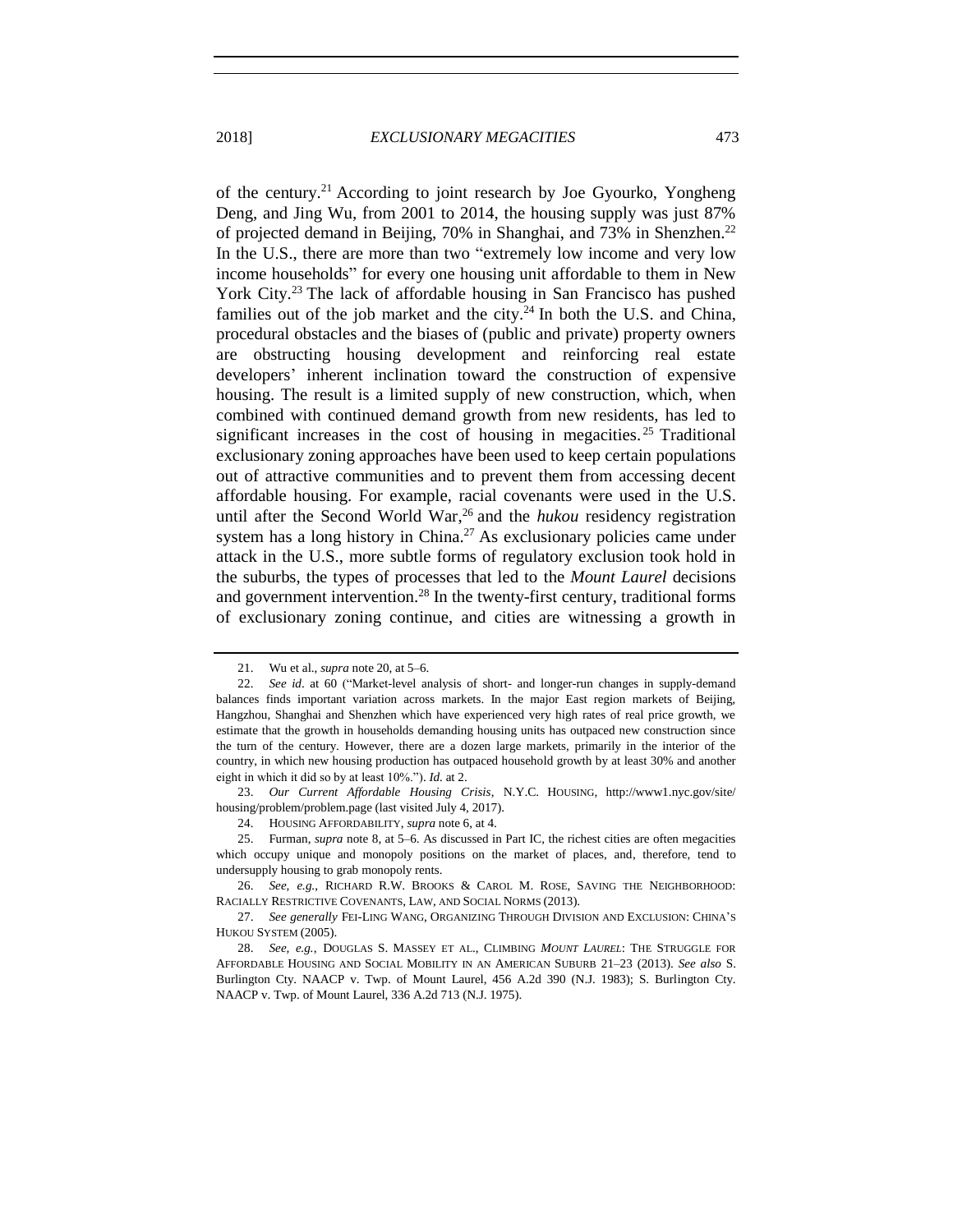obstacles to new development through the processes described in this Article.<sup>29</sup> It is particularly surprising to see such obstacles in China, where, despite driving the world's most effective growth machine over the past three decades, housing prices in the country's megacities have skyrocketed.

Why have two such different land use regimes led to a similar form of exclusion? We argue that, despite their different decision-making processes, the development regimes of both countries share an urban governance framework that neglects the voices of the have-nots and is premised on the drive to maximize the value of land for current owners, thereby leading to discrimination against the interests of middle- and lowincome populations.<sup>30</sup> We use the Chinese case to demonstrate that, even in super-growth-focused cities, decision-making can lead to exclusion if the politics of urban governance are centered on land value maximization for current owners. The root cause of exclusionary cities is urban governance regimes that prioritize property owners' interests and voices, at the core of which lies the right to exclude. A fundamental lesson is that urban governance is not only about land or capital,<sup>31</sup> but also about labor and housing consumers, the neglect of whose interests leads to inefficiency and exclusion.

The remainder of the Article is structured as follows. Part I lays out the basic differences of property and political markets between Chinese and American megacities and reveals that despite fundamental differences in land institutions and urban governance, landowners dominate both markets; housing consumers' voices are weak or zero in both kinds of megacities. Part II examines the origin and structure of zoning in American megacities, focusing on the growth-machine-versus-homevoter hypothesis, exploring the ways in which zoning processes have become increasingly contested and the impact of conflicts over development in American megacities. Drawing on the example of New York City, it then demonstrates that even in megacities where developers would be expected to have influence, property owners dominate zoning processes, leading to the exclusion of middle- and low-income populations. Part III examines urban governance in Chinese megacities, revealing an alliance between government and developers, as well as the growing influence of property owners. We argue

<sup>29.</sup> Mangin, *supra* not[e 8,](#page-3-0) at 92.

<sup>30.</sup> This paper does not address the relationship between city governments and upper-level governments, which can impact housing supply too. *See generally* David J. Barron, *Reclaiming Home Rule*, 116 HARV. L. REV. 2255 (2003).

<sup>31.</sup> Schragger, *supra* not[e 9,](#page-3-2) at 485.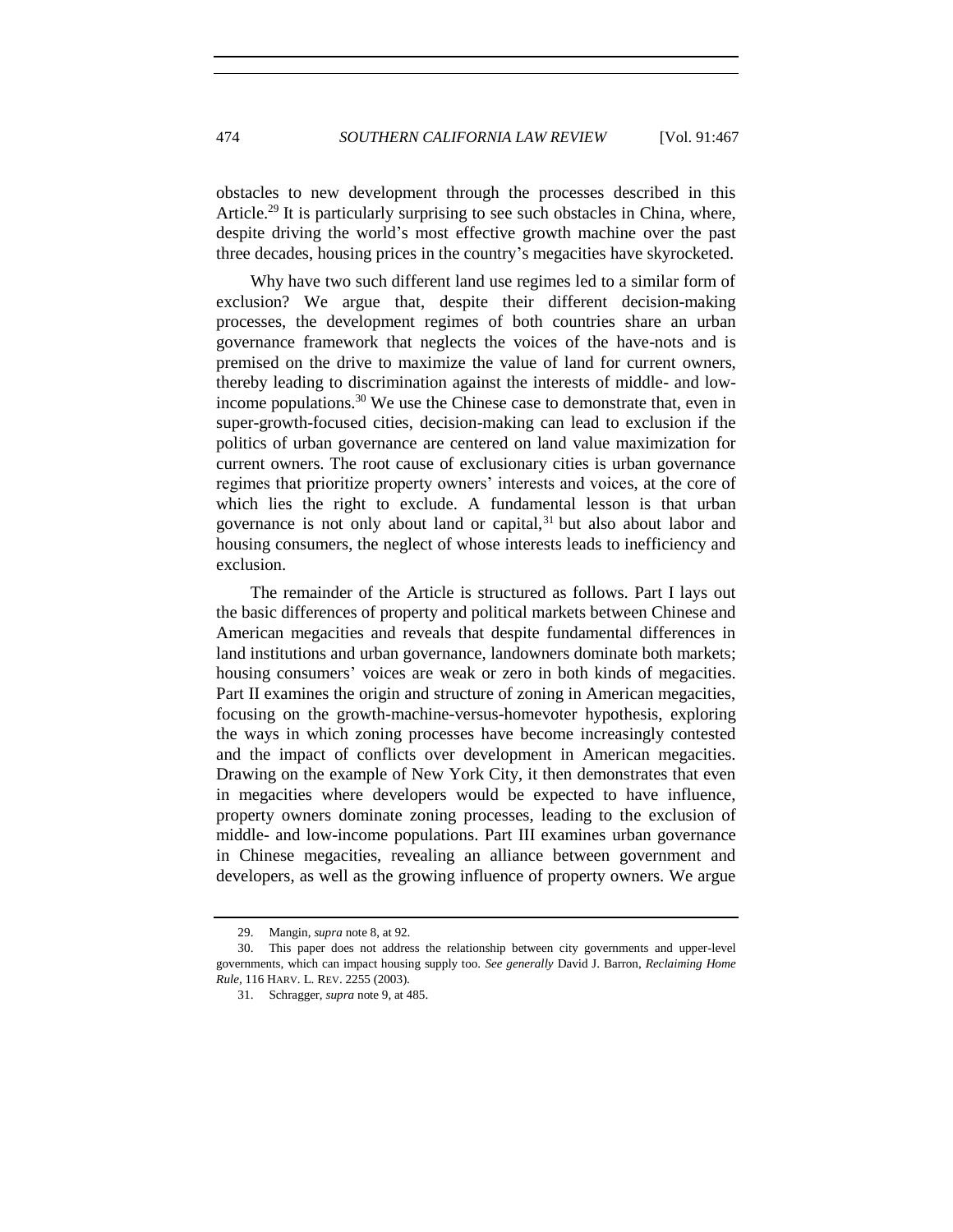2018] *EXCLUSIONARY MEGACITIES* 475

that this alliance has led to skyrocketing prices in Chinese megacities, which exclude middle- and low-income populations. The Chinese case reveals that growth-machine elites' interests are not necessarily in alliance with a greater housing supply. Finally, Part IV concludes by examining the convergence of both American and Chinese megacities towards exclusion and proposes to replace the current property-centered urban governance with a citizenship-based approach to make megacities more affordable and inclusive.

# <span id="page-8-0"></span>I. CONCEPTUALIZING LAND USE IN TWO MEGACITIES: PROPERTY AND POLITICAL MARKETS

In both the United States and China, supply and demand decide the final land use, and land institutions (i.e., land ownership regimes and land use regulations) shape both supply and demand. Therefore, to conceptualize land use in China and the U.S., we need to understand not only their property markets, but also the political markets of urban governance. The most interesting aspect of this comparison is that, despite fundamental differences in land institutions and urban governance, landowners dominate both markets, and consumers' voices are weak in both Chinese and American megacities. More specifically, American megacity politics are dominated by existing property owners, whereas in Chinese megacities, the government, as the sole land owner, prioritizes industrial development and favors high housing prices over satiating demand. As a result, land use processes in both China and the U.S. prioritize property owners' voices and neglect the needs and demands of the have-nots and newcomers to big cities.

# <span id="page-8-1"></span>A. PROPERTY MARKET: STATE MONOPOLY VS. HOMEOWNERS' **MONOPOLY**

In China, city governments monopolize land supply and are incentivized to undersupply residential land to grab monopoly rents from consumers. In U.S. cities, the real estate industry is much more competitive. Yet, with the institution of zoning, the supply of housing can be restricted by monopolistic practices. Empirical studies have shown that such monopolistic supply restriction is widespread., originally in suburbs and now even in megacities. In other words, since "zoning power within an urban area is sufficiently concentrated" amongst local homeowners and their representatives, the "supply of housing [in such areas has been] below [optimal], and its price above, those which would prevail in competitive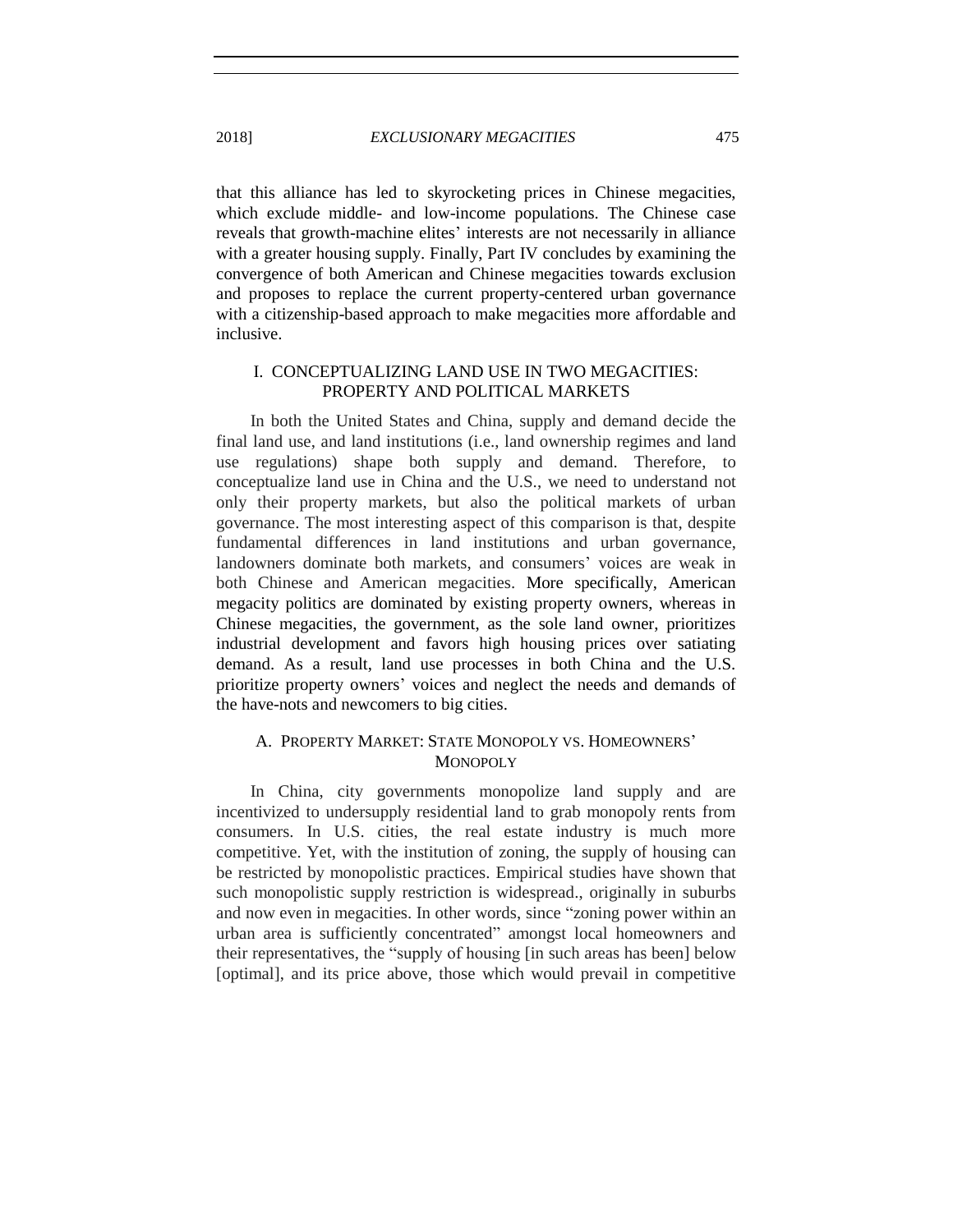<span id="page-9-0"></span>equilibrium with no zoning."<sup>32</sup> State and homeowner monopolies over the property market are the defining characteristic of land use in China and the U.S., respectively. We can proceed to more detailed description of the two systems with this defining characteristic established.

To compare land use approaches in China and the U.S., it is necessary to clarify the concept of zoning and, more fundamentally, the function of land use regulations. Each society's understanding of property rights is crucial to its conception of zoning, and China and the U.S. differ greatly in their fundamental understanding of both property rights and zoning. The historic understanding of property rights in the U.S is captured by the phrases "the title of our lands is free, clear, and absolute"<sup>33</sup> and "every proprietor of land is a prince in his own domain."<sup>34</sup> In other words, private property owners have wide latitude in determining the uses of their property. Although property ownership has always been subject to government regulation in the U.S., the libertarian view captured by the foregoing phrases has shaped the legal rules governing the strength of private property rights and the limited role of the government in determining those rights. The primary justification for zoning in the U.S., as represented by the *Euclid* decision, is the need to prevent negative externalities that may result from individual land use decisions.<sup>35</sup> The goal of the zoning rules developed to regulate land use was to prevent any interference with the rights of neighboring property owners: i.e., the government plays the role of regulator to protect private property interests.<sup>36</sup> However, the problem with a land use system based on private property rights is that "housing owners can employ growth controls to cartelize housing supply."<sup>37</sup> "If consumer demand for residency in a [place] is not completely elastic," which is always the case in megacities, homeowners' interests are allied with limiting housing supply to maintain

<span id="page-9-1"></span><sup>32.</sup> Bruce W. Hamilton, *Zoning and the Exercise of Monopoly Power*, 5 J. URB. ECON. 116, 116 (1978). *See also* William A. Fischel, *Zoning and the Exercise of Monopoly Power: A Reevaluation*, 8 J. URB. ECON. 283 (1980); James A. Thorson, *An Examination of the Monopoly Zoning Hypothesis*, 72 LAND ECON. 43 (1996).

<sup>33.</sup> STUART BANNER, AMERICAN PROPERTY: A HISTORY OF HOW, WHY, AND WHAT WE OWN 5 (2011).

<sup>34.</sup> *Id.*

<sup>35</sup>*. See* Vill. of Euclid v. Ambler Realty Co., 272 U.S. 365, 394–95 (1926).

<sup>36</sup>*. See, e.g.*, Richard A. Epstein, *A Conceptual Approach to Zoning: What's Wrong with* Euclid, 5 N.Y.U. ENVTL. L.J. 277, 286–87 (1996).

<sup>37.</sup> Robert C. Ellickson, *Suburban Growth Controls: An Economic and Legal Analysis*, 86 YALE L.J. 385, 400 (1977).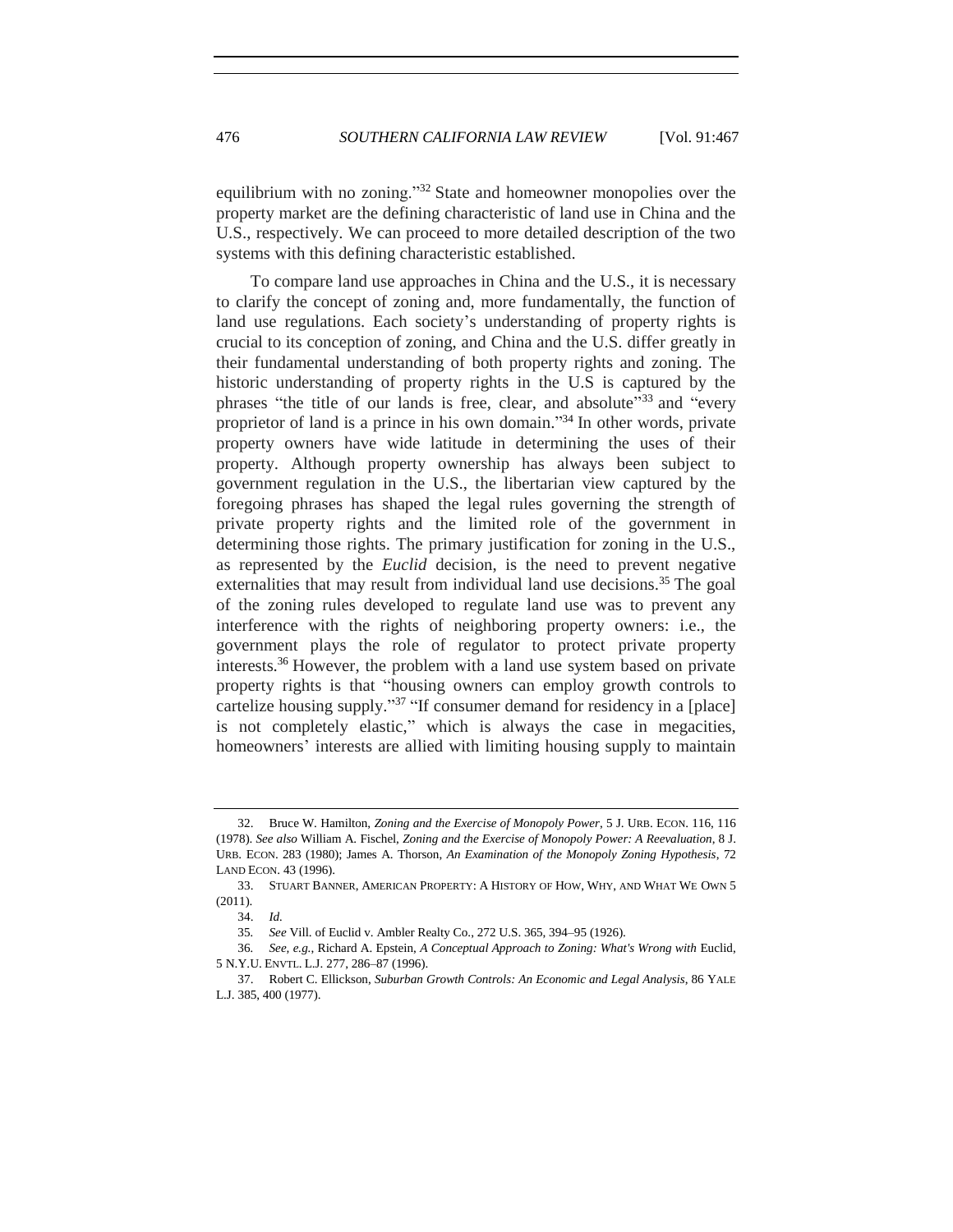or even increase the market value of existing housing.<sup>38</sup>

<span id="page-10-0"></span>In contrast, local governments in China are the primary land owners and suppliers within their jurisdictions. Zoning is a recent concept, adopted as part of the country's market reforms. Historically, the government has controlled land directly through ownership.<sup>39</sup> Urban planning is a more commonly used term than zoning in China, and it follows the economic planning tradition. It is a powerful weapon for local governments to achieve their city management objectives. In the planned economy period, land use decisions were part of development decisions.<sup>40</sup> The central and local governments formulated five-year economic development plans, implemented through a variety of projects. The governments controlled the plans for such projects, including their locations, how much land to use, and what facilities needed to be built. Hence, land use decisions were not independent, but rather part of, and inferior to, overall project decisions.<sup>41</sup>

The strength of such economic plans was the centralized decisionmaking process, whereby the government determined the appropriate land use and made decisions concerning individual land parcels by taking into account the overall development picture. The problems with such centralized planning are also obvious, including the potential misallocation of resources and neglect of individual interests. The market reforms launched in the 1980s dismantled the planned economy, resulting in various economic activities being freed from central government control. China promulgated its first urban planning law in December 1989, making urban planning permits a separate requirement in the land use permit system.<sup>42</sup> In the years since, urban planning in China has gradually moved in the direction of American-style land use regulations, with the further retreat of government power from economic activities and the expansion of individual property rights. Today, the government plays a dual role in the development of land: it is both the primary land supplier and the land use

<sup>38.</sup> *Id.*

<sup>39.</sup> Shitong Qiao, *The Politics of Chinese Land: Partial Reform, Vested Interests, and Small Property*, 29 COLUM. J. ASIAN L. 70, 75 (2015).

<sup>40.</sup> *Id*. at 82

<sup>41.</sup> *Id*. at 78 ("It was clear from the RRLSC that all land use must be consistent with the State's economic plan."). The Chinese system is in many ways similar to that of cities in early United States. *See generally* HENDRIK HARTOG, PUBLIC PROPERTY AND PRIVATE POWER: THE CORPORATION OF THE CITY OF NEW YORK IN AMERICAN LAW, 1730–1870 (G. Edward White ed., 1983).

<sup>42.</sup> *See* 中华人民共和国城市规划法 [City Planning Law of the People's Republic of China] (promulgated by the Standing Comm. Nat'l People's Cong., Dec. 26, 1989, effective Apr. 1, 1990, invalidated by the Urban and Rural Planning Law, Oct. 28, 2007), art. 31, *translated in* 1987–1989 P.R.C. LAWS 349 (describing the application process for a construction project in a planned urban area).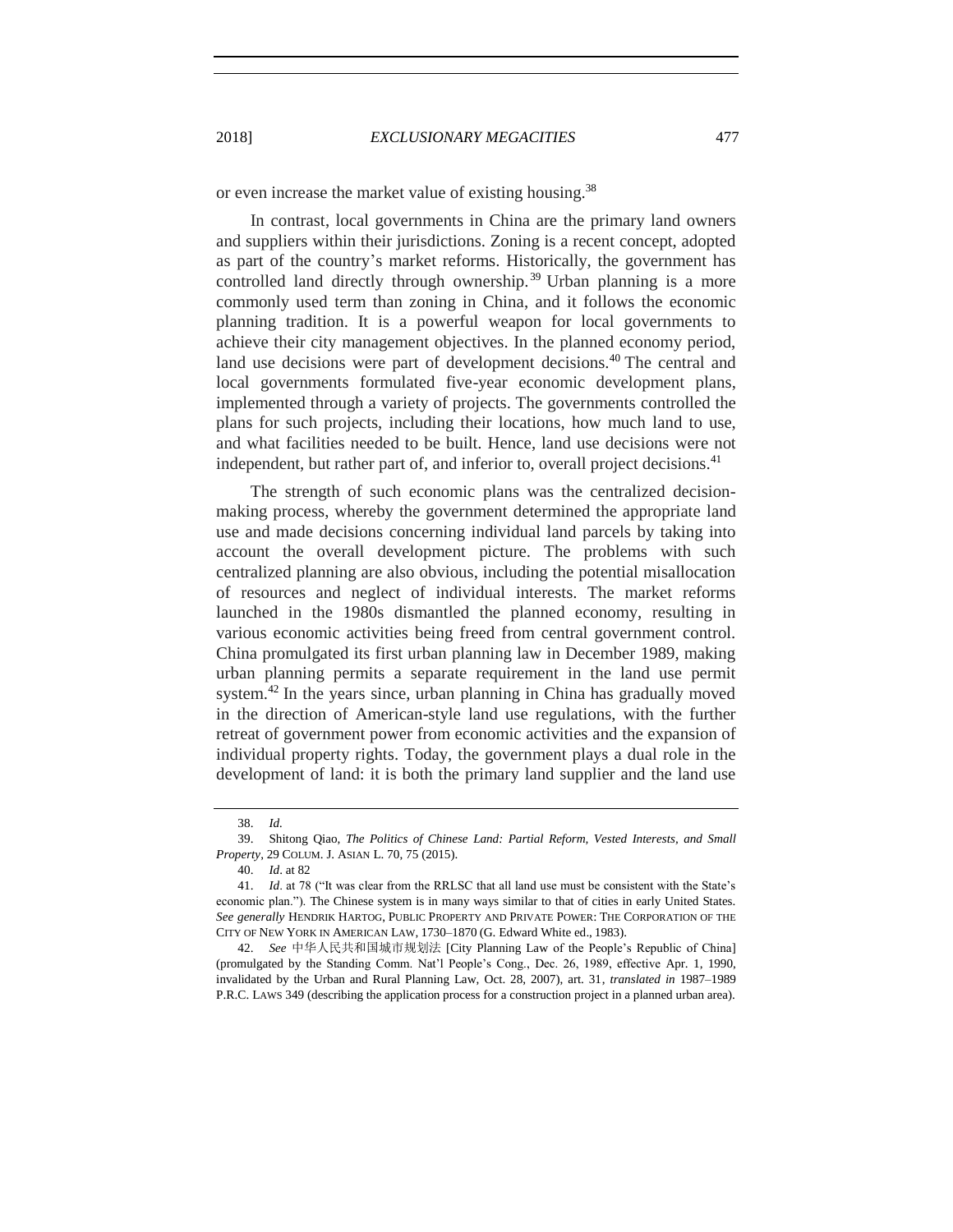regulator. As the primary land supplier, the government is able to define the scope and content of individual land use rights in land use assignment contracts with individual land users.<sup>43</sup> It can then further regulate individual land uses through its regulatory power, similar to the power of local governments in the U.S.

The U.S. and Chinese systems started from very different, almost polar, positions, with the former focused on private rights and the latter on government privilege, but over time the number of similarities between the two have increased. Land use control in China originated in the planned economy, as noted, with the state exercising control over land as both land owner and economic planner. However, with the ongoing shift toward private property ownership, the government's power to shape development has become more circumscribed. In the U.S., the land use system began with little government intervention, but over time the government's role gradually increased, and today local governments play a meaningful role in directing development. These two different, but converging, frameworks have shaped the development process in both countries. Nevertheless, the government monopoly of the land market is still the defining characteristic of land use control in China. In the U.S., as discussed in more detail in the following section, homeowners also cartelize housing supply through their control of city governments. A monopolized market does not generate optimal housing, regardless of which entities are doing the monopolizing.<sup>44</sup>

## B. POLITICAL MARKET: GROWTH MACHINE VS. HOMEVOTERS

<span id="page-11-0"></span>Urban governance has long been described as a war between growth elites, such as land developers, and homeowners, who are also voters. In 1976, Harvey Molotch coined the term "growth machine" to describe the efforts of the former group:

A city and, more generally, any locality, is conceived as the areal expression of the interests of some land-based elite. Such an elite is seen to profit through the increasing intensification of the land use of the area in which its members hold a common interest. An elite competes with other land-based elites in an effort to have growth-inducing resources invested within its own area as opposed to that of another. Governmental authority, at the local and nonlocal levels, is utilized to assist in

<sup>43.</sup> Shitong Qiao, *The Evolution of Chinese Land Law: Stick by Stick?*, *in* PRIVATE LAW IN CHINA AND TAIWAN: LEGAL AND ECONOMIC ANALYSES 182, 191–95 (Yun-Chien Chang, Wei Shen & Wen-Yeu Wang eds., 2017).

<sup>44.</sup> *See* Hamilton, *supra* not[e 32,](#page-9-0) at 116.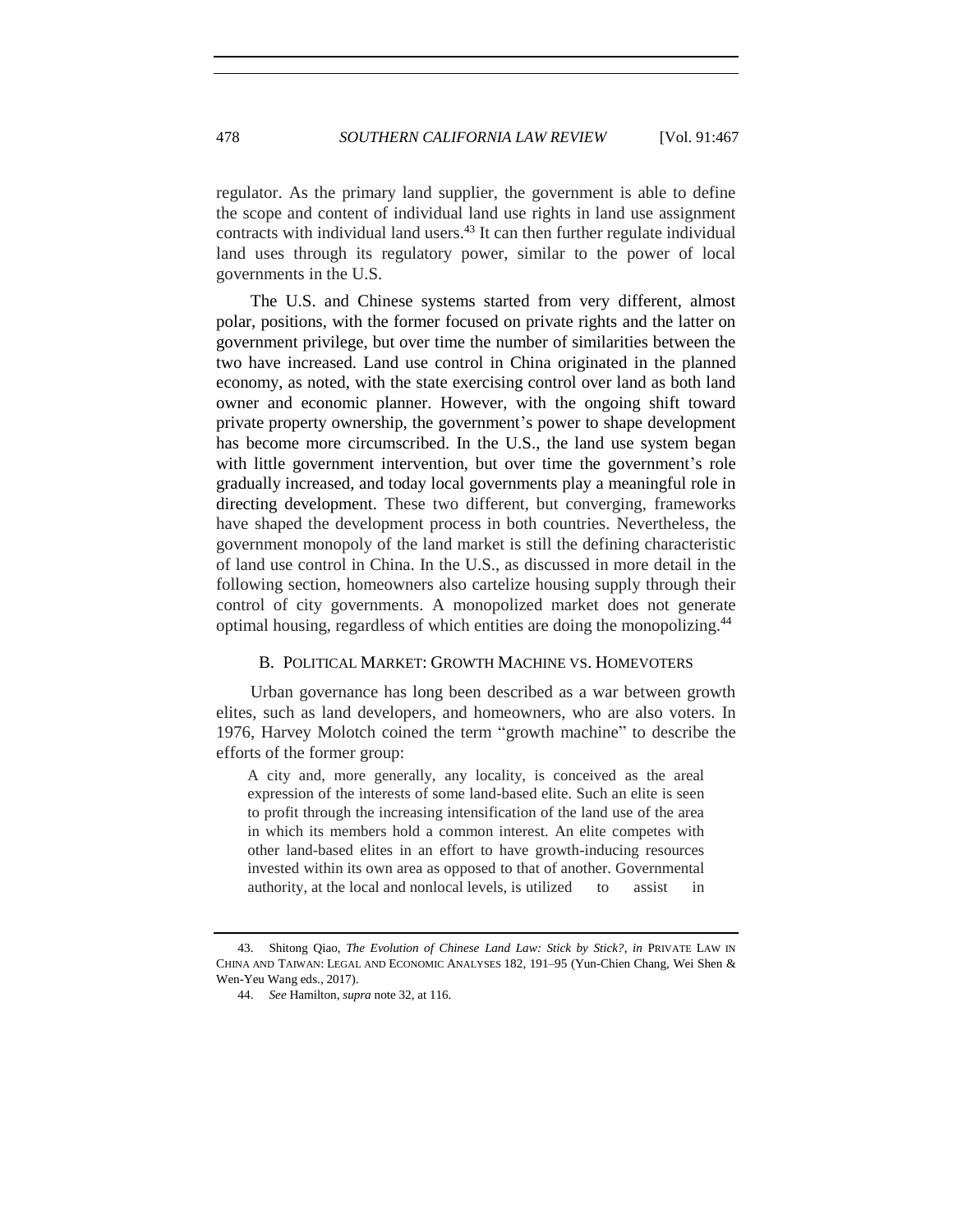achieving this growth at the expense of competing localities. Conditions of community life are largely a consequence of the social, economic, and political forces embodied in this growth machine.<sup>45</sup>

In the same article, Molotch speculated that "the political and economic essence of virtually any given locality, in the present American context, is *growth*." <sup>46</sup> However, also in the 1970s, homeowners began to erode the power of the pro-development growth machine coalition. According to William Fischel:

<span id="page-12-0"></span>[U]nprecedented peacetime inflation, touched off by the oil cartel OPEC, combined with longstanding federal tax privileges to transform owneroccupied houses into growth stocks. The inability to insure the newfound value of their homes converted homeowners into "homevoters," whose local political behavior focused on preventing development that might devalue their homes.<sup>47</sup>

Originally, this occurred in the suburbs, but recently homevoters have also begun to overtake the growth machine in big cities.<sup>48</sup>

<span id="page-12-1"></span>A typical land use dispute is therefore a drama featuring three main players: the developer (the main actor in the growth machine), neighbors (i.e., neighboring homeowners, along with, in U.S. megacities, the renters whose neighborhood longevity has created a vested interest), and the local government. The developer "triggers the dispute" by proposing to carry out a controversial activity.<sup>49</sup> The neighbors of the land under dispute constitute "the developer's first and main line of opposition." <sup>50</sup> The local government in whose jurisdiction the land is located is then the "principal institution" tasked with "reconciling the competing interests" of the two other parties.<sup>51</sup> This triangular framework dominates discussions of land use disputes in both land use casebooks<sup>52</sup> and law review articles.<sup>53</sup> The way in which the framework unfolds depends on the decision-making mechanisms, which can be simplified into three models.

The first can be called the "omniscient dictator" model. Land use

<sup>45.</sup> Molotch, *supra* not[e 10,](#page-3-3) at 309.

<sup>46.</sup> *Id*. at 309–10.

<sup>47.</sup> Fischel, *supra* not[e 11,](#page-3-4) at 1.

<sup>48.</sup> Been et al., *supra* not[e 8,](#page-3-0) at 229; Schleicher, *supra* not[e 8,](#page-3-0) at 1682–83.

<sup>49.</sup> ROBERT ELLICKSON & VICKI BEEN, LAND USE CONTROLS: CASES AND MATERIALS 73 (3d ed. 2005).

<sup>50.</sup> *Id*.

<sup>51.</sup> *Id*.

<sup>52.</sup> *See generally id.*

<sup>53.</sup> *See, e.g.*, Been et al., *supra* not[e 8,](#page-3-0) at 228; Schleicher, *supra* not[e 8,](#page-3-0) at 1676–77.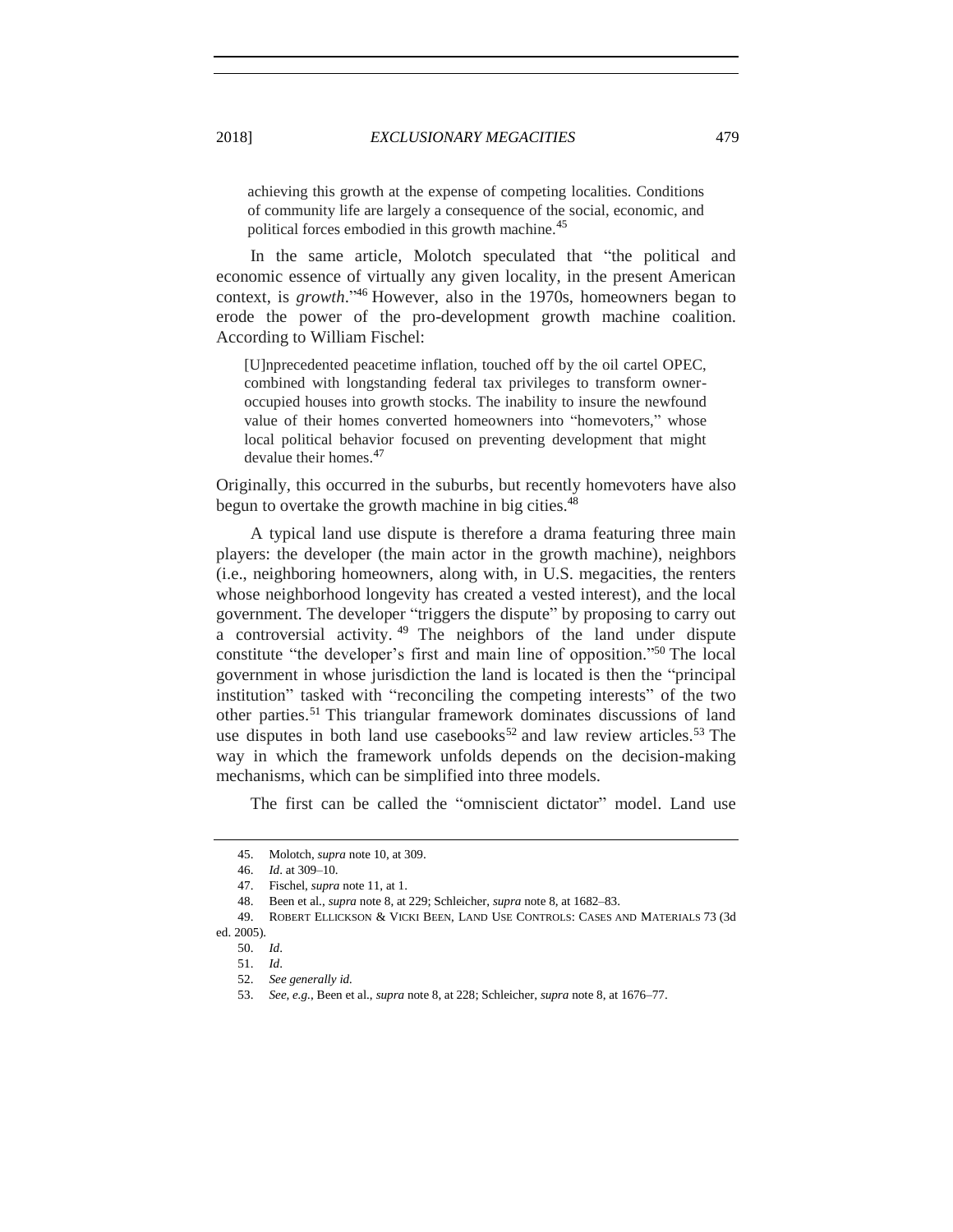decisions are made by a dictator who has the ability to costlessly determine the relative value of different land use arrangements. The second model is a more democratic or majoritarian model, in which proposals are accepted or rejected by some sort of majority vote by a representative decision-making body. At first blush, land use decisions in China fall under the dictator model, with an authoritarian local government deciding what is appropriate and individual property owners lacking any say in the matter, whereas those in the U.S. fall under the democratic model, as the mayors and city councils making decisions are elected, and zoning decisions are often subject to a democratic vote.

However, neither model provides an ultimate answer to the question of who decides which projects go forward. In the Chinese dictator model, we still need to determine what the dictator considers in making decisions, whereas in the American democratic model, we still need to determine what constitutes a majority. This is where the third model, the "influence model," comes in. The Chinese "dictator" does not have all of the information necessary to make land use decisions, and thus decisions are based on various policy considerations as influenced by a range of interested parties, including real estate developers but also industrial land users and neighboring homeowners, who cannot vote but who can exercise influence in other ways. <sup>54</sup> In the American democratic model, what constitutes a majority is a difficult question to answer, as a small number of property owners often wield disproportionate influence, with the views of other members of the community neglected. City councilors make decisions with imperfect information and under the influence of various interests. Accordingly, the influence model explains land use decisions in both China and the U.S. better than either the omniscient dictator or democratic models.

<span id="page-13-0"></span>Throughout U.S. history, homeowners were not against development when they themselves were part of the growth machine and benefited from additional development. According to Fischel, the rise of suburban America and the separation of home from work led to the NIMBY movement, resulting in the displacement of the growth machine.<sup>55</sup> Homeowners concerned about the value of their property, and the

<sup>54.</sup> *See*, *e.g.*, Thomas Johnson, *Environmentalism and NIMBYism in China: Promoting a Rules-Based Approach to Public Participation*, 19 ENVTL. POL. 430, 430–31 (2010); Yi Sun, *Facilitating Generation of Local Knowledge Using a Collaborative Initiator: A NIMBY Case in Guangzhou, China*, 46 HABITAT INT'L. 130, 131–32 (2015).

 <sup>55.</sup> Fischel, *supra* not[e 11,](#page-3-4) at 4–8.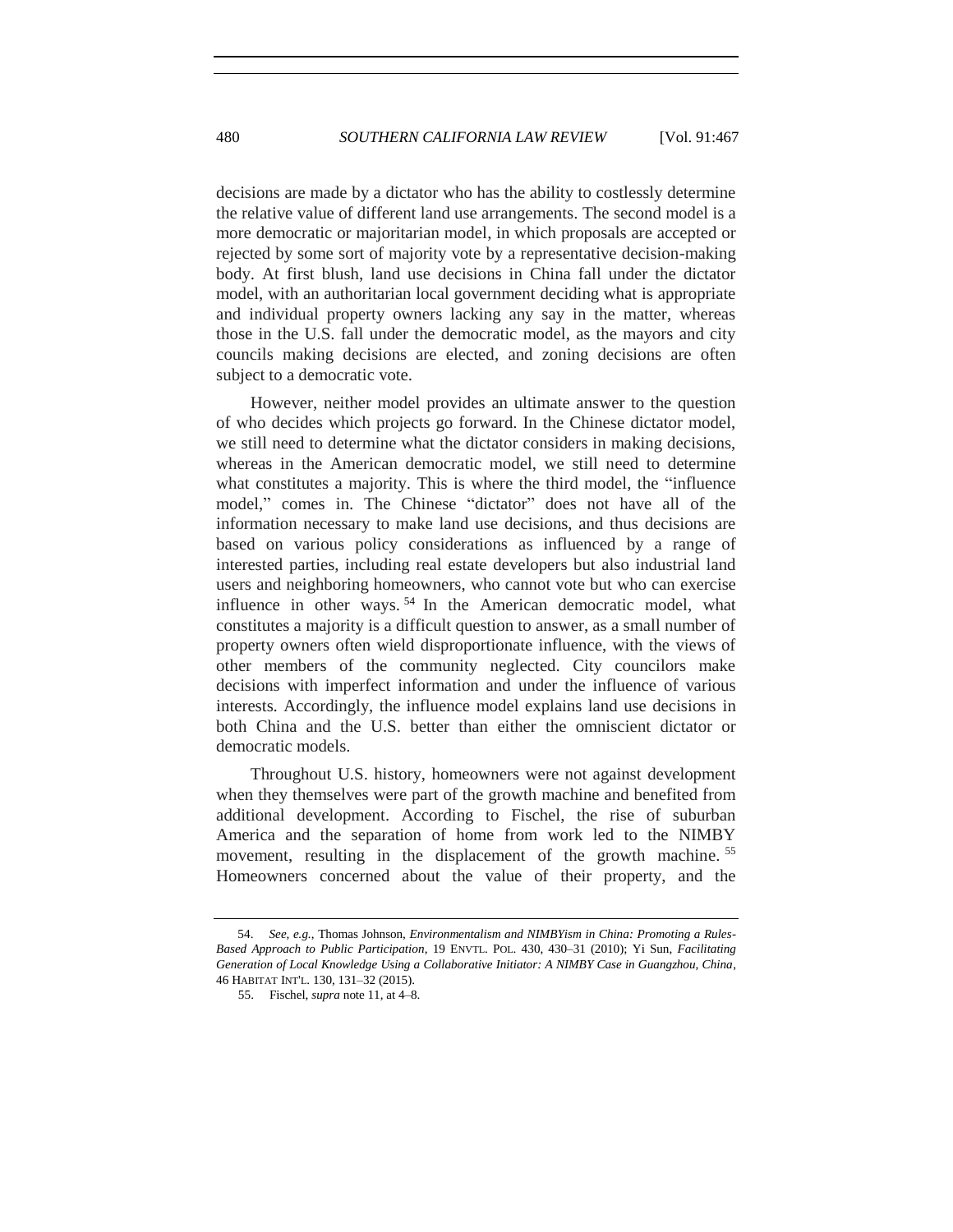homeowners associations that represent them, took control of local governments, exercising a dominant influence in zoning decisions. <sup>56</sup> In China, by contrast, homeowners are not particularly powerful, although their influence is growing in conjunction with their rise in both numbers and power. Chinese cities are also considered super growth machines, and thus pro-development, although that has not prevented them from becoming exclusionary.

<span id="page-14-0"></span>Land use decisions are subject to the dynamics of the political market, which, as Douglass North wrote, concern "the underlying rules that are the incentive structure of an economy—property rights, contracting, and credible commitment."<sup>57</sup> North further highlighted two problems in political markets. The first is that there may be imperfect information and cognition—that is, one must ask how well the representatives of various interests know their interests and whether "the collective outcome [is] rational, in the sense that policies could have been devised that rendered all concerned better off." <sup>58</sup> Correcting for this, Hills and Schleicher argued that local governments can combat NIMBYism through comprehensive citywide plans, ensuring that the potential burden of new development is widely shared.<sup>59</sup> Residents do not oppose all new construction, they pointed out. Rather, they worry that they will be forced to accept more than their neighborhood's "fair share." <sup>60</sup> To combat homeowners' strong aversion to development in their neighborhoods, Hills and Schleicher proposed a budget zoning system that renders the overall costs to individual neighborhoods much more visible. To address the same problem, Fennell proposed decoupling the investment volatility associated with off-site influences on housing from the homeowner's bundle,<sup>61</sup> whereas Fischel proposed "reduc[ing] the tax advantages of homeownership" and "equaliz[ing] the tax treatment of capital gains from housing with that of other assets." <sup>62</sup> Albeit through different means, all these scholars try to

<sup>56.</sup> *Id*. at 4–6.

<sup>57.</sup> Douglass C. North, *A Transaction Cost Theory of Politics*, 2 J. THEORETICAL POL. 355, 356– 57 (1990).

<sup>58.</sup> *Id.* at 357–58 (quoting Anne O. Krueger, *The Political Economy of Controls: American Sugar* 38 (Nat'l Bureau of Econ. Research, Working Paper No. 2504, 1988).

<sup>59.</sup> Hills & Schleicher, *Planning*, *supra* note [8,](#page-3-0) at 95. *See also* Hills & Schleicher, *Balancing*, *supra* not[e 8,](#page-3-0) at 89–90.

<sup>60.</sup> Hills & Schleicher, *Balancing*, *supra* not[e 8,](#page-3-0) at 102 ("[N]o legislator will vote to allow a new development in her district unless she can be sure everyone else will reciprocate by taking their fair share of the housing needed to meet demand.").

<sup>61.</sup> Lee Anne Fennell, *Homeownership 2.0*, 102 NW. U. L. REV. 1047, 1062 (2008).

<sup>62.</sup> Fischel, *supra* not[e 11,](#page-3-4) at 13–14.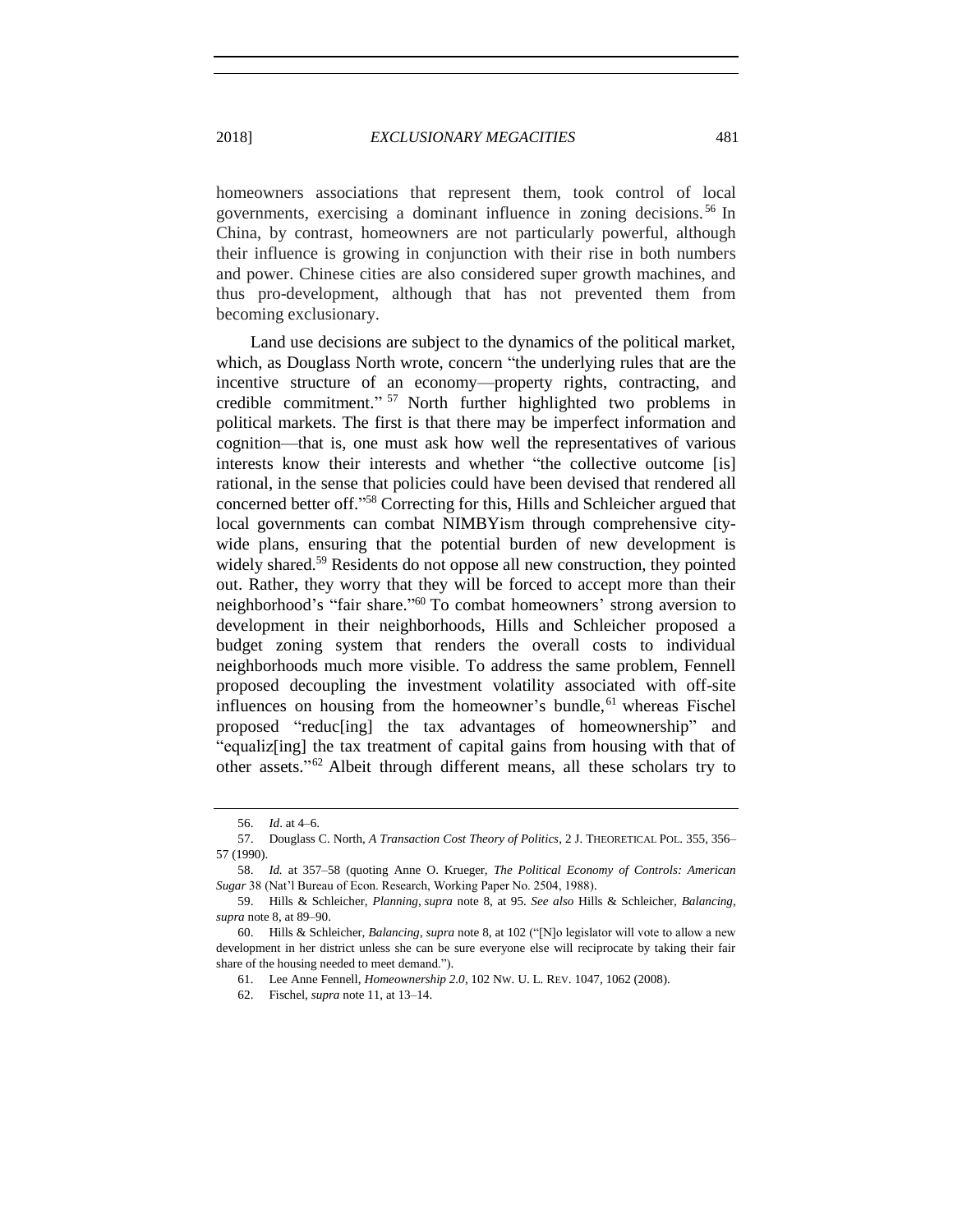address homeowners' concerns about property values and their strong aversion to development.

The second problem highlighted by North is credible commitment: constituents vote for representatives who commit to protecting their interests—indeed, Fischel's confidence in homevoters requires the assumption that city councilors are bound by their commitments $63$ —but representatives may later be captured by interest groups and fail to honor their commitments. <sup>64</sup> The growth machine hypothesis falls into this category: city councilors and urban planning officials violate their commitments to homevoters and decide in favor of growth elites instead. Under this theory, growth elites distort the political market, leading to inefficiency.

Contracting costs or transaction costs are another problem. Hills and Schleicher argue that "decentralized" and "lot-by-lot" zoning decisions impede development by raising developers' costs of lobbying for still more development.<sup>65</sup> The solution, they averred, is to elevate zoning decisions to a city-wide system.<sup>66</sup> A comprehensive and binding plan would both ensure credible commitment—through a package deal guaranteeing community representatives on city councils that their constituents will not bear disproportionate burdens—and also greatly reduce transaction costs.<sup>67</sup> This idea of metropolitan urban planning derives from the long-standing U.S. debate over planning versus zoning, dating back to as early as the 1950s.<sup>68</sup> American cities have never taken comprehensive plans seriously, despite academics advocating for such plans. <sup>69</sup> But Chinese cities have welldesigned comprehensive plans. The making of such plans proves to be more challenging than academics imagine, and their effect is more limited than academics expect.<sup>70</sup> Would comprehensive plans work in New York City or San Francisco? We do not know for sure. Do comprehensive plans

<span id="page-15-0"></span><sup>63.</sup> *See* Fischel, *supra* not[e 11,](#page-3-4) at 4.

<sup>64.</sup> North, *supra* not[e 57,](#page-14-0) at 357–60, 363–64.

<sup>65.</sup> Hills & Schleicher, *Planning an Affordable City*, *supra* not[e 8,](#page-3-0) at 95.

<sup>66.</sup> *See id*. at 94–95 (arguing for "centralized" plans).

<sup>67.</sup> *See id*. at 92.

<sup>68.</sup> *See* Charles M. Haar, *The Master Plan: An Impermanent Constitution*, 20 LAW & CONTEMP. PROBS. 353, 365–66 (1955). *See generally* Daniel R. Mandelker, *The Comprehensive Planning Requirement in Urban Renewal*, 116 U. PA. L. REV. 25 (1967); Carol M. Rose, *Planning and Dealing: Piecemeal Land Controls as a Problem of Local Legitimacy*, 71 CALIF. L. REV. 837 (1983). For a fantastic literature review of this debate, *see generally* Hills & Schleicher, *Planning*, *supra* not[e 8.](#page-3-0)

<sup>69.</sup> *See* Hills & Schleicher, *Planning*, *supra* not[e 8,](#page-3-0) at 102–04.

<sup>70.</sup> *See generally* Wing-Shing Tang, *Chinese Urban Planning at Fifty: An Assessment of the Planning Theory Literature*, 14 J. PLAN. LITERATURE 347 (2000).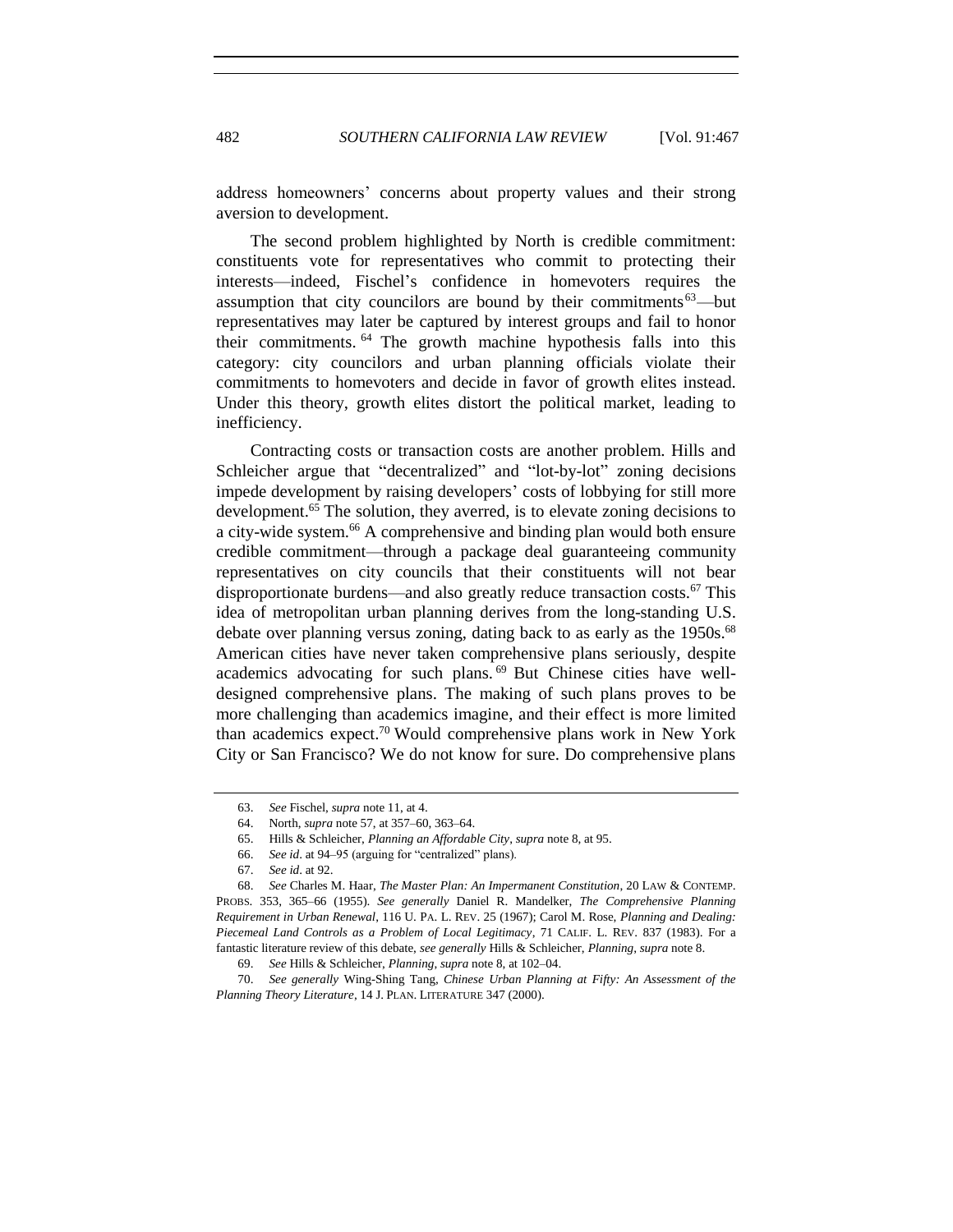2018] *EXCLUSIONARY MEGACITIES* 483

work in Beijing or Shanghai? By the standard of providing affordable housing, the answer is no!—they are instrumental in reducing, rather than increasing, affordable housing. Either way, though, whether to use comprehensive plans or piecemeal deal-making is a secondary question for those who participate in the decision-making process.

That leaves us with the preliminary question to any bargaining: the initial allocation of property rights. Defining who is entitled to what is a precondition of any market exchange, and political transactions are no exception. Property rights on the political market mean entitlement to political bargaining. In both the American and Chinese cases, the power of property owners outweighs the influence of others in the decision-making process.<sup>71</sup> Even with the above proposals in place, housing is likely to continue to be the most important investment that most people make, and homeowners' interests will remain aligned with less development and against competition for public resources from outsiders. If the political market for urban governance does not check homeowners' growth-control tendencies, any reform measures will likely be of only limited effect. Fischel actually concedes that his proposals may only "slow down the growth of growth controls, not reverse them." <sup>72</sup> As far as non-property owners who have no direct access to political bargaining, their interests would not be reflected and protected by a property-dominated political market. This is a fundamental problem.

To summarize, the failure of the political markets of urban governance in China and the U.S. cannot be attributed solely to the property owners' information and cognition insufficiency, the high transaction costs in decentralized decision-making, or the challenge to community representatives to make credible commitments to each other. Entitlement to political bargaining is the first question we need to solve before reaching a more detailed institutional design.

## <span id="page-16-0"></span>C. THE VOICELESSNESS OF HOUSING CONSUMERS IN MEGACITIES

There is a fundamental limitation in the aforementioned development triangle in both jurisdictions: it only partially incorporates the interests of the ultimate consumers of the activity in question, i.e., the potential buyers and renters of the housing to be developed. More specifically, Robert Ellickson identified the housing consumers who suffer from exclusionary

<sup>71.</sup> *See, e.g.*, North, *supra* not[e 57,](#page-14-0) at 357.

<sup>72.</sup> Fischel, *supra* not[e 11,](#page-3-4) at 13.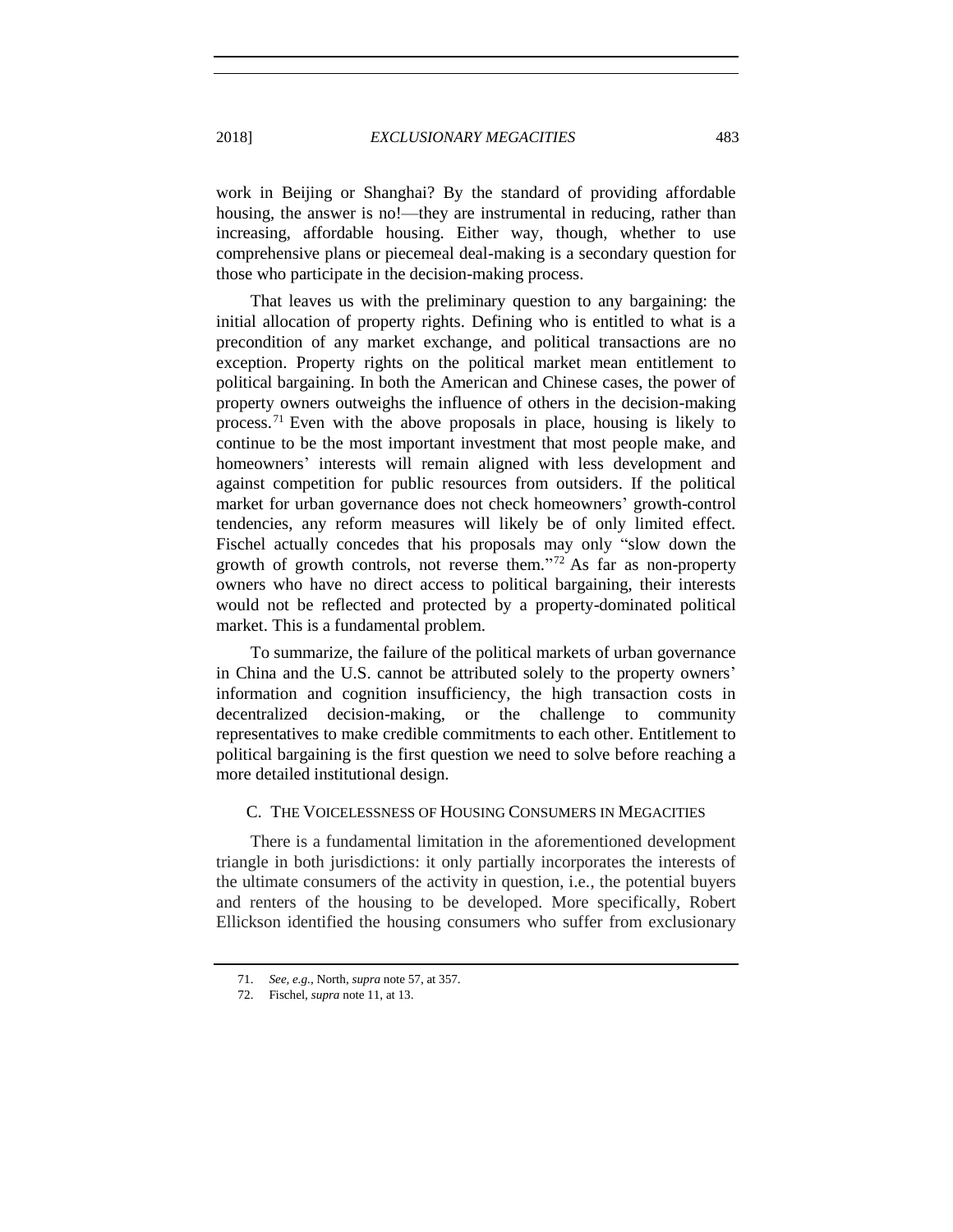land use controls, including: "(1) current tenants who like [a city] too much to want to move out  $\dots$ ; and (2) all households that move into [a city] in the future;" as well as (3) "tenants who subsequently leave the municipality because their rents go up; and  $[(4)]$  potential immigrants to [a city] who have decided not to buy or rent there simply because of the price increase caused by the antigrowth policies."73

In megacities in both China and the U.S., land use decisions are made without full consideration of the ultimate housing consumers, and, in practice, those consumers are rarely sufficiently organized to exert any influence on land use decisions<sup>74</sup> and are given few opportunities to voice their concerns. Theoretically, housing suppliers should care about the ultimate consumers, and therefore speak for them in the process of making land use decisions. However, profit-maximizing developers prefer building more expensive and therefore more profitable housing and are far from perfect proxies for the interests of housing consumers. They are rarely interested in lobbying for middle- and low-income populations, from which they cannot draw sufficient profits to justify their expenses (particularly in areas with high construction and regulatory costs),  $75$  which is why governments in both jurisdictions often require developers to build affordable housing, a phenomenon that in certain situations is defined as constitutionally controversial exaction.<sup>76</sup> So-called "inclusionary housing programs" are designed to counterbalance the exclusionary effects of developer-driven markets. Although who ultimately bears the costs of exaction is highly debatable, the underlying consensus on the exclusionary nature of real estate development is solid.<sup>77</sup>

Democratic local governments in the U.S. are supposed to represent the interests of middle- and low-income populations; municipal corporations are different from business corporations in the sense that they allow "one person one vote" rather than "one acre one vote." 78 Nevertheless, the country's long tradition of municipal corporations strongly favors homevoters. The individuals who are truly able to influence

<sup>73.</sup> Ellickson, *supra* not[e 37,](#page-9-1) at 402.

<sup>74.</sup> *Cf. id.* at 402, 436–38; Andrew H. Whittemore, *Zoning Los Angeles: A Brief History of Four Regimes*, 27 PLAN. PERSP. 393, 393–94 (2012).

<sup>75.</sup> *See, e.g.*, Richard A. Epstein, *Exit Rights Under Federalism*, 55 LAW & CONTEMP. PROBS. 147, 155–58 (1992).

<sup>76.</sup> *See* ELLICKSON & BEEN, *supra* note [49,](#page-12-1) at 671–74.

<sup>77.</sup> *Id.*

<sup>78.</sup> *See generally* JON C. TEAFORD, THE MUNICIPAL REVOLUTION IN AMERICA: ORIGINS OF MODERN URBAN GOVERNMENT 1650–1825 (1975).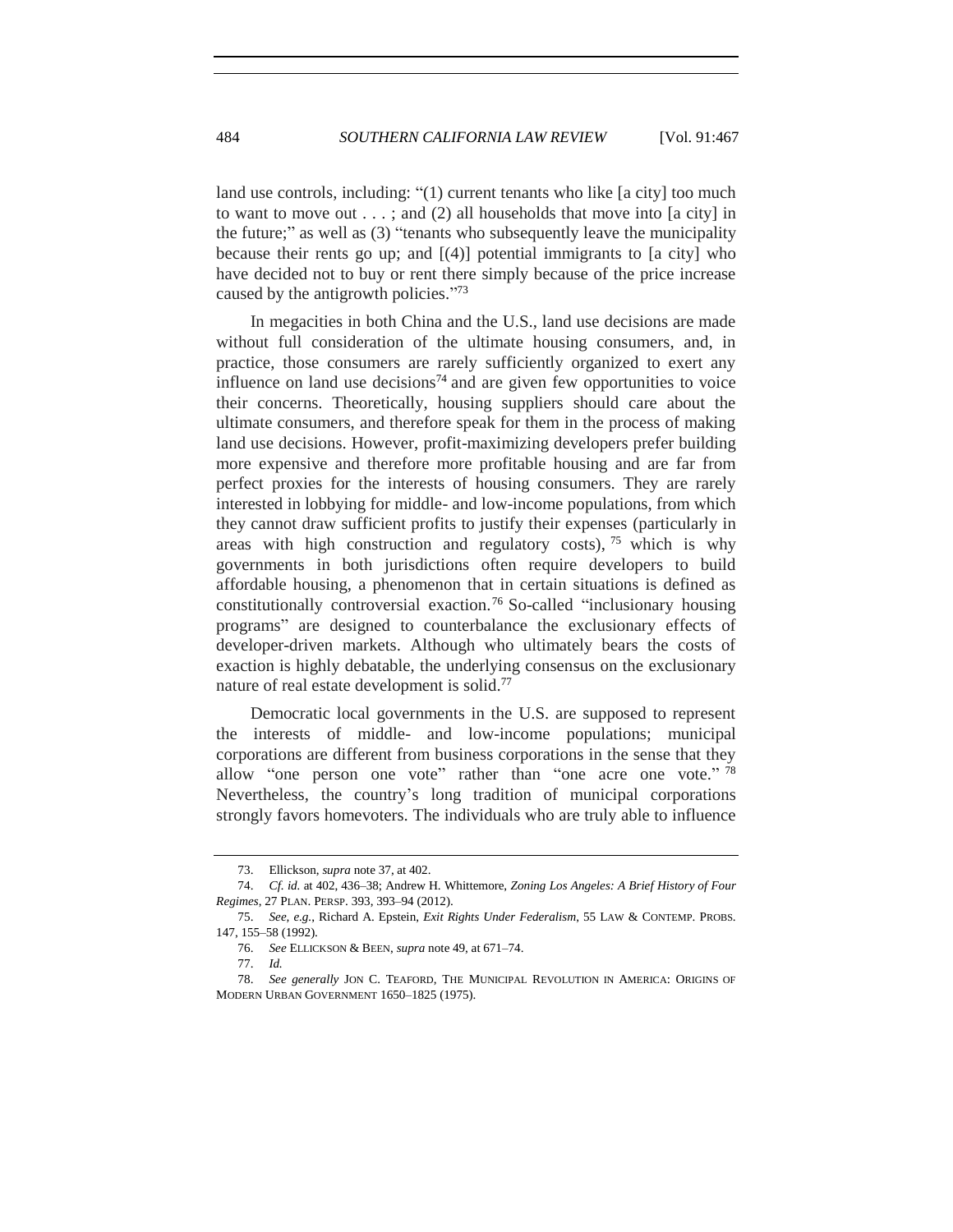<span id="page-18-0"></span>the zoning process are normally property owners, who vote at higher rates than others and express their preferences more robustly.<sup>79</sup> Authoritarian local governments in China monopolize primary land markets in their cities and rely on land sales revenue as a major source of their revenue.<sup>80</sup> They are motivated to keep land prices and therefore housing prices high.<sup>81</sup>

In short, property ownership prevails in both the Chinese and American zoning processes. In this Article, we examine the functions and mechanisms of land use regulations and role of public participation in both jurisdictions to demonstrate the dominating influence of property ownership in urban governance.

If there is no change to the fundamental character of urban land governance shared by these two countries' megacities, such cities will continue to be exclusionary. Exclusion is not necessarily inefficient or unfair per se. Property owners do have a legitimate claim to preserving their particular living styles and values through land use controls.<sup>82</sup> But such controls should be evaluated in a larger social context, beyond property owners' interests and values. When an exclusionary community is fungible, i.e., when there are plenty of location options from which consumers can choose, exclusionary policies are tolerable. <sup>83</sup> However, megacities are not fungible. They are the economic and cultural centers of the whole nation and occupy unique, monopolizing positions in the market of places. In such a situation, housing consumers cannot simply exercise their right to exit in order to discipline megacity governments. When they do leave, they may suffer a loss of better career opportunities—the population flow from coastal cities to Texas is an example  $84$ — and when they do not leave, they either pay higher rents or suffer from much poorer living environments. "Ant tribes" in Beijing—people living in crowded,

<sup>79.</sup> WILLIAM A. FISCHEL, THE HOMEVOTER HYPOTHESIS: HOW HOME VALUES INFLUENCE LOCAL GOVERNMENT TAXATION, SCHOOL FINANCE, AND LAND-USE POLICIES 8, 16, 75–76 (2001).

<sup>80.</sup> *See* Qiao, supra not[e 39,](#page-10-0) at 85–88, 96–98.

<sup>81.</sup> *See supra* Section I.A.

<sup>82.</sup> Ellickson, *supra* note [37,](#page-9-1) at 401 ("Residents may genuinely prefer that their municipality remain the way it is rather than grow rapidly.").

<sup>83.</sup> *Id.* at 430.

<sup>84.</sup> *See, e.g.*, Glaeser, *supra* note [9](#page-3-2) ("To East Coast urbanites, Houston's appeal must be mysterious: the city isn't all that economically productive—earnings per employee in Manhattan are almost double those in Houston."); Kotkin, *supra* not[e 5](#page-2-2) ("The nation's three largest metropolitan areas fall to the bottom of our list: Los Angeles (46th), Chicago (52nd) and, in last place New York. Since 2010, the New York metro area has lost a net 529,000 domestic migrants, adding to the 1.9 million who departed from 2000 to 2009."). *Cf. id.* ("[S]everal Texas cities . . . have logged strong job  $growth \ldots$ ").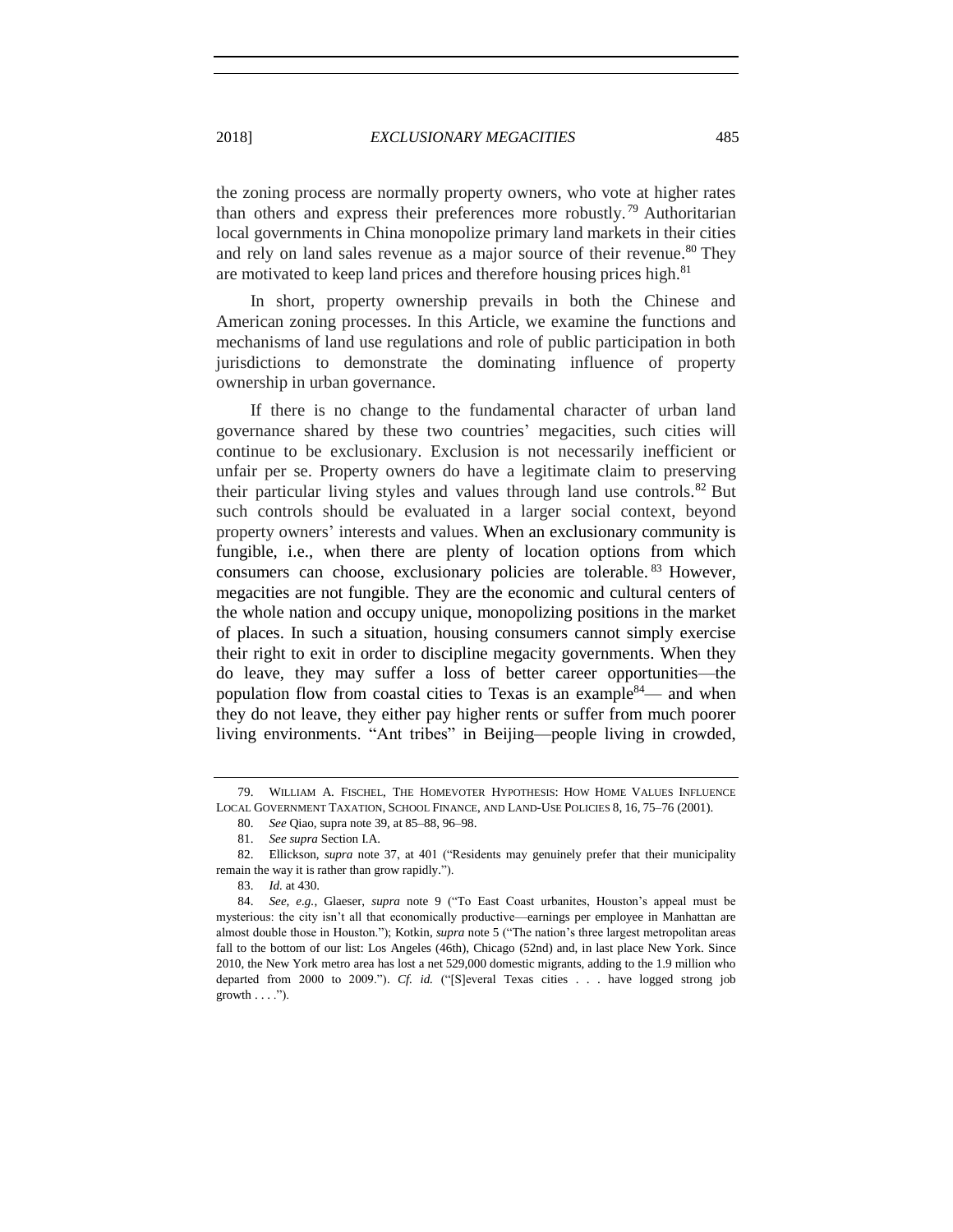underground spaces<sup>85</sup>—are examples of this.

Moreover, some proposals assume that real estate developers are appropriate proxies for the needs of future consumers. <sup>86</sup> However, real estate development in megacities is expensive—in capital, risk, and time which pushes developers to focus on projects that promise the highest return: namely, those that produce more expensive housing. In and of itself, unleashing the market—albeit important—will not fully resolve this problem. In theory, filtering, a process whereby "higher income households move on," with the "homes or apartments they formerly occupied . . . [being] sold or rented to people with more modest incomes," generates a large amount of housing stock affordable to middle- and low-income populations.<sup>87</sup> In a 2014 article, though, Stuart Rosenthal rigorously tested the filtering effect and found considerable variation in different parts of the U.S.<sup>88</sup> He noted in particular that severe restrictions on new housing construction have significantly slowed down the filtering process in coastal regions. 89

<span id="page-19-0"></span>Since the market of places cannot effectively discipline megacity governments, everybody, including property owners and consumers, is to some extent trapped in such unique locations, and improving urban governance is the only solution. In the highly monopolized political and property markets, the ultimate consumers who are residents or potential residents of megacities are voiceless. Those who care most about affordable housing have no representatives, and thus their interests are sacrificed, resulting in an inadequate housing supply in both American and Chinese megacities. Inefficient land use regulations persist because they

<sup>85.</sup> *See, e.g.*, Sue Feng, *China's Graduates: An Ant's Life*, WALL ST. J.: CHINA REAL TIME REP. (Nov. 5, 2009, 4:42 AM), https://blogs.wsj.com/chinarealtime/2009/11/05/chinas-graduates-an-antslife; Kevin Tang, *China's "Ant Tribe" Lives in the World's Most Cramped Apartments*, BUZZFEED (Nov. 27, 2013, 7:12 AM), https://www.buzzfeed.com/kevintang/chinas-ant-tribe-lives-in-the-worldsmost-cramped-apartments.

<sup>86.</sup> *See, e.g.*, Vicki Been, *"Exit" as a Constraint on Land Use Exactions: Rethinking the Unconstitutional Conditions Doctrine*, 91 COLUM. L. REV. 473, 511–16 (1991); Christopher Serkin, *Local Property Law: Adjusting the Scale of Property Protection*, 107 COLUM. L. REV. 883, 888–89 (2007).

<sup>87.</sup> Daniel Hertz, *What Filtering Can and Can't Do*, CITY OBSERVATORY: CITY COMMENT. (Oct. 11, 2015), http://cityobservatory.org/what-filtering-can-and-cant-do. *See also* Stuart S. Rosenthal, *Are Private Markets and Filtering a Viable Source of Low-Income Housing? Estimates from a "Repeat Income" Model*, 104 AM. ECON. REV. 687, 687 (2014) ("[P]rivate markets are thought to provide lowincome housing primarily through a dynamic process in which homes built for higher income families slowly deteriorate and filter down to lower income households.").

<sup>88.</sup> Rosenthal, *supra* not[e 87,](#page-19-0) at 704.

<sup>89.</sup> *See id*. at 688–89.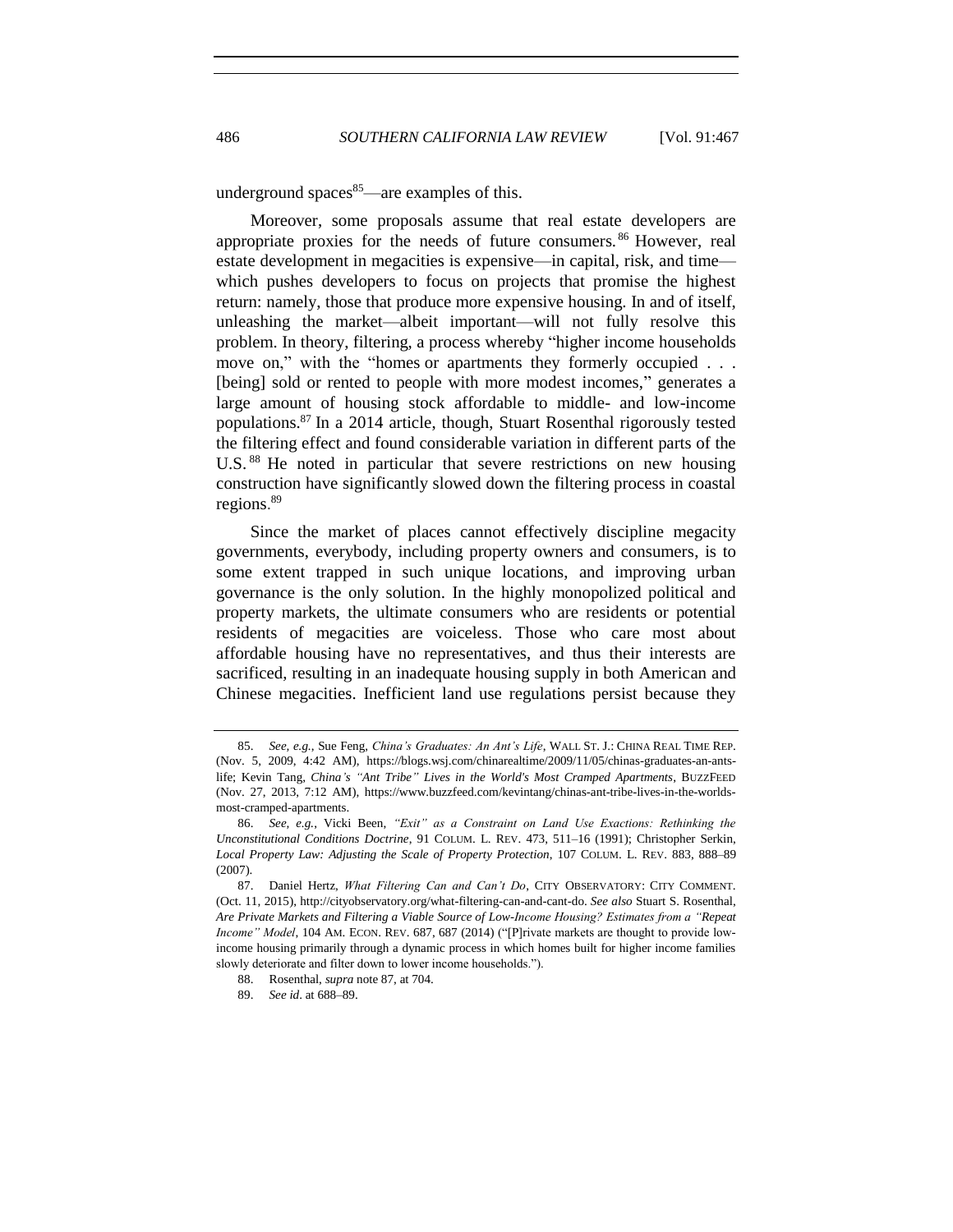serve the interests of growth elites (in China) and/or homevoters (in the U.S.). In both cases, those without property pay the price of exclusion.

\* \* \*

In summary, despite their fundamentally different origins, the land use regimes in both Chinese and American cities can be understood as examples of the influence model, wherein different parties with conflicting interests exert influence over land use decisions. First appearances suggest that the U.S. and Chinese regimes remain fundamentally different, with property owners dominant in the former, and growth elites in the latter. However, once we link urban governance with property rights, the two jurisdictions begin to appear more similar than different: urban governance in both jurisdictions is based on the pursuit of value maximization by property rights owners. In the Chinese context, a slight caveat is needed: the government is the primary land owner, and thus plays a major role, while rising middle-class homeowners play a minor role. The young, middle-, and low-income populations that own no property are severely underrepresented in, if not totally absent from, the political market of urban governance in both jurisdictions. In the following sections, we present detailed analyses of both regimes.

# <span id="page-20-0"></span>II. LAND USE IN AMERICAN MEGACITIES: CONCEPT, MECHANISM, AND PUBLIC PARTICIPATION

American property law evinces a strong disposition toward property owners. Protection of private property from government incursion has been an important legal principle since the framing of the Constitution. Although the history of American law can be interpreted as one of increasing government influence over private property, the rights of property owners to control the uses of their property remain strong. <sup>90</sup> The U.S. zoning system must be understood in the context of this framework. However, reliance on the "sanctity of private property" is not helpful when the activities of one property owner impact the enjoyment of another property owner. The zoning system emerged to mediate this tension. Over the course a century of zoning law, the system has come to encompass much more than just a framework to mediate disputes between individual property owners.<sup>91</sup> Zoning shapes the communities in which Americans live, work,

<span id="page-20-1"></span><sup>90.</sup> *See* FISCHEL, *supra* not[e 79,](#page-18-0) at 215 ("After zoning was established, however, the suburbs did not have to bow to the inevitability of convergence with their neighbors. They could control their own destiny."); Fischel, *supra* not[e 11,](#page-3-4) at 4–6; Been et al, *supra* not[e 8,](#page-3-0) at 231.

<sup>91.</sup> *See, e.g.*, JOSEPH P. SCHWIETERMAN & DANA M. CASPALL, THE POLITICS OF PLACE: A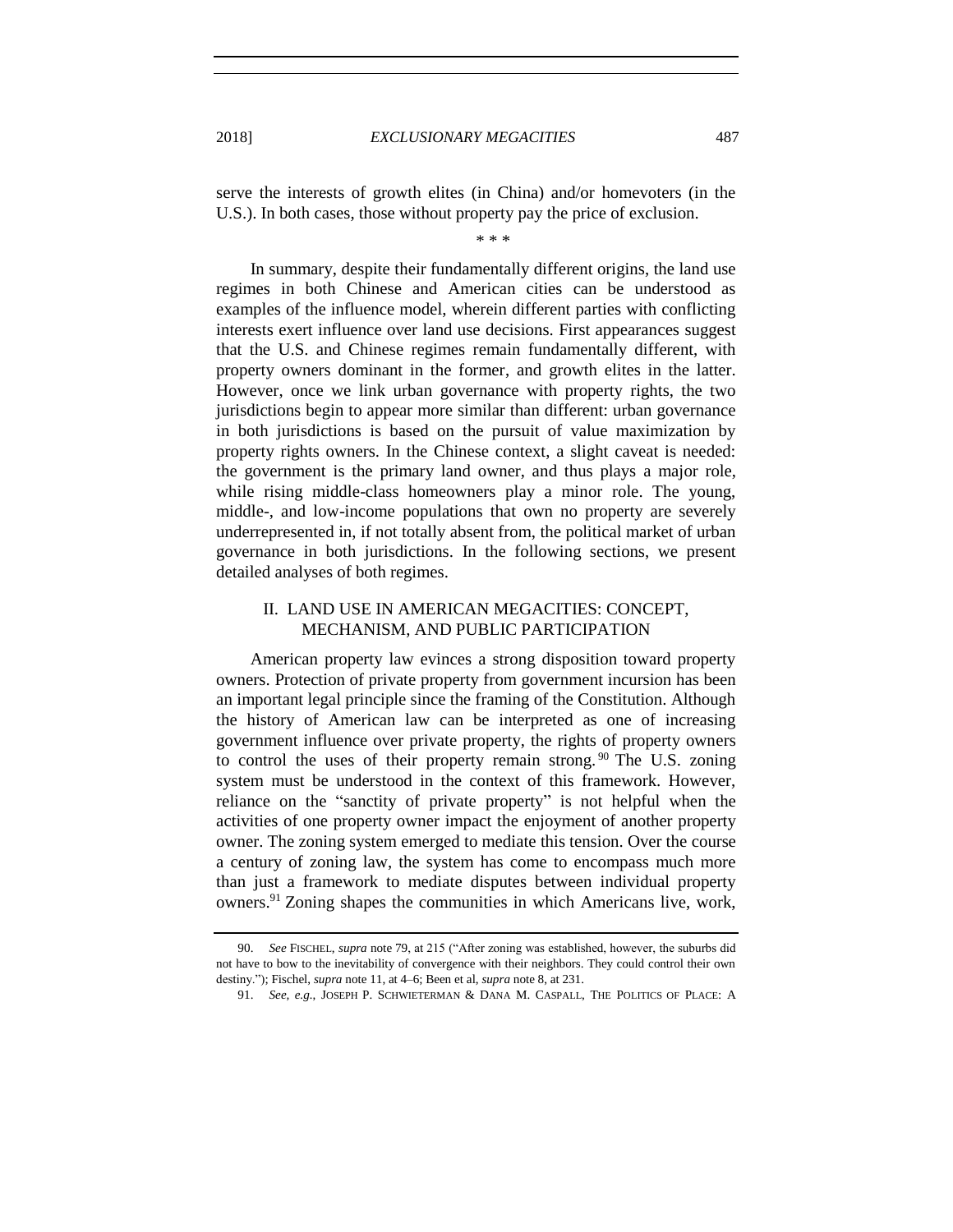and play. It shapes social interactions and strongly influences the opportunities to which individuals have access. As a result, zoning decisions are among the most contested legal disputes in the country.<sup>92</sup> As this Part will argue, in recent years, policymakers have expressed increasing concern over the dominant role that the zoning system plays in America's economic and social life. No place exemplifies these tensions better than the country's largest city, New York.

This Part is organized as follows: Section A briefly describes the historic roots of U.S. zoning law, focusing on the role of zoning rules to supplement and add further protection for private property owners in the context of industrialization. Section B discusses the changes in the sociopolitical context in which development happens in the U.S., arguing that the growth machine has, in general, given way to anti-development sentiment in urbanized areas. Finally, Section C focuses on New York City as a place that is struggling to balance public involvement in zoning decisions with the need to increase the amount of affordable housing in the city. New York's example reveals the very high obstacles facing efforts to make American cities (at least those experiencing growth) more inclusive.

## <span id="page-21-1"></span>A. ZONING AGAINST NUISANCE

<span id="page-21-0"></span>Before the twentieth century, land use disputes were resolved as private actions among property owners.<sup>93</sup> This system worked fairly well until industrialization and urbanization dramatically increased the types and intensities of land use and disrupted traditional legal relations. Facing escalating tensions over the appropriate uses of property, American zoning law built on nineteenth-century nuisance law, which granted property owners protections against the acts of neighbors that affected the enjoyment of their property.<sup>94</sup> Property owners at common law often claimed damages from noxious activities in their vicinity, and nuisance claims were, until the early twentieth century, the predominant means by

HISTORY OF ZONING IN CHICAGO (Jane Heron ed., 2006); William A. Fischel, *An Economic History of Zoning and a Cure for Its Exclusionary Effects*, 41 URB. STUD. 317 (2004) (explaining how zoning transformed from a means to mediate disputes to a means of exclusion).

<sup>92.</sup> *See, e.g.*, Vill. of Euclid v. Ambler Realty Co., 272 U.S. 365 (1926); S. Burlington Cty. NAACP v. Twp. of Mount Laurel, 456 A.2d 390 (N.J. 1983); S. Burlington Cty. NAACP v. Twp. of Mount Laurel, 336 A.2d 713 (N.J. 1975).

<sup>93.</sup> Robert C. Ellickson, *Alternatives to Zoning: Covenants, Nuisance Rules, and Fines as Land Use Controls*, 40 U. CHI. L. REV. 681, 721–22 (1973).

<sup>94.</sup> ELLICKSON & BEEN, *supra* note [49,](#page-12-1) at 74–76 (discussing the evolution of zoning laws).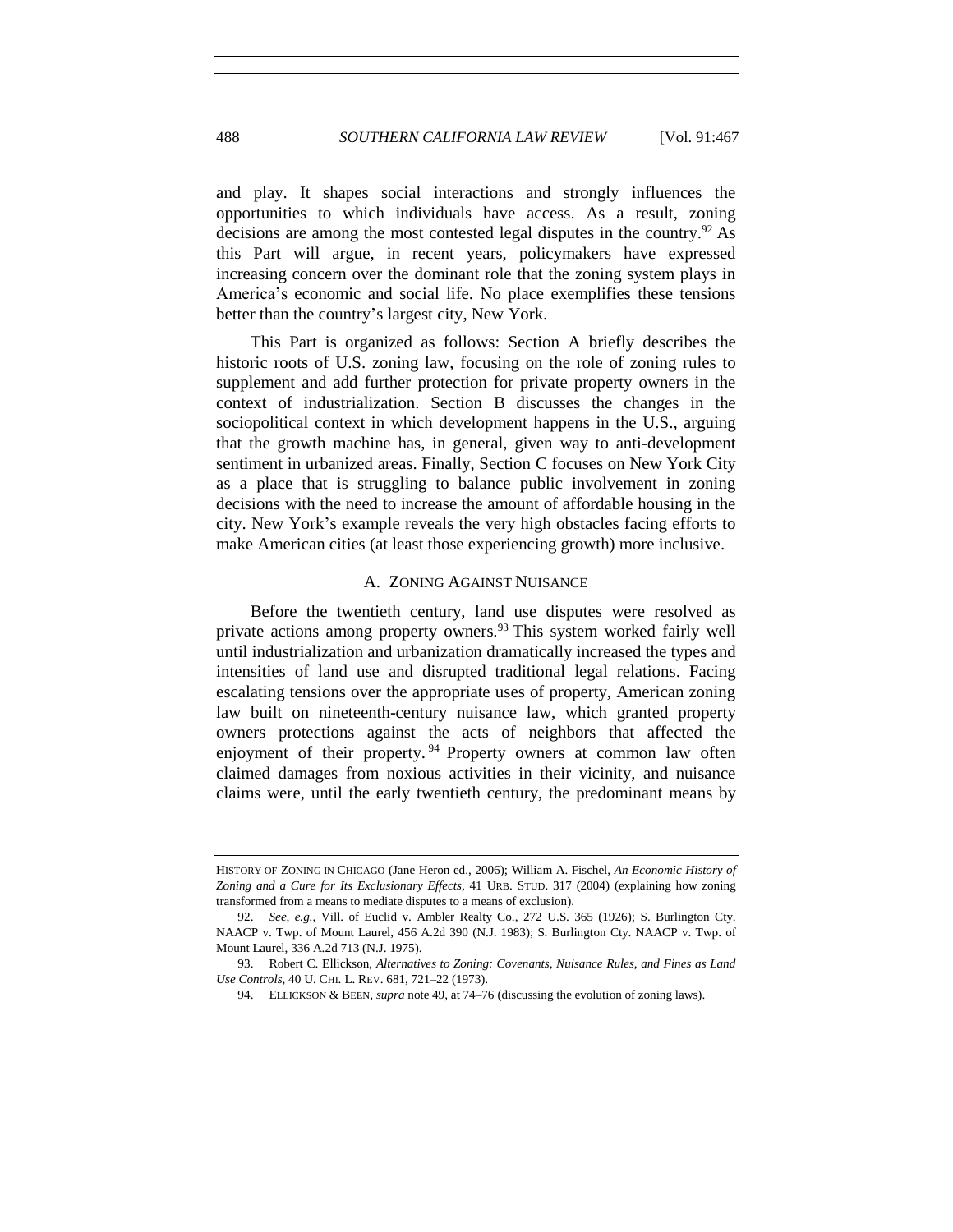which property owners protected their rights.<sup>95</sup>

<span id="page-22-0"></span>As American urbanization increased, many cities built upon these common law rules with legislative provisions protecting property owners against damage from their neighbors' acts.<sup>96</sup> Industrialization created many new noxious uses, however, and great increases in the population density of American cities resulted in many more nuisance disputes. Governments struggled to balance their desire to promote development with their responsibility to protect property, and they experimented with different approaches.<sup>97</sup> Often the rules granted property owners the right to prohibit a nuisance use unless the property owner obtained from adjacent neighbors a majority (or supermajority) of votes approving the activity. Among the first of these laws was Chicago's, which prohibited several noxious uses, such as livery stables, unless approved by a majority of the neighbors.<sup>98</sup> Chicago's law, as well as many others, was attacked as both too restrictive and an inappropriate delegation of government power, but courts generally ruled that these approaches were proper.<sup>99</sup>

Zoning law did not replace private law protections but rather emerged out of them. Zoning was a more "efficient" way to make community-based decisions about appropriate urban land uses. The basic principle of zoning was that urban "zones" separated industrial, commercial, and residential uses, while also differentiating amongst the types of residential use.<sup>100</sup> This separation of uses protected the public interest and property rights, providing security to property owners that their interests would not be damaged by the acts of one another. At the same time, the provision for different types of uses ensured that cities could continue to grow and prosper. Under modern zoning, industrial uses also received protection from the nuisance claims of adjacent property owners. Confident in the security of their operations, owners of industrial concerns could continue to expand their efforts.<sup>101</sup>

<sup>95.</sup> Ellickson, *supra* not[e 93,](#page-21-1) at 721–22.

<sup>96.</sup> *See id*.

<sup>97.</sup> *See, e.g.*, Robert G. Bone, *Normative Theory and Legal Doctrine in American Nuisance Law: 1850 to 1920*, 59 S. CAL. L. REV. 1101, 1105–08 (1986); Joel Franklin Brenner, *Nuisance Law and the Industrial Revolution*, 3 J. LEGAL STUD. 403, 408–11 (1974).

<sup>98.</sup> *See* SCHWIETERMAN & CASPALL, *supra* note [91,](#page-20-1) at 13 ("Frontage-consent ordinances . . . were based on nuisance doctrines and required that the majority of residential owners on a block provide consent before certain land uses would be permitted.").

<sup>99.</sup> *See id*.

<sup>100.</sup> *See* ELLICKSON & BEEN, *supra* note [49,](#page-12-1) at 73–98 (discussing the evolution of zoning through the *Euclid* decision).

<sup>101.</sup> *See, e.g.*, Brenner, *supra* not[e 97,](#page-22-0) at 408.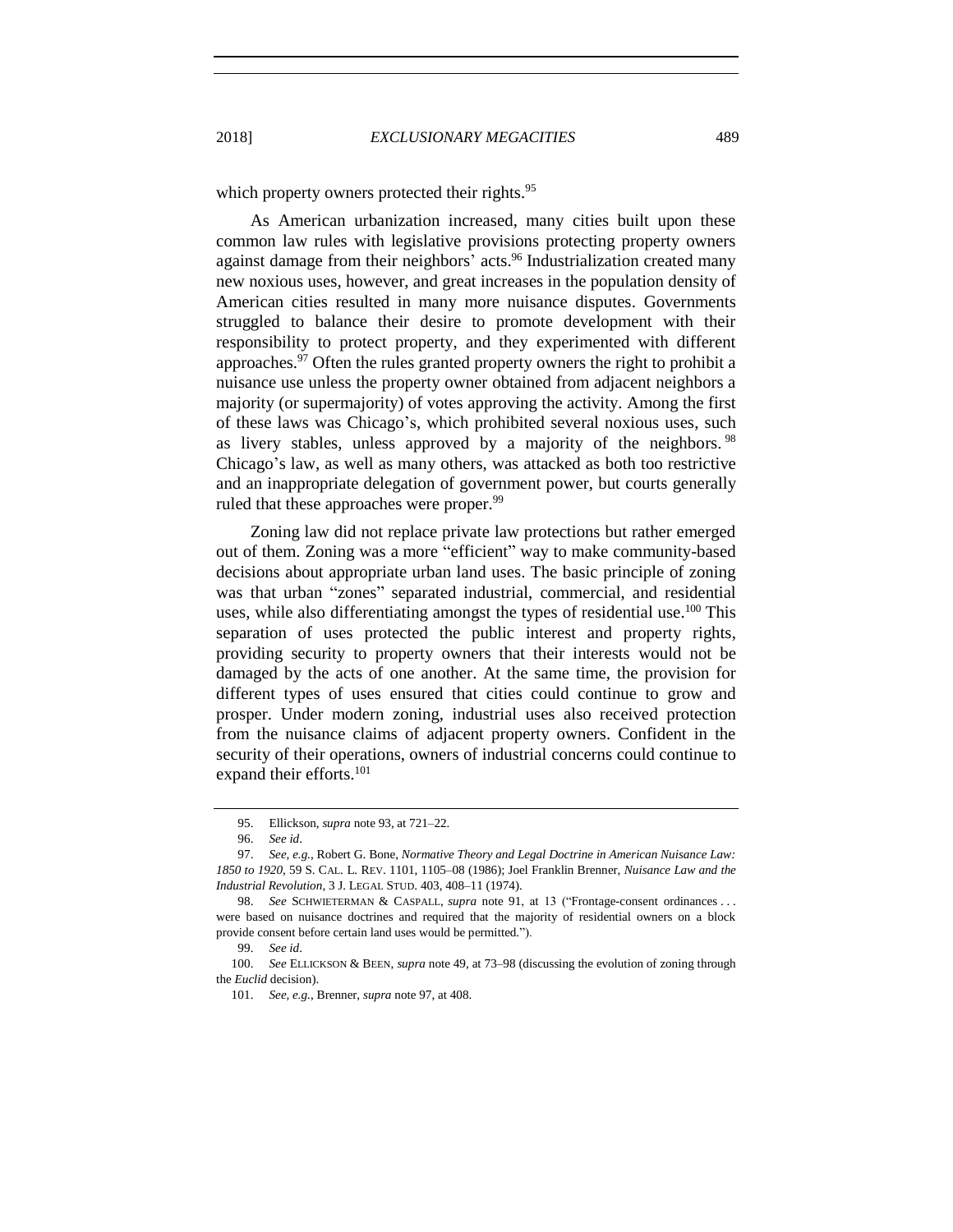<span id="page-23-0"></span>Under this new zoning regime, the decision of where to place different uses was often made by professionals who had studied the most efficient ways to allocate land uses and who developed "comprehensive plan[s]" for urban areas that protected the public and promoted economic growth.<sup>102</sup> These comprehensive plans were made with the input of the public, particularly property owners. Both the Standard State Zoning Enabling Act ("SSZEA") and the Standard City Planning Enabling Act ("SCPEA")—the land-use frameworks developed by the U.S. Department of Commerce in the 1920s and promoted around the country—required public input in the development of comprehensive plans. <sup>103</sup> This requirement was in accordance with Progressive Era principles of citizen engagement, which envisioned an enlightened citizenry, led by professionals, who would provide meaningful input to guide the public interest.<sup>104</sup>

<span id="page-23-1"></span>While comprehensive plans were made with public input, the public's role in the daily operations of the zoning process was less clear. Under the act, most localities created Zoning Boards of Adjustment ("ZBA") to administer the system. <sup>105</sup> The role of the ZBA was to hear exceptional cases, where a property owner wanted to use property in a manner not in accordance with the zoning code.<sup>106</sup> ZBAs were envisioned as professional organizations that would objectively determine whether developments met the legal requirements specified under the zoning code for a variance from the general rules. <sup>107</sup> Early zoning advocates believed that planning principles could be developed that would promote the public interest, and that once these principles were applied to a city it could follow its natural development.<sup>108</sup> As a result, public participation in the variance process was not strictly necessary, although the SSZEA does provide that "all meetings of the board shall be open to the public," any person "aggrieved" by the acts of a ZBA may appeal its decisions, and any aggrieved person,

107. *See* Green, *supra* not[e 105,](#page-23-1) at 245–48.

108. *See, e.g.*, Paul Davidoff, *Advocacy and Pluralism in Planning*, 31 J. AM. INST. PLANNERS 331, 335 (1965).

<sup>102.</sup> Allison Dunham, *A Legal and Economic Basis for City Planning (Making Room for Robert Moses, William Zeckendorf, and a City Planner in the Same Community)*, 58 COLUM. L. REV. 650, 652–53 (1958).

<sup>103.</sup> *See id*. at 654, 656–58. *See also* A STANDARD CITY PLANNING ENABLING ACT §§ 8, 15 (DEPT. OF COMMERCE 1928); A STANDARD STATE ZONING ENABLING ACT §§ 4, 7 (DEPT. OF COMMERCE 1926).

<sup>104.</sup> *See Dunham*, *supra* not[e 102,](#page-23-0) at 654, 656–57.

<sup>105.</sup> Phillip P. Green Jr., *The Power of the Zoning Board of Adjustment to Grant Variances from the Zoning Ordinance*, 29 N.C. L. REV. 245, 245 (1951).

<sup>106.</sup> *Id.* at 245–46. *See also* Jesse Dukeminier, Jr. & Clyde L. Stapleton, *The Zoning Board of Adjustment: A Case Study in Misrule*, 50 KY. L.J. 273, 273 (1962).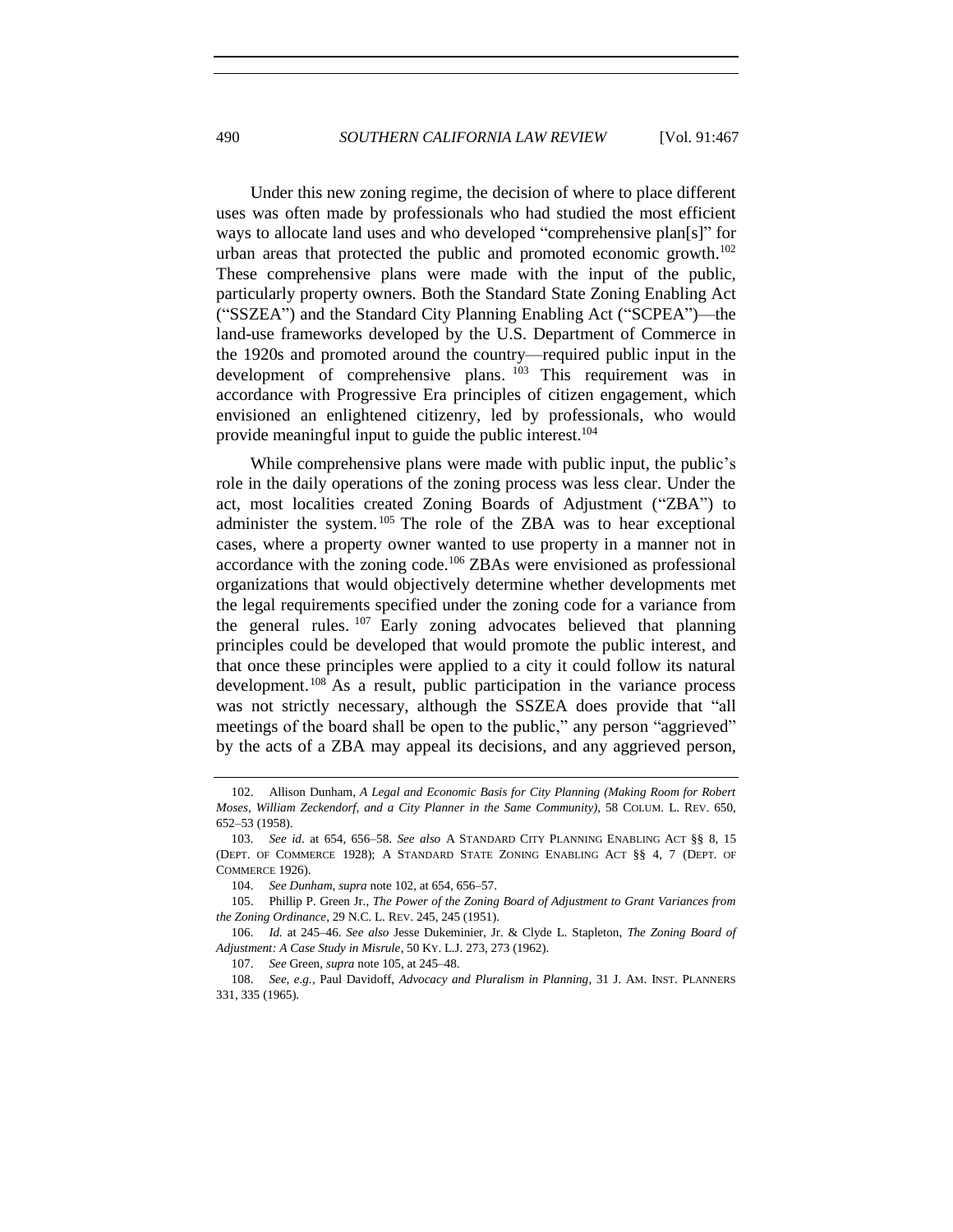2018] *EXCLUSIONARY MEGACITIES* 491

taxpayer, or city official may sue over "illegal" ZBA actions.<sup>109</sup>

The original zoning acts were vague about the role of the public in the zoning adjustment process itself, though, as advocates believed there would be few variances because plans would accurately capture neighborhood demands and the goals of the market. $110$  In addition, any needed variances would be granted by professionals well-versed in planning and zoning.<sup>111</sup> Of course, this objective vision of the planning process came quickly under assault, with ZBAs the locus of heated battles amongst stakeholders over the appropriate uses of property.<sup>112</sup> As a result, over the last fifty years the zoning system has struggled to balance demands for transparent and legitimate decision-making with the desire for efficient operations to promote development.

## B. HOMEVOTERS: NOT IN MY BACKYARD

<span id="page-24-0"></span>The zoning system in the United States is approximately one hundred years old. That history can be fairly neatly divided into to two equal periods. These names of these two eras—first the "Growth Machine," followed by "NIMBY" ("Not In My Back Yard")—succinctly encapsulate the continuing challenge of balancing competing interests in the land use system.

From the 1920s until the 1970s, the Growth Machine framework predominated in American cities and their suburbs. <sup>113</sup> Throughout the country, housing and economic development were seen as almost unqualified positives. Local governments organized around the generally agreed-upon desire for growth. In the post-World War II era, suburban development in the United States skyrocketed, as did the percentage of the American population living in those areas. <sup>114</sup> Fearing the loss of population, business, and, therefore, tax revenues, city governments across the country undertook large-scale efforts to reorganize and make

<sup>109.</sup> A STANDARD STATE ZONING ENABLING ACT §§ 7, 11 (DEPT. OF COMMERCE 1926).

<sup>110.</sup> *See, e.g.*, Ronald M. Shapiro, *The Zoning Variance Power—Constructive in Theory, Destructive in Practice*, 29 MD. L. REV. 3, 18–22 (1969).

<sup>111.</sup> *See id*.

<sup>112.</sup> *See* David W. Owens, *The Zoning Variance: Reappraisal and Recommendations for Reform of a Much-Maligned Tool*, 29 COLUM. J. ENVTL. L. 279, 295–98 (2004); Carol M. Rose, *New Models for Local Land Use Decisions*, 79 NW. U. L. REV. 1155, 1155–57 (1984).

<sup>113.</sup> *See* Molotch, *supra* note [10,](#page-3-3) at 321.

<sup>114.</sup> *See* KENNETH T. JACKSON, CRABGRASS FRONTIER: THE SUBURBANIZATION OF THE UNITED STATES 232–34 (1987).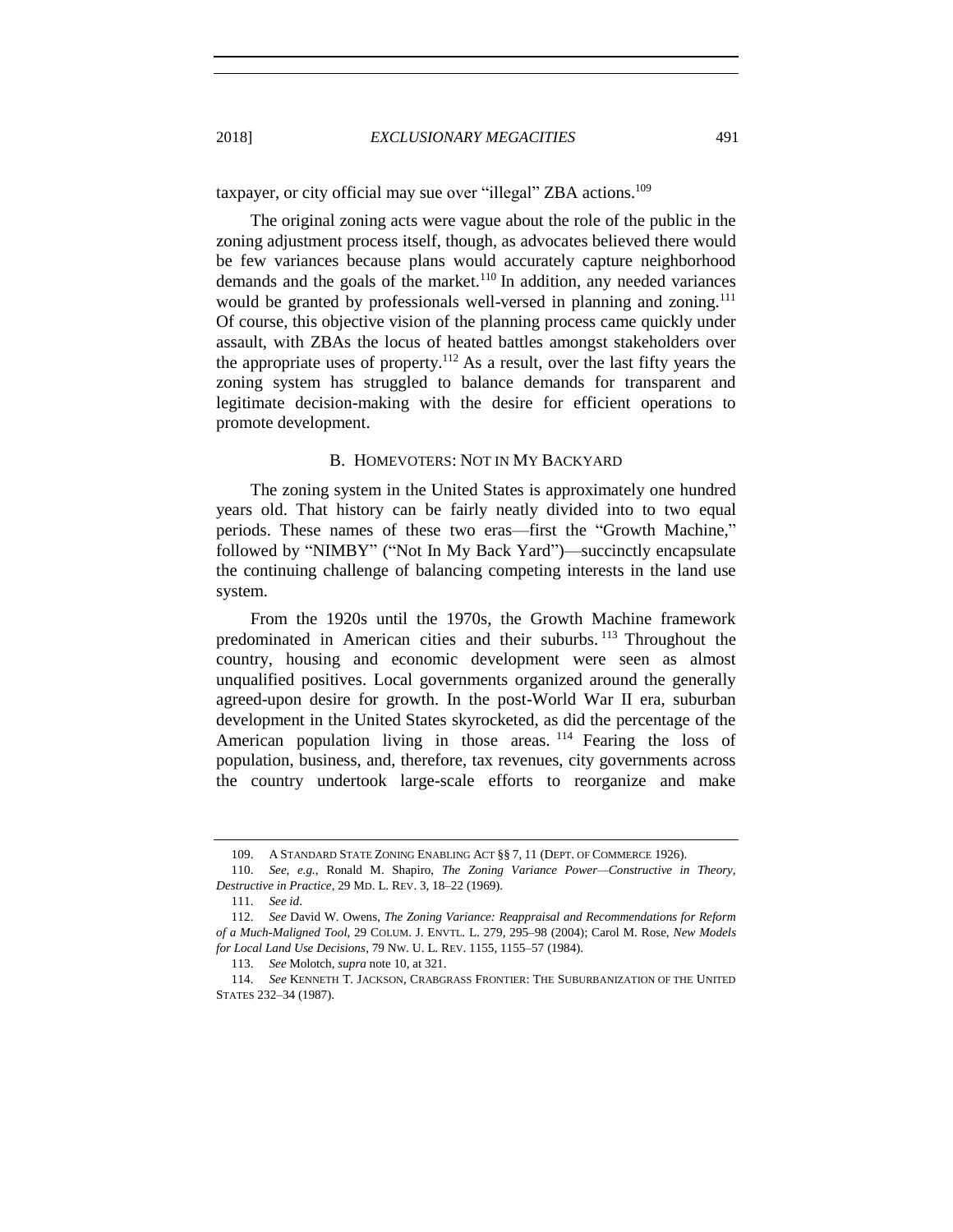themselves attractive to development.<sup>115</sup> During the "urban renewal era," which reached its height in the 1950s and 1960s, cities cleared large swaths of land, uprooting their residents and partnering with private developers to build modern residential and commercial facilities.<sup>116</sup> They also rebuilt the urban infrastructure, creating the modern urban highway system (which uprooted even more people than housing and commercial developments).<sup>117</sup>

<span id="page-25-0"></span>Most of this activity occurred with little public involvement. Government officials, real estate developers, urban planners, and other elites made these decisions and presented them to the public as faits accomplis. This public acquiescence started to change in the 1960s, with increasing public protests over highway and other clearance proposals, and accelerated greatly in the 1970s when, as William Fischel argues, suburban-citizen revolts over growth added to the objections to urban renewal.<sup>118</sup> The result of this public outrage was that zoning dynamics were radically altered, and for the past fifty years land use regulation has been among the most hotly contested of public topics.<sup>119</sup>

Each year, thousands of neighbors, and others, appear before zoning boards to voice support or, more commonly, opposition to zoning changes or special exceptions/variances regarding specific development projects.<sup>120</sup> Generally, this is a post-1970 phenomenon. Before the advent of modern neighborhood organizations, most zoning board meetings were sleepy affairs. <sup>121</sup> However, the backlash against urban renewal and highway programs (along with other types of neighborhood activism) resulted in a significant increase in neighborhood organizations, and much of the focus of these groups was on preventing or at least shaping development. <sup>122</sup> Neighbors frequently fight against projects that would increase density, affect parking availability, or change neighborhood aesthetics and culture. Their goal is to prevent or at least slow neighborhood development, and, overall, these efforts are successful. <sup>123</sup> For example, in San Francisco,

<sup>115.</sup> *See, e.g*., Wendell E. Pritchett, *The "Public Menace" of Blight: Urban Renewal and the Private Uses of Eminent Domain*, 21 YALE L. & POL'Y REV. 1, 21 (2003).

<sup>116.</sup> *Id*.

<sup>117.</sup> *See* ROBERT A. CARO, THE POWER BROKER: ROBERT MOSES AND THE FALL OF NEW YORK 19 (1974).

<sup>118.</sup> *See* Fischel, *supra* not[e 11,](#page-3-4) at 19–21, 26–27.

<sup>119.</sup> *See id.* at 13, 21–25.

<sup>120</sup>*. See id.* at 18–19.

<sup>121.</sup> *See id.* at 17, 26. *Cf.* Mangin, *supra* not[e 8,](#page-3-0) at 101.

<sup>122.</sup> *See* Fischel, *supra* not[e 11,](#page-3-4) at 13; Mangin, *supra* not[e 8,](#page-3-0) at 108–10.

<sup>123.</sup> *See*, *e.g.*, Mangin, *supra* not[e 8,](#page-3-0) at 99–100 (describing the ease with which San Francisco can "zone[] up").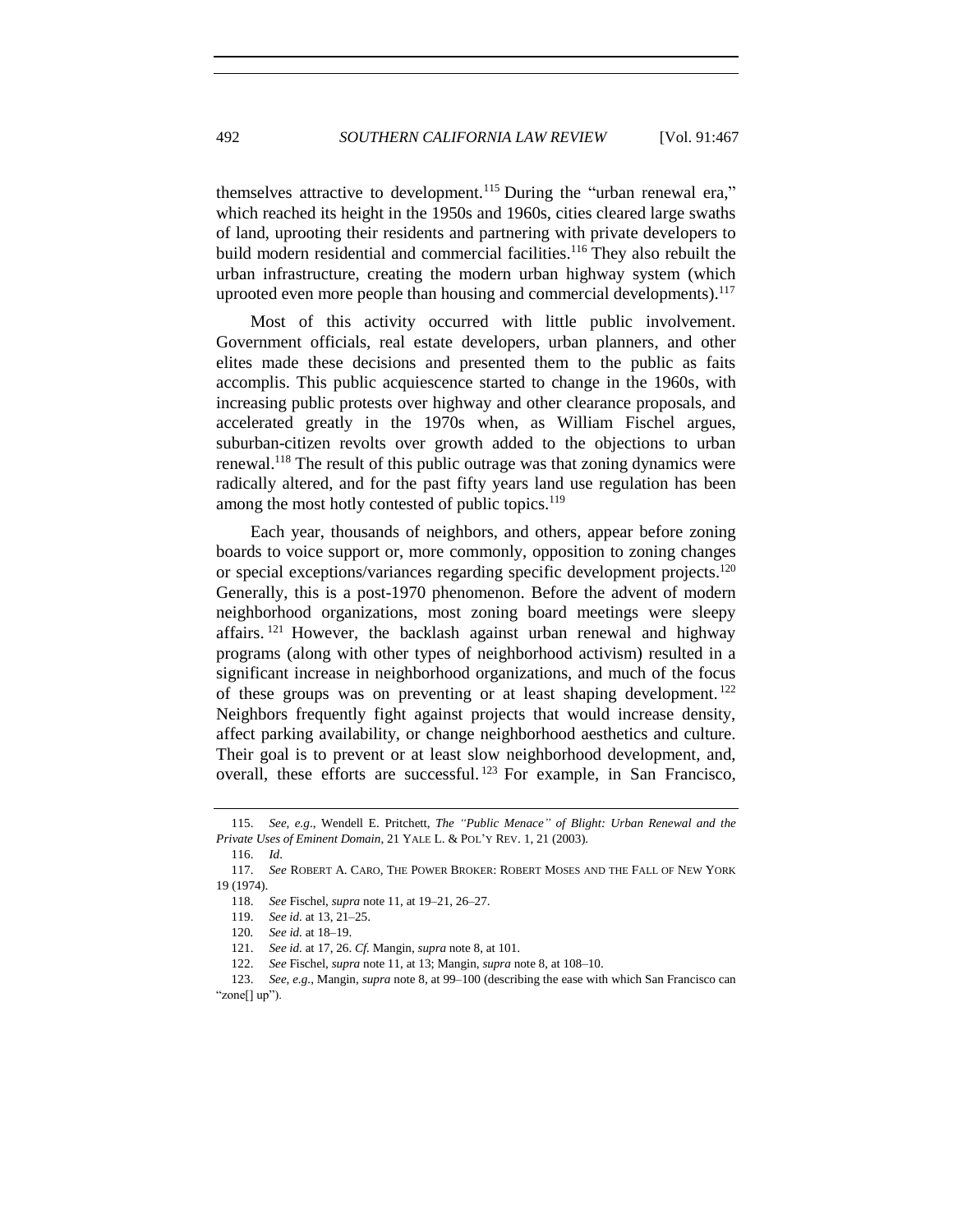despite the significant demand for housing, neighborhood insistence upon regulations to limit density severely restricts new development. In 2011, the city, which has among the highest housing costs in the country, "added just 269 housing units." 124

<span id="page-26-0"></span>Because of their crucial role in shaping new development, zoning boards also became the prime venue in which to fight neighborhood racial and social change, both in the cities and the suburbs. As *Village of Arlington Heights v. Metropolitan Housing Development Corp.* showed, by the 1960s, zoning regulations were an effective means of racial exclusion,<sup>125</sup> and the past forty years, the citizens of New Jersey have debated the 1975 *Mt. Laurel* decision, which required suburban governments to adjust their land use regulations to provide for the construction of affordable housing.<sup>126</sup> No issue in the state has been more contentious over this period, $127$  and there and in many other states, local governments are organized around the desire to exclude certain populations and uses.<sup>128</sup>

Because opponents of development play such a significant role in the zoning process, several states have attempted to regulate their participation. Some, such as Minnesota, are skeptical about neighborhood influence and consider neighbor opposition a factor in determining the (ir)rationality of zoning board decisions.<sup>129</sup> But, in general, local governments have wide latitude to control the shape, scope, and population of their communities through land use regulation. Many legal practitioners, developers, and academics have come to criticize the "neighborhood veto" for its role in impeding development and exacerbating related economic and racial segregation. As Michael Lewyn argues, "This 'neighborhood veto' sometimes artificially reduces housing supply and urban density, thus making housing more expensive and making American cities more

<sup>124.</sup> *Id.* at 99.

<sup>125.</sup> Harold A. Ellis, *Neighborhood Opposition and the Permissible Purposes of Zoning*, 7 J. LAND USE & ENVTL. L. 275, 285–86 (1992). *See also* Vill. of Arlington Heights v. Metro. Hous. Dev. Corp., 429 U.S. 252, 255, 263 (1977) (holding that plaintiffs had failed to prove that the zoning laws had a racially discriminatory purpose, though this may have been their effect).

<sup>126.</sup> *See generally* S. Burlington Cty. NAACP v. Twp. of Mount Laurel, 336 A.2d 713 (N.J. 1975).

<sup>127.</sup> *See* Roderick M. Hills Jr., *Saving* Mount Laurel, 40 FORDHAM URB. L.J. 1611, 1612–14 (2013).

<sup>128.</sup> *See* MASSEY ET AL., *supra* not[e 28,](#page-6-0) at 18–19.

<sup>129.</sup> *See* Ellis, *supra* note [125,](#page-26-0) at 284, 297–98. *See also generally* Edward G. Goetz & Barbara Lukermann, *The Minnesota Land Use Planning Act and the Promotion of Low- and Moderate-Income Housing in Suburbia*, 22 LAW & INEQ. 31 (2004).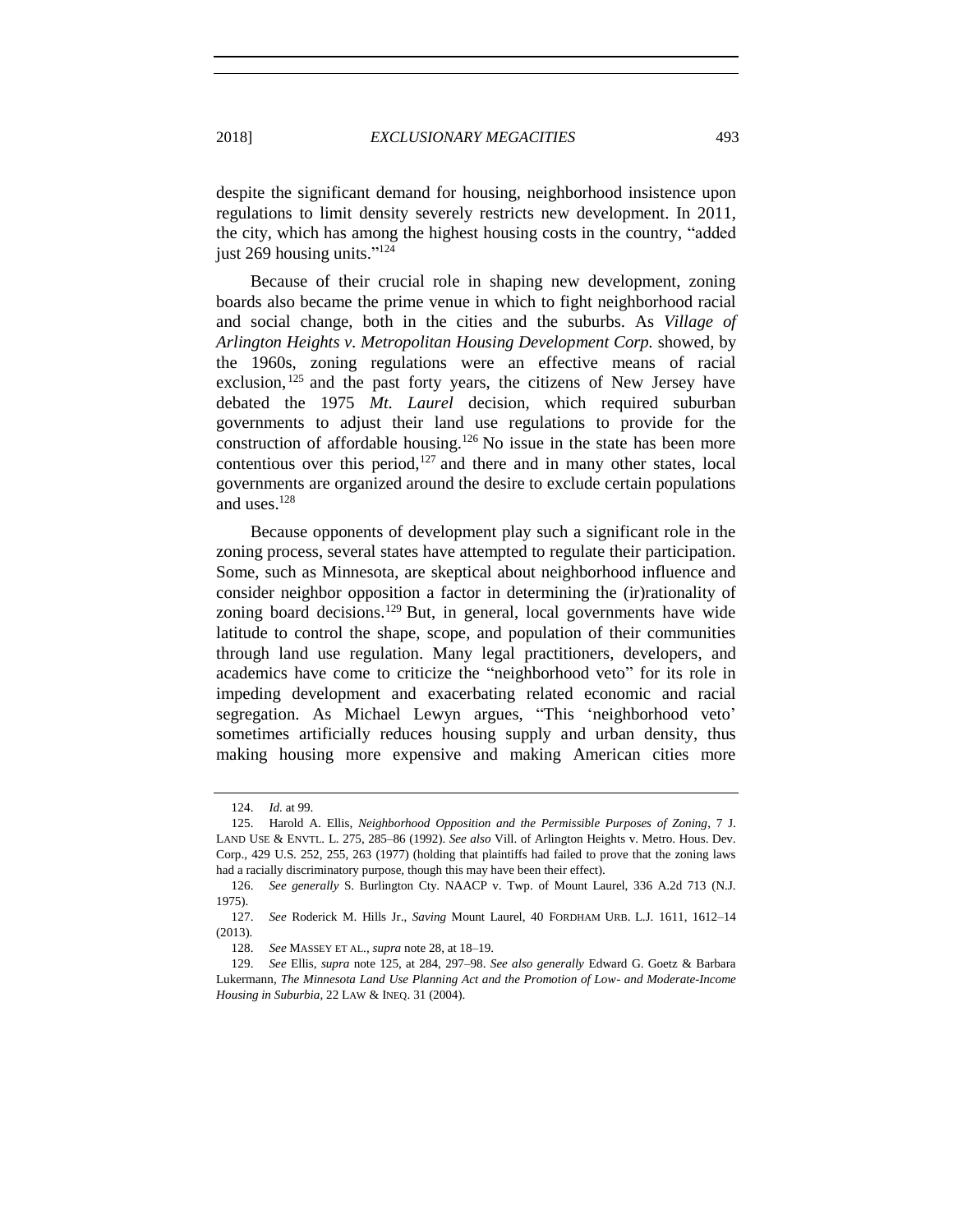dependent on automobiles." <sup>130</sup> However, opposition to new development is the dominant position in much of the country.

## <span id="page-27-0"></span>C. PUBLIC PARTICIPATION (AND REFORMS): THE EXAMPLE OF NEW YORK **CITY**

To many observers, New York City is the quintessential example of a "growth machine" city. Real estate development has always played a central role in the city's economic life. The real estate sector is one of the largest in the urban economy, and real estate was, and is, the foundation of many of the city's largest fortunes.<sup>131</sup> Real estate developers in New York City have had a major influence on the shape of the city as well as its politics and culture. Few cities did more during the urban renewal era to reshape themselves to be even more responsive to modern commercial and residential development. New York's master builder Robert Moses—"The Power Broker"—remains for many the face of urban redevelopment.<sup>132</sup> However, New York is and always has been a city of neighborhoods, and those neighborhoods have frequently pushed back against development. Today, as in many times previous, the growth machine and the neighborhoods are at odds. <sup>133</sup> As with many aspects of this city, the struggle has implications for land use conflicts elsewhere.

Given that it was the first city to pass a zoning law, it is not surprising that New York also has the most developed structure for community participation in land use. In 1951, Manhattan Borough President Robert Wagner created a series of neighborhood advisory boards to help him make decisions on land use and development, and these "Community Planning Boards" were incorporated into the city planning structure with the passage of the revised city charter of 1963.<sup>134</sup> Updated in 1968 and again in 1975, the city created fifty-nine community planning boards, each of which has authority to develop comprehensive plans for their district or parts of it.<sup>135</sup> Appointed by the Borough President, each board can have up to fifty members. The boards also have authority to "cooperate and consult with

<span id="page-27-1"></span><sup>130.</sup> Michael Lewyn, *Against the Neighborhood Veto*, 44 REAL EST. L.J. 82, 82 (2015).

<sup>131.</sup> *See, e.g.*, RICHARD PLUNZ, A HISTORY OF HOUSING IN NEW YORK CITY xli–xliii (2016).

<sup>132.</sup> *See* Caro, *supra* not[e 117.](#page-25-0)

<sup>133.</sup> *See* Been et al., *supra* not[e 8,](#page-3-0) at 228–29.

<sup>134.</sup> *See* RAYMOND CHARLES RAUSCHER & SALIM MOMTAZ, BROOKLYN'S BUSHWICK—URBAN RENEWAL IN NEW YORK, USA 63–64 (2014); Richard Bass & Cuz Potter, *A Tale of Three Northern Manhattan Communities: Case Studies of Political Empowerment in the Planning and Development Process*, 31 FORDHAM URB. L.J. 285, 287 (2004).

<sup>135.</sup> *See* Bass & Potter, *supra* not[e 134,](#page-27-1) at 288–89.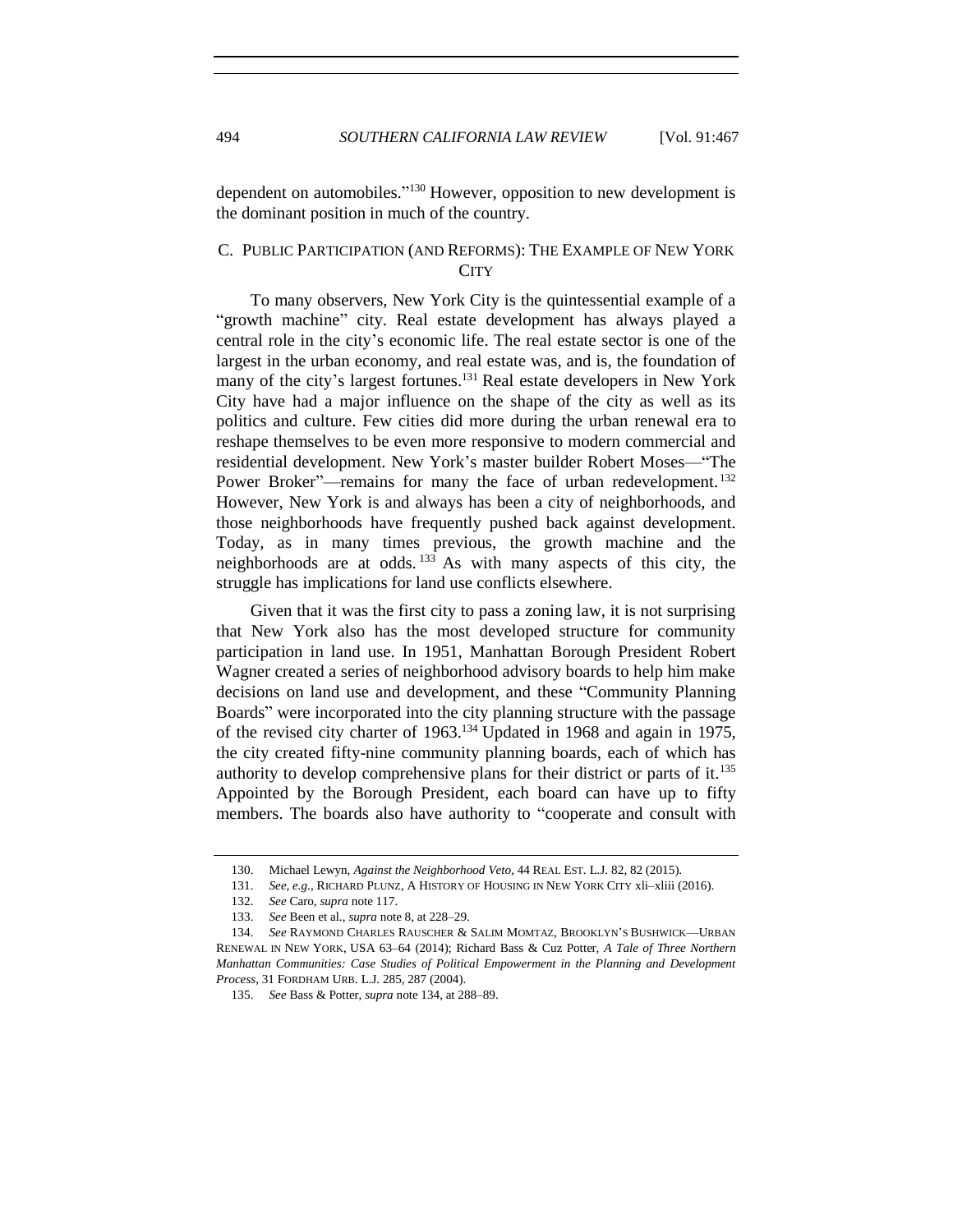local administrators of city departments and agencies," and "to cooperate with other boards on matters of common concern." <sup>136</sup> Under the Uniform Land Use Review Procedure ("ULURP"), also created in 1975, community boards have sixty days to review and make a recommendation on any development project that is required to have approval of the borough president. Community board recommendations are only "advisory" and do not have any legal weight either in the planning process or upon the decision of the borough president.<sup>137</sup>

<span id="page-28-1"></span><span id="page-28-0"></span>Over the years, community planning boards have been criticized both for being too influential in preventing development and for being ineffective representatives of the community against powerful development interests.<sup>138</sup> Critics have also raised questions about the qualifications of community board members and the representativeness of boards.<sup>139</sup> While, in theory, community boards can develop comprehensive plans, the budgets provided for these organizations do not support such efforts, and many boards have had to raise outside funding to support their activities. Not surprisingly, studies have found that community planning boards in wealthy neighborhoods have higher capacity and more influence than those in poorer neighborhoods.<sup>140</sup>

But the influence of community boards has definitely increased over time, as was particularly evident during the neighborhood rezonings initiated by the administration of Mayor Michael Bloomberg. From the beginning of Bloomberg's term in 2002, the administration, arguing that the city's zoning resolution—dating to 1961—was outdated, undertook more than 100 neighborhood rezonings, with the goal of modernizing the regulations in these districts to make them more responsive to community needs and development trends. <sup>141</sup> In most of these rezonings, the community planning board played a central role, and, in general, that role was to protect the neighborhood against higher-density development. In a comprehensive study of this initiative, Vicki Been and her colleagues concluded that while the totality of the rezonings resulted in a city-wide

<sup>136.</sup> *Id.* at 289.

<sup>137.</sup> Tom Angotti, *Race, Place and Waste: Community Planning in New York City*, 1999 NEW VILLAGE J. 5, 5.

<sup>138.</sup> *See id.* at 5–6; Robert F. Pecorella, *Community Governance: A Decade of Experience*, 37 PROC. ACAD. POL. SCI. 97, 102–03 (1989).

<sup>139.</sup> *See, e.g.*, Howell S. Baum, *Community Organizations Recruiting Community Participation: Predicaments in Planning*, 18 J. PLANNING EDUC. & RES. 187, 188 (1999).

<sup>140.</sup> *See* Angotti, *supra* not[e 137,](#page-28-0) at 5–6; Pecorella, *supra* not[e 138,](#page-28-1) at 100–01 & tbl.3.

<sup>141.</sup> Been et al., *supra* not[e 8,](#page-3-0) at 241.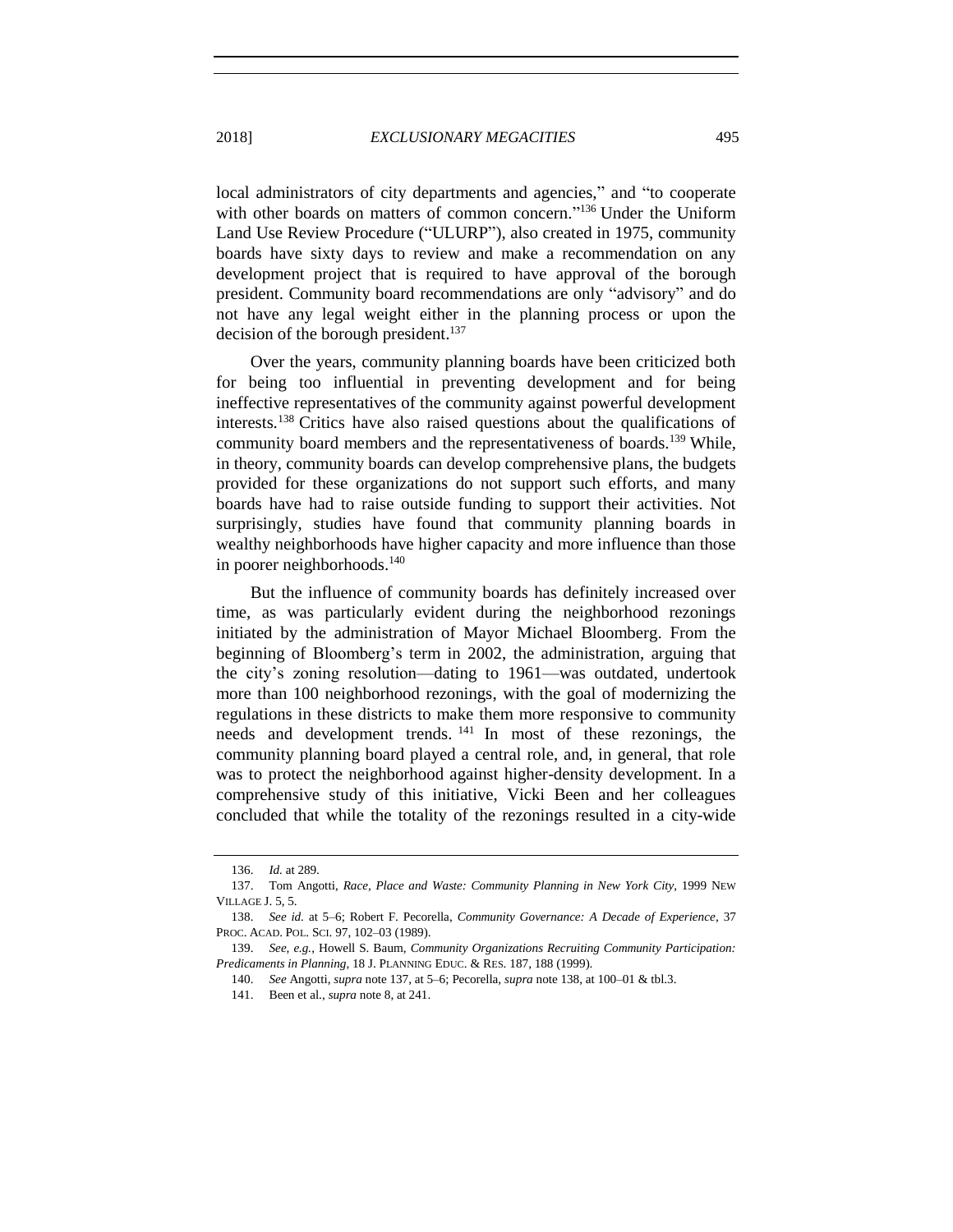1.7% residential capacity increase, more parcels were "down-zoned," to place greater restrictions on potential future development, than the number of parcels that were "up-zoned."<sup>142</sup> Furthermore, many of the parcels that were down-zoned were in areas close to mass transit or other amenities that, under "smart growth" principles, made them appropriate for higherdensity development. <sup>143</sup> The result in many neighborhoods was that properties that could have been used to meet increased housing demand in the city were, at least temporarily, removed from the potential development inventory.

Like many other U.S. cities, New York currently faces a significant housing affordability problem. A significant percentage of the population pays more than half of their income for housing. <sup>144</sup> While the city is experiencing a development boom, almost all of the new housing is for the highest income residents. In Manhattan the average sale price for a one bedroom apartment exceeds \$1 million.<sup>145</sup> Unmet housing demand has resulted in a dramatic increase in housing prices in many parts of the city, and developers looking to meet that need have increased construction in previously-ignored neighborhoods.<sup>146</sup> A recent analysis of housing in the city determined that 34.3% of city neighborhoods were experiencing gentrification.<sup>147</sup>

Long major political issues, housing costs and neighborhood changes were central to New York's 2013 mayoral election. During his campaign, Mayor Bill de Blasio gave great attention to the city's housing shortage City, specifically the lack of affordable housing to support the city's poor and working-class residents. <sup>148</sup> A year after his election, de Blasio

<sup>142.</sup> *Id.* at 252.

<sup>143.</sup> *Id.* at 252–253 ("[D]ownzoned lots were more likely to be located near . . . rail stations than the typical lot located outside a rezoning project study area.").

<sup>144.</sup> *See* Rachel Sugar, *More than Half of New Yorkers Are Rent Burdened: Study*, CURBED (Dec. 15, 2016, 11:04 AM), https://ny.curbed.com/2016/12/15/13967302/new-yorkers-cost-burden-rentalmarket-apartment-list.

<sup>145.</sup> Amy X. Wang, *The Average Manhattan Apartment Now Costs \$1 Million*, QUARTZ, (Oct. 1, 2015), https://qz.com/515524/the-average-manhattan-apartment-now-costs-1-million.

<sup>146.</sup> NYU FURMAN CTR., STATE OF NEW YORK CITY'S HOUSING AND NEIGHBORHOODS IN 2015 43 & fig.4 (2016), http://www.nyc.gov/html/mancb3/downloads/resources/NYUFurmanCenter\_ SOCin2015\_9JUNE2016.pdf.

<sup>147.</sup> *Id*. at 5. The study defined gentrified neighborhoods as "sub-borough areas (SBAs) . . . that were low-income in 1990 and experienced rent growth above the median SBA rent growth between 1990 and 2010–2014." *Id.* at 4.

<sup>148.</sup> *See, e.g.*, Henry Goldman, *De Blasio Re-Election Bid Stresses Affordability, Not Inequality*, BLOOMBERG (Mar. 31, 2017, 2:00 AM), https://www.bloomberg.com/news/articles/2017-03-31/deblasio-re-election-bid-stresses-affordability-not-inequality.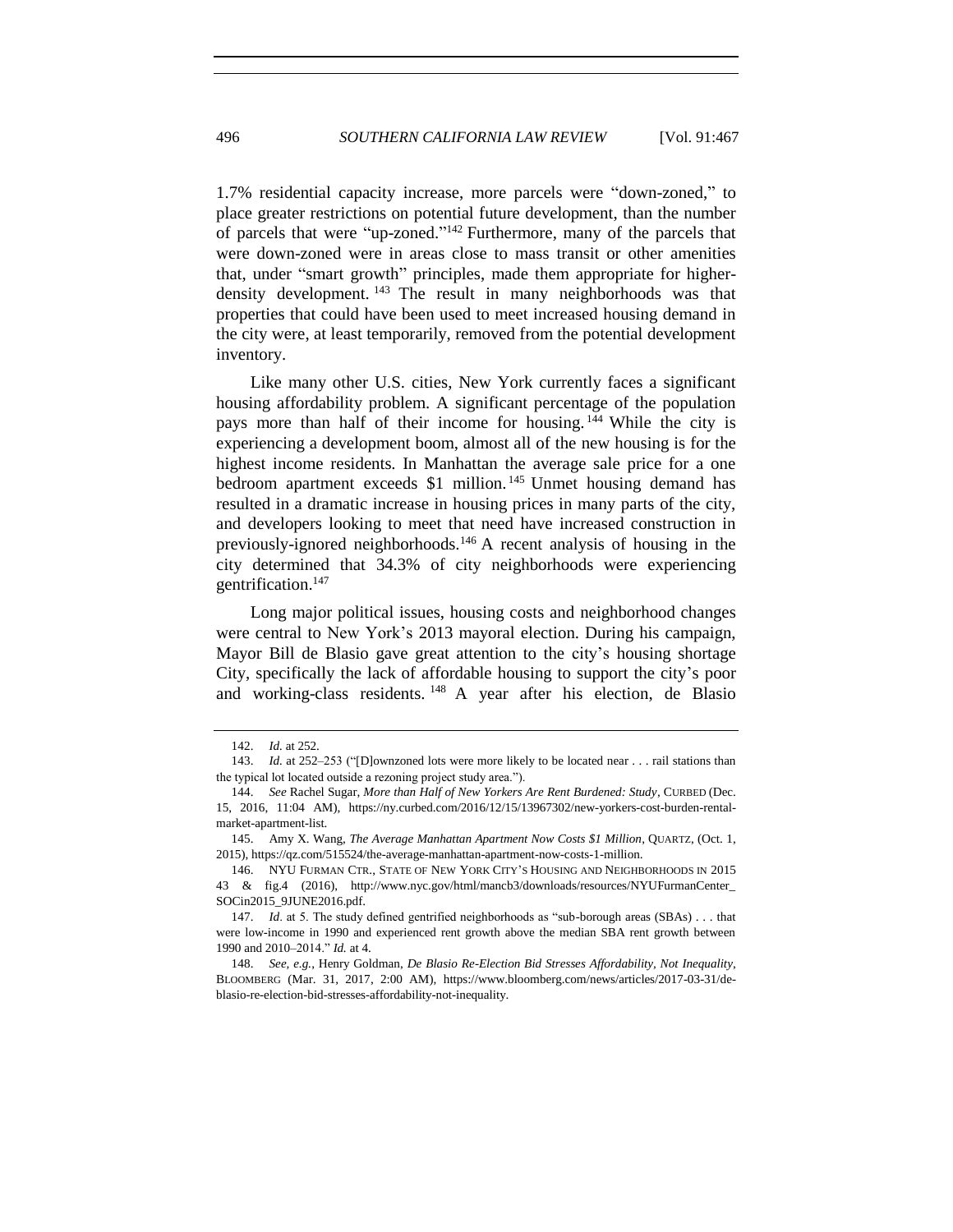<span id="page-30-0"></span>introduced a major housing plan, proposing initiatives to develop and/or preserve 200,000 units of affordable housing.<sup>149</sup> The program, controversial from its introduction, included a wide variety of approaches to the challenge of affordable housing, including: (1) funding programs for renovation and construction of new housing; (2) "inclusionary zoning" requirements for developers, giving them "density bonuses" for including affordable housing in projects; and (3) zoning law changes to eliminate barriers to development and allow for higher-density development in some areas.<sup>150</sup> Among the areas of regulation the administration proposed to reexamine were "parking requirements, zoning envelope constraints, and restrictions on the transferability of development rights."<sup>151</sup>

Mayor de Blasio's housing plan was immediately criticized by affordable housing advocates, who complained that it did not produce enough housing for low-income citizens and that the inclusionary zoning requirements did not demand enough from real estate developers.<sup>152</sup> The plan was also criticized by community planning boards across the city, many of whom were concerned by the impact that higher-density development would have on their communities.<sup>153</sup> "We want a mixedincome population . . . . We want parking for the seniors and for any new buildings coming in," stated a community board chair in the Bronx, echoing concerns expressed by many regarding the impact of new development. <sup>154</sup> Further, the Queens borough president stated that community boards in many neighborhoods were worried that allowing more development would result in the conversion of existing affordable housing and dislocate current residents.<sup>155</sup> According to one paper:

Community meetings have turned long and contentious, sometimes with dozens of residents lining up to testify against the proposal. The opposition ranges from concerns that more development will bring gentrification and higher real estate costs that would displace some

<sup>149.</sup> BILL DE BLASIO & ALICIA GLEN, HOUSING NEW YORK: A FIVE-BOROUGH, TEN-YEAR PLAN 5 (2014), http://www.nyc.gov/html/housing/assets/downloads/pdf/housing\_plan.pdf. *See also*  Jennifer Fermino, *Mayor de Blasio Unveils \$41B Proposal to Develop 200,000 Units of Affordable Housing*, N.Y. DAILY NEWS (May 5, 2014, 1:36 PM), http://www.nydailynews.com/ news/politics/mayor-unveils-41b-affordable-housing-plan-article-1.1780018.

<sup>150.</sup> DE BLASIO & GLEN, *supra* not[e 149](#page-30-0)*.* at 9, 32, 71.

<sup>151.</sup> *Id.* at 10.

<sup>152</sup>*. See, e.g.*, Vivian Yee & Mireya Navarro, *Some See Risk in de Blasio's Bid to Add Housing*, N.Y. TIMES (Feb. 3, 2015), https://nyti.ms/2FD0fKC.

<sup>153</sup>*. Id*.

<sup>154.</sup> Michael Gartland & Yoav Gonen, *Sky-High Opposition: De Blasio Faces Revolt Over Building Plan*, N.Y. POST, Nov. 17, 2015, at 10.

<sup>155.</sup> *Id*.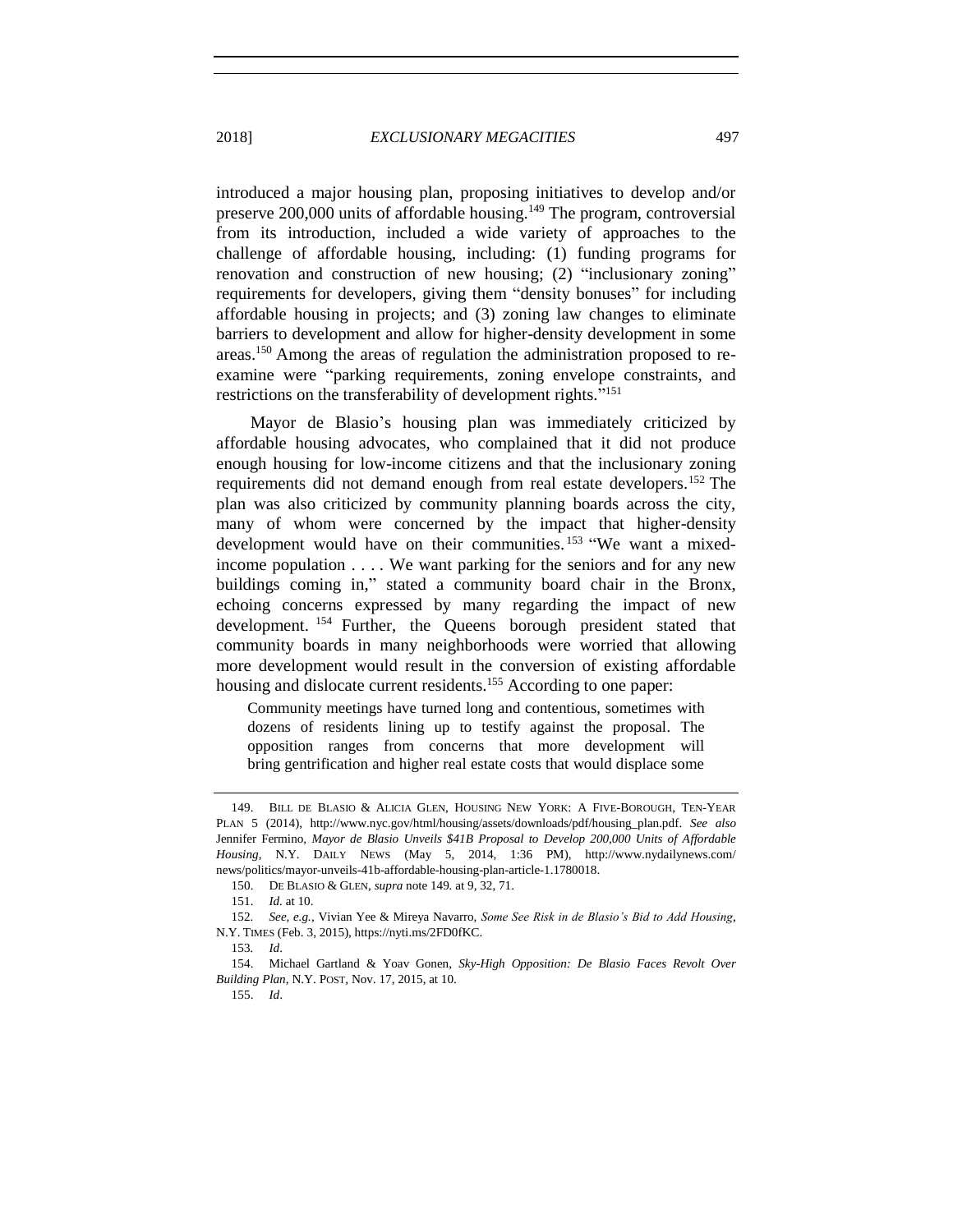longtime residents to complaints that more density will overwhelm the transit and school systems.<sup>156</sup>

More than three-quarters of the city's community boards, and all five of the borough boards (consisting of the chairs of the community boards and political leaders) opposed de Blasio's original plan.<sup>157</sup> Much of the opposition focused on fears of higher-density development, loss of parking, and neighborhood change. As a member of Community District 8 in Queens stated, "[w]e are very concerned, as are people all over, that we do not become a high-density neighborhood, full of people and crowds." 158 "To add 45 feet, no matter what you put in it—-you could put Mother Theresa in it—-it still is a too-tall building," said the co-chair of Community Board 8 in Manhattan.<sup>159</sup>

In low-income neighborhoods, particularly those of color, community leaders expressed concern that the mayor's plan was a mechanism to open their communities to gentrification and racial change. State Assemblyman Charles Barron argued:

They're going to tell you that unless there's a diversity of incomes, we're not going to be able to build our economy. What this means, translated? You need white folks down here. If you want to have an economy, you need white folk here. If you want to get transit stuff, you need white folk to come in. If you want to get a new school, you need white folk to come in . . . They want to make this place look better, to gentrify it.<sup>160</sup>

In the end, despite the no votes of a majority of community planning boards, the New York City Council approved an amended proposal in 2016. The revised proposal met some of the criticisms of the original, significantly increasing developers' inclusionary zoning requirements and altering the income levels for new-housing eligibility. The de Blasio administration organized a vocal and influential coalition of labor organizations and advocacy groups to argue that the proposal would

<sup>156.</sup> Josh Dawsey, *New York City Zoning Plan is Under Fire*, WALL ST. J. (Dec. 4, 2015, 8:20 PM), https://www.wsj.com/articles/new-york-city-zoning-plan-is-under-fire-1449277801.

<sup>157.</sup> Michael M. Grynbaum & Mireya Navarro, *Mayor de Blasio Seeks to Rebuild Momentum for Affordable Housing Plan*, N.Y. TIMES (Dec. 10, 2015), https://nyti.ms/2uwXdXH; Ed Garcia Conde, *NYC Council Has a Big Opportunity to Do the Right Thing*, WELCOME 2 BRONX (Feb. 10, 2016), https://www.welcome2thebronx.com/2016/02/10/nyc-council-has-a-big-opportunity-to-do-the-rightthing.

<sup>158.</sup> Savitch-Lew, *supra* not[e 1.](#page-2-3)

<sup>159.</sup> *Id*.

<sup>160.</sup> *Id*.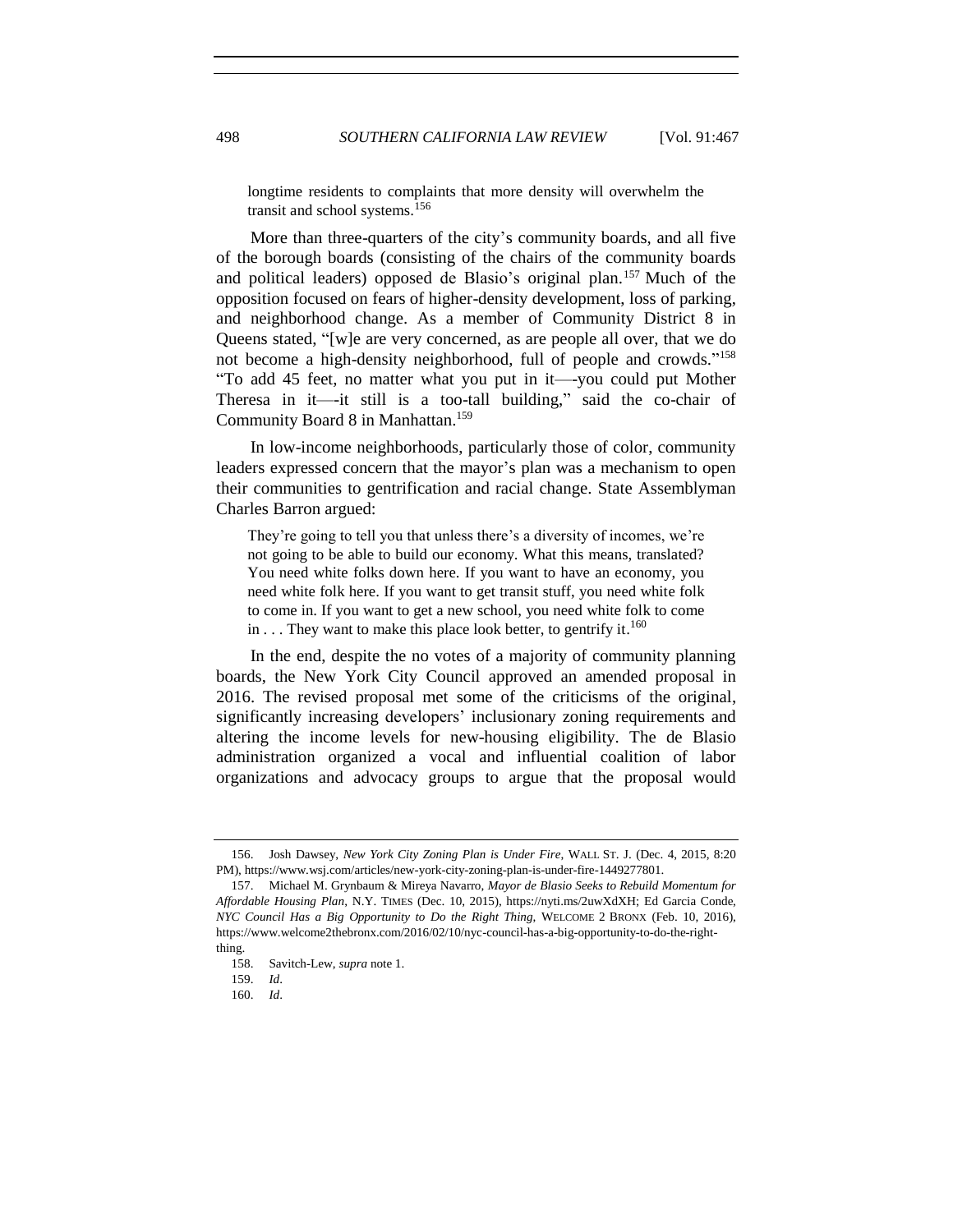significantly increase the amount of affordable housing in the city.<sup>161</sup>

But the fight against increased density and other zoning reforms is far from over. In order to spur housing development, the administration must now undertake the task of "re-zoning" individual neighborhoods for new development. Community planning boards will have more opportunities to oppose these plans. Although the first rezoning, in the East New York section of Brooklyn, was approved, the administration will continue to face significant challenges managing public participation in the process of zoning approval. $162$ 

Opposition to increased density has also stalled housing plans in Seattle and San Francisco, two cities with among the highest housing costs in the country. In Seattle, Mayor Ed Murray had to disavow his administration's draft housing plan, which proposed allowing multi-family dwellings in many of the city's single-family zones.<sup>163</sup> In San Francisco, a plan by Mayor Ed Lee, permitting developers to build two stories higher than zoning allowed in return for making 30 percent of the units affordable for middle-income families, also faced significant opposition from neighborhood advocates.<sup>164</sup>

America's largest cities play an outsized role in the U.S. economy, with "[t]he combined annual gross product of the country's 10 largest metropolitan areas [being] greater than the combined GDP of 36 states." 165 Between 2012 and 2015, more than 90 percent of the new jobs created in the country were located in its largest urban areas.<sup>166</sup> As a result of this economic power, migration to these areas will continue, and thus they will also continue to be challenged by housing shortages. At the same time, growth pressures will continue to play a major role in urban politics, as current residents push back against new development. Developing

<sup>161.</sup> J. David Goodman & Mireya Navarro, *New York City Council Backs Affordable Housing Plan*, N.Y. TIMES (Mar. 14, 2016), https://nyti.ms/2mVgx7W.

<sup>162.</sup> *See* Erin Durkin, *City Council Passes Mayor de Blasio's Zoning Plan to Transform Brooklyn's East New York*, N.Y. DAILY NEWS (Apr. 20, 2016, 10:20 PM), http://www.nydailynews.com/new-york/brooklyn/city-council-passes-plan-transform-brooklyn-zonearticle-1.2609215.

<sup>163.</sup> Daniel DeMay, *Murray: No Changes to Single-Family Zones*, SEATTLE POST-INTELLIGENCER: SEATTLE POL. (July 29, 2015, 3:08 PM), https://blog.seattlepi.com/seattlepolitics/ 2015/07/29/mayor-wont-pursue-changes-to-single-family-zones.

<sup>164.</sup> J.K. Dineen, *Uphill Battle for Housing Bonus Plan*, S.F. CHRON. (Feb. 25, 2016), https://www.pressreader.com/usa/san-francisco-chronicle-late-edition/20160225/282226599798937.

<sup>165.</sup> Reid Wilson, *Cities Drive the U.S. Economy: Here's Proof, in One Map*, WASH. POST: GOVBEAT (Mar. 6, 2014), https://wapo.st/1hQ3JZs.

<sup>166.</sup> *Id.*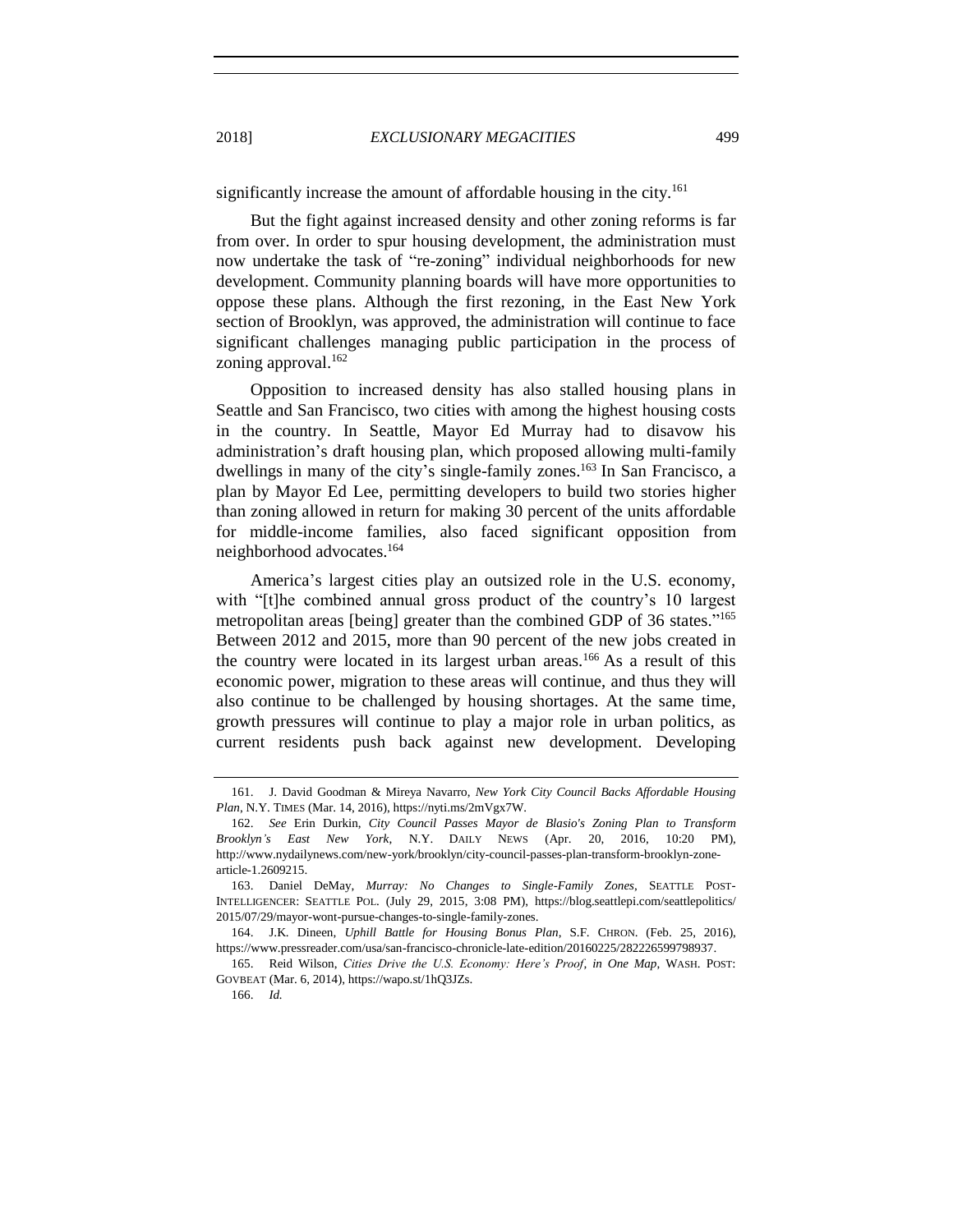mechanisms to support additional housing, particularly for low- and middle-income residents, is crucial to the success of America's largest cities, and it is a problem that must be confronted by restructuring the spheres of influence in the land regulatory system.

## <span id="page-33-0"></span>III. LAND USE IN CHINESE CITIES: CONCEPT, MECHANISM, AND PUBLIC PARTICIPATION

As in the U.S., urban planning in China has contributed to the exclusion of middle- and low-income populations from first-tier cities— Beijing, Shanghai, and Shenzhen in particular. The urban planning policy is pro-growth and business-friendly, but not necessarily pro-consumer. As the primary landowner, city governments are the major players in the Chinese real estate market. Although middle- and low-income populations provide the labor upon which cities rely, local government preferences are for profit-making and revenue-generating businesses, and their reluctance to provide public goods (e.g., education, health care, and transportation) to serve those populations has shaped government priorities and resulted in housing shortages.

Government-led, property-owner-focused planning has excluded the poor and the young from the first-tier cities in which the most promising career opportunities are concentrated. Primarily, and most directly, poor and young people cannot afford to live in big cities. City governments also squeeze them out by limiting their access to schools, health care, and other services. Secondarily, skyrocketing housing prices have fostered private property consciousness in China, with private property owners—somewhat ironically—joining the governments' efforts to exclude newcomers, partly because of perceived competition for services. Furthermore, like their counterparts in American megacities, property owners are increasingly sensitive to property value changes. The NIMBY phenomenon has come to China!

The remainder of this Part is structured as follows. Section A sketches out the concept and structure of urban planning in China and discusses how it has become a powerful weapon in the hands of growth machine elites. Section B discusses the establishment of urban planning commissions, with members from outside the government, as an effort to democratize the decision-making process, as well as the limitations of this initiative. Finally, Section C discusses the rise of public participation in Chinese urban planning and describes how democratization has made Chinese megacities more exclusionary. The three factors have combined to promote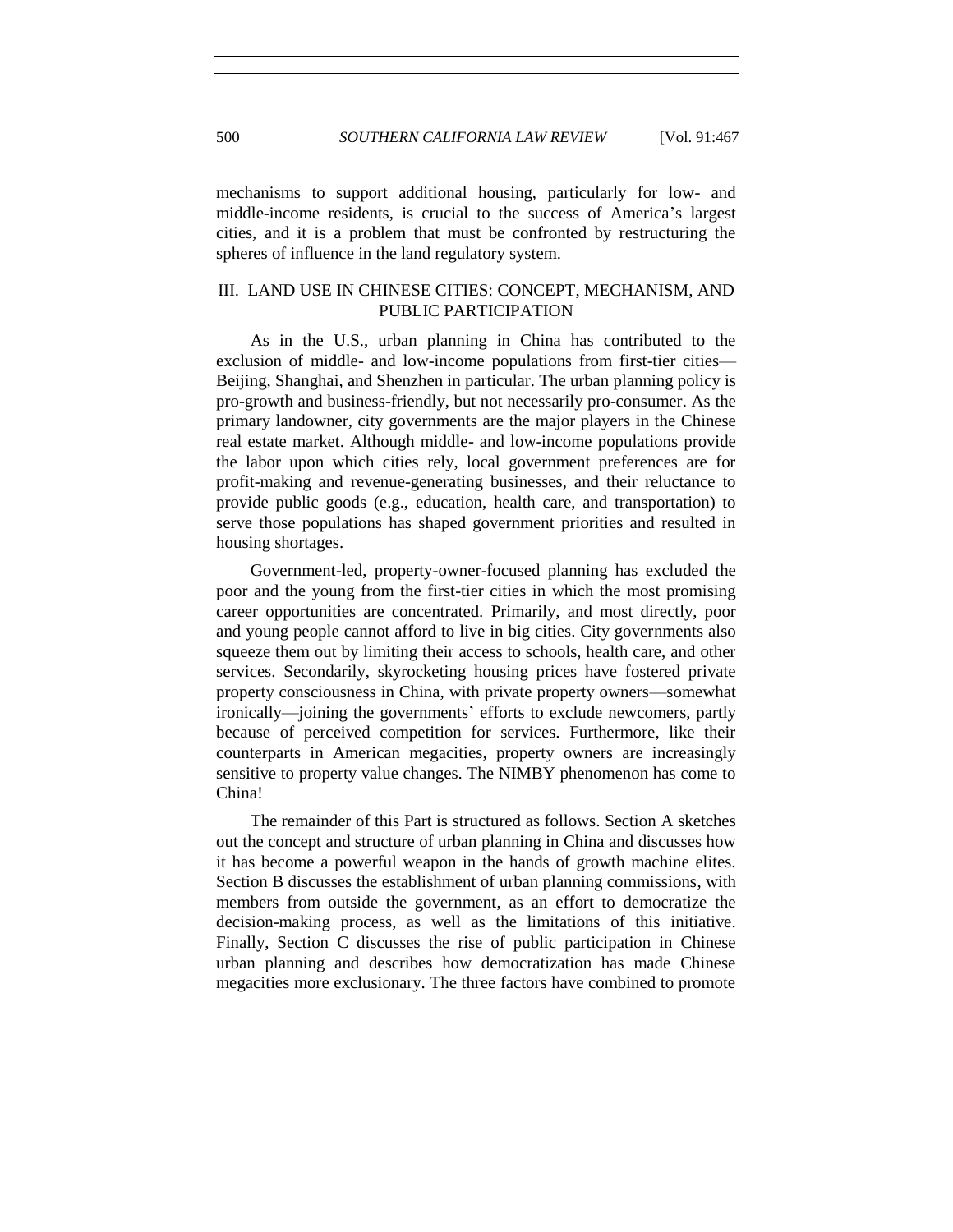<span id="page-34-0"></span>exclusion in Chinese megacities.

## A. PLANNING FOR GROWTH (FOR SOME)

Leading political scientists and economists refer to China's governmental structure as "market-preserving federalism." <sup>167</sup> Under the country's economic reforms, city and county governments have been given greater autonomy and incentives to manage their own economies, with competition encouraged among them. City and county governments rely on two financial resources: enterprise income tax and land sale revenue.<sup>168</sup> The enterprise revenue framework makes industrial development the top priority of Chinese cities. The land sale framework, which links the operation of local governments to their ability to sell land at high prices, pushes government decisions toward high-value projects, resulting in exclusion.

<span id="page-34-1"></span>The urban planning structure in China is complicated, but it can generally be divided into two layers: a comprehensive or "master plan," and a detailed plan.<sup>169</sup> "The master plan outlines the general land uses of the city, while the detailed plan is prepared for the area that faces immediate construction or is specified in the master plan," and is similar to zoning in American cities.<sup>170</sup> The comprehensive plans of megacities such as Beijing, Shanghai, and Shenzhen are prepared by city governments and approved by the State Council (i.e., the Chinese central government).<sup>171</sup> Under party leadership, decisions are made by city leaders—usually the city party secretary and mayor—in consultation with other government officials, urban planning experts, and related business interests.<sup>172</sup> Detailed plans govern individual land use decisions and are prepared by the urban planning administration and approved by the city government.<sup>173</sup>

Comprehensive city plans are more akin to economic plans,

<sup>167.</sup> Hills & Qiao, *supra* not[e 20,](#page-5-0) at 177.

<sup>168.</sup> *See id.* at 191 & n.95.

<sup>169.</sup> FULONG WU, PLANNING FOR GROWTH: URBAN AND REGIONAL PLANNING IN CHINA 59 (2015).

<sup>170.</sup> *Id*.

<sup>171.</sup> 中华人民共和国城乡规划法 [Urban and Rural Planning Law of the People's Republic of China] (promulgated by the Nat'l People's Cong., Oct. 28, 2007, effective Jan. 1, 2008), art. 14.

<sup>172.</sup> *See, e.g.*, Kui Xiong, Political Analysis of Power Structures in Urban Planning Process: Based on Shanghai Urban Planning Institutions and Practices in the 1990s, at 81–84 (2005) (unpublished Ph.D. dissertation, Tongji University) (on file with author).

<sup>173.</sup> 中华人民共和国城乡规划法 [Urban and Rural Planning Law of the People's Republic of China], art. 19.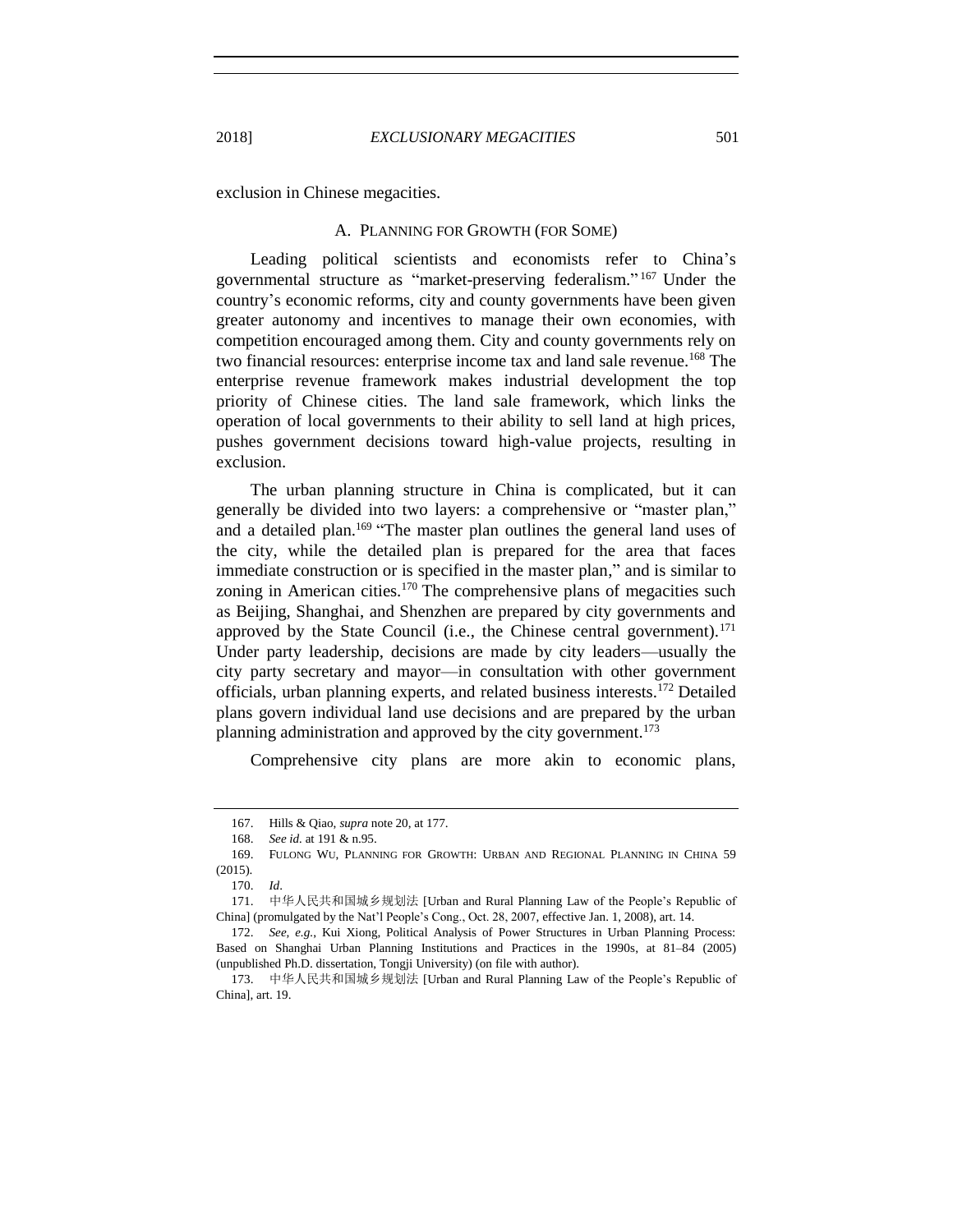incorporating strategic positioning, industrial development, population control, infrastructure construction, and other priorities over a twenty-year horizon.<sup>174</sup> In China, such plans are always growth-oriented. For example, the Shanghai City Master Plan (1999–2020) includes sixteen sections covering the scope of city development, goals, directions, industrial development, transportation, and residential development plans.<sup>175</sup> The goal of city development, according to the plan, is to make Shanghai an international center for finance and trade, and urban planning is directed toward achieving that goal. <sup>176</sup> The comprehensive plans of Beijing and Shenzhen share a similar structure and a clear focus on economic and city growth.<sup>177</sup>

Together, these comprehensive and detailed plans determine who can live in Chinese megacities, and they focus on attracting highly educated professionals such as engineers, lawyers, investors, and investment bankers.<sup>178</sup> Those with fewer skills enjoy limited provision in the plans because local governments set population control goals that are often too low. For example, in its comprehensive plan for 2004–2020, the Beijing municipal government planned for a total population of 18 million by 2020. <sup>179</sup> However, the city's total population exceeded 19 million by 2010.<sup>180</sup> Similarly, in its comprehensive plan for 1999–2020, the Shanghai municipal government forecast a population of 18.5 million by 2020, whereas the city's total population in 2013 was already more than 24 million.<sup>181</sup> Such population targets shape land use decisions by pretending

<sup>174.</sup> *See* WU, *supra* not[e 169,](#page-34-1) at 59.

<sup>175.</sup> 上海市城市总体规划(1999 年–2020 年)[Shanghai City Master Plan (1999–2020)] (Dec. 4, 2003), http://www.shanghai.gov.cn/nw2/nw2314/nw2319/nw10800/nw11407/nw12941/ u26aw1100.html.

<sup>176.</sup> *Id*.

<sup>177</sup>*. See* 北京市城市总体规划 (2016 年–2035 年) [Beijing City Master Plan (2016–2035)], http://zhengwu.beijing.gov.cn/gh/dt/t1494703.htm (Sept. 29, 2017); 深圳总体规划获批 10 年后人口 低于 1100 万 [*Shenzhen Comprehensive Plans Approved According to Which Its Total Population Should be Under 11 Million in 10 Years*], SHENZHEN NEWS NETWORK (Aug. 24, 2010, 7:46 AM), http://www.sznews.com/finance/content/2010-08/24/content\_4860257.htm.

<sup>178.</sup> *See* 北京市人民政府办公厅关于印发《北京市积分落户管理办法(试行)》的通知 [Administrative Measures for the Settlement of Beijing Hukou Points] (2016), http://zhengce.beijing.gov.cn/library/192/33/50/438650/79206/index.html; 年上海积分落户政策 [*The Policies of Hukou Points in Shanghai, 2017*], HUKOU SHANGHAI, https://web.archive.org/web/ 20170826093541/http://www.hukoushanghai.com/lhsh/907.html (last visited Sept. 26, 2017).

<sup>179.</sup> 北京市城市总体规划缘何"短命"?[*Why Is Beijing's Master Plan "Short-Lived"?*]*,* PEOPLE (June 6, 2011, 8:43 PM), http://politics.people.com.cn/GB/30178/14830221.html.

<sup>180.</sup> *Id*.

<sup>181.</sup> Yi Huiyun, 京沪启动新一轮城市规划编修:计划赶不上变化 [*New-Round Amendment of Urban Planning Gets Started in Beijing and Shanghai: Plan May Not Be Able to Keep up with*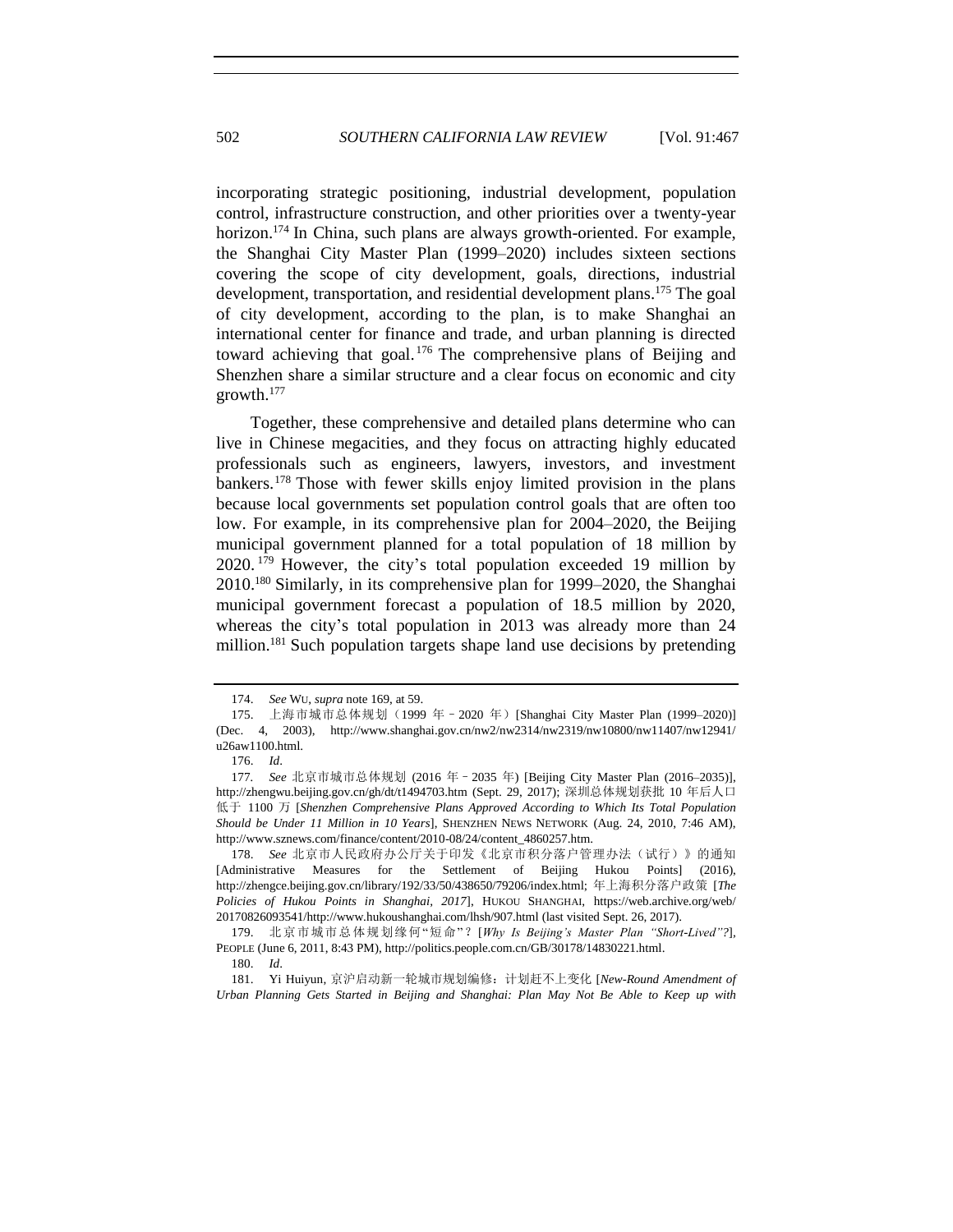that housing demand is smaller than it actually is.

Shenzhen is probably the most extreme case, with a planned population that lags far behind its actual population growth. In the city's first comprehensive plan, the estimated population for 2000 was 840,000, a figure that was already far exceeded by 1994, when the population reached 1.5 million. In the second comprehensive plan, issued in 1996, the projected population for 2010 was 4.3 million, whereas Shenzhen's population in 2000 stood at 7 million.<sup>182</sup> The city is currently home to more than 15 million people, although its current plan estimates a population of just 11 million by 2020.<sup>183</sup> The population targets in these plans determine the planning of public transportation, public utilities, schools, hospitals, the police force, and many other public goods crucial to city functioning. Public services in Beijing, Shanghai, and Shenzhen have been planned in a way that is never going to meet the demands of their rapidly expanding populations, as evidenced by their public transportation systems, which are severely crowded relative to those of New York.<sup>184</sup>

Detailed plans are used as a way to regulate land development and control the location and density of real estate projects, but they are not necessarily opposed to development. The success of individual projects depends on whether they serve planned city development goals or the preferences of city leaders. Newspaper reports on corrupt local government leaders often reveal the way in which they have used urban planning to facilitate their idiosyncratic ideas about urban development and/or favor one or a few developers to help them realize those ideas.<sup>185</sup> Research on

185. *See, e.g.*, 从宿迁到昆明:商人刘卫高的"地"国 [*From Suqian to Kunming: The "Land"* 

*Changes*], SINA FIN. (Apr. 3, 2014, 1:58 AM), http://finance.sina.com.cn/china/20140403/ 015818695993.shtml.

<sup>182.</sup> *See* 深圳市城市总体规划 (1996–2010) [*Shenzhen Master Plan (1996–2010)*], SHENZHEN NEWS (June 8, 2013, 11:21 AM), http://www.sznews.com/news/content/2013-06/08/content\_8159168\_ 3.htm.

<sup>183.</sup> 深圳总体规划获批 10 年后人口低于 1100 万 [*Shenzhen City Master Plan Receives Approval, and the Population Is Projected to Be Less than 11 Million in 10 Years*], SHENZHEN NEWS (Aug. 24, 2010, 7:46 AM), http://www.sznews.com/finance/content/2010-08/24/content\_4860257.htm.

<sup>184.</sup> *See* Tania Branigan, *Riding Beijing's Subway End to End: 88km of Queues and Crushes on a 20p Ticket*, GUARDIAN (Sept. 10, 2014, 7:51 AM), https://www.theguardian.com/cities/ 2014/sep/10/-sp-beijing-subway-china-metro-queues-ticket-investment ("Each day 9.75 million passengers ride the lines across Beijing: nearly three times as many as take the London Tube and twice as many as use the New York system."). *See also, e.g.*, Daozu Bao, *Shanghai Metro Hires People to Shove Commuters into Trains*, CHINA DAILY (Feb. 4, 2010, 8:40 AM) http://www.chinadaily.com.cn/china/2010-02/04/content\_9425324.htm; Kevin McGeary, *Shenzhen Subway Line to Add Shuttle Trains During Rush Hours*, NANFANG (Jan. 18, 2013, 7:00 AM), https://thenanfang.com/shenzhen-subway-line-to-add-trains-during-rush-hours.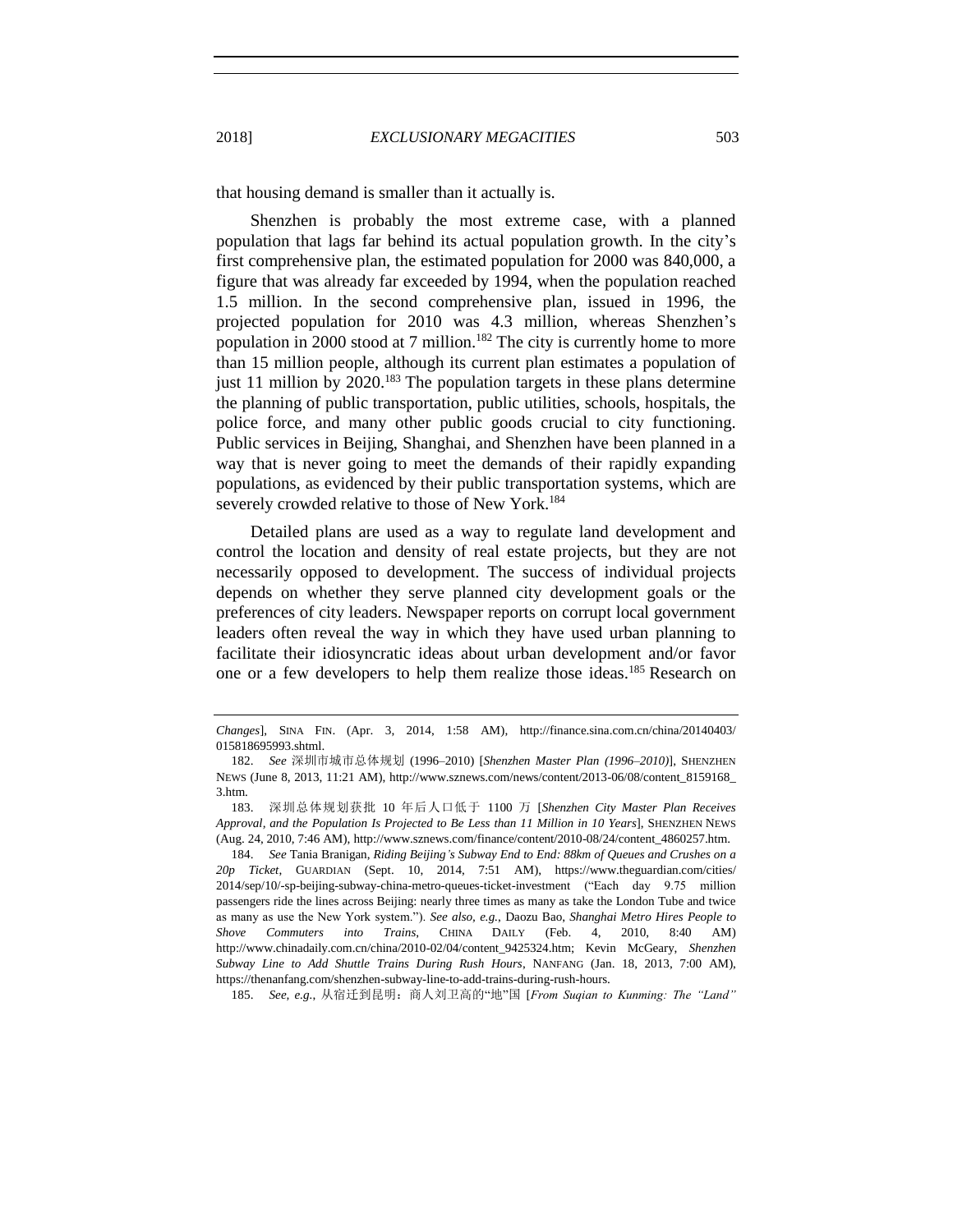Beijing concluded that when a zoning amendment was directly ordered by a government leader, it had greater than 90 percent likelihood of approval. Compared with factors such as development density, location, and the nature of a project, government leaders' instructions were the most significant factor in determining the result of zoning amendments, according to the same study.<sup>186</sup>

#### <span id="page-37-0"></span>B. URBAN PLANNING COMMISSIONS AS PART OF THE GROWTH MACHINE

To combat the arbitrariness of government-led development decisions, many Chinese cities have established urban planning commissions. Shenzhen was the first city to experiment with such a commission in 1998; this subsequently became a model for other. The Shenzhen Urban Planning Commission enjoys the power to review comprehensive plans and to approve detailed control plans (i.e., zoning maps). It has twenty-nine members, fourteen of them government officials, with the mayor serving as chair. The other government members are directors of relevant bureaus and urban district presidents. The fifteen non-government members are professors, real estate professionals and managers, urban planners, public utility company managers, and other community members. Decisions must be approved by two-thirds of attending members and no fewer than half the total number of commission members.<sup>187</sup>

<span id="page-37-1"></span>Such strict procedures are designed to confer legitimacy upon urban planning in Shenzhen. In theory, the rules are supposed to prevent the government or political leaders from dominating the planning process. In reality, however, the non-government commission members primarily raise easily resolved technical issues. Few people in the city would seriously challenge a project that city leaders had decided to push through. The nongovernmental members of the commission are selected to represent the general public interest, rather than special or particular interests.<sup>188</sup> The

*Empire of Businessman Weigao Liu*], SINA NEWS (Mar. 19, 2015, 9:32 AM), http://news.sina.com.cn/zl/zatan/2015-03-19/09323406.shtml; Shen Fan Cui Xiankang, 受贿超 2400 万 云南原副书记仇和获刑 14 年半 [*The Former Deputy Secretary In Yunnan, Qiu Ji, Accepted Bribes for Over RMB 24 Million and Was Sentenced to a Prison Term of 6 Months and 14 Years*], CAIXIN (Dec. 12, 2016, 5:28 PM), http://china.caixin.com/2016-12-15/101027333.html (last visited Mar. 12, 2017).

<sup>186.</sup> Linmao Xia, Analysis on the Technical and Political Factors of the Regulatory Detailed Planning Alteration in Beijing 78 (2005) (unpublished Ph.D. dissertation, Tsinghua University) (on file with author);

<sup>187.</sup> Yuefeng Chen, Legal Control Over City Planning Power: A Realistic Perspective 112 (2010) (unpublished Ph.D. dissertation, Shanghai Jiaotong University) (on file with author).

<sup>188.</sup> 深圳市城市规划委员会章程 [Charter of Shenzhen Urban Planning Commission]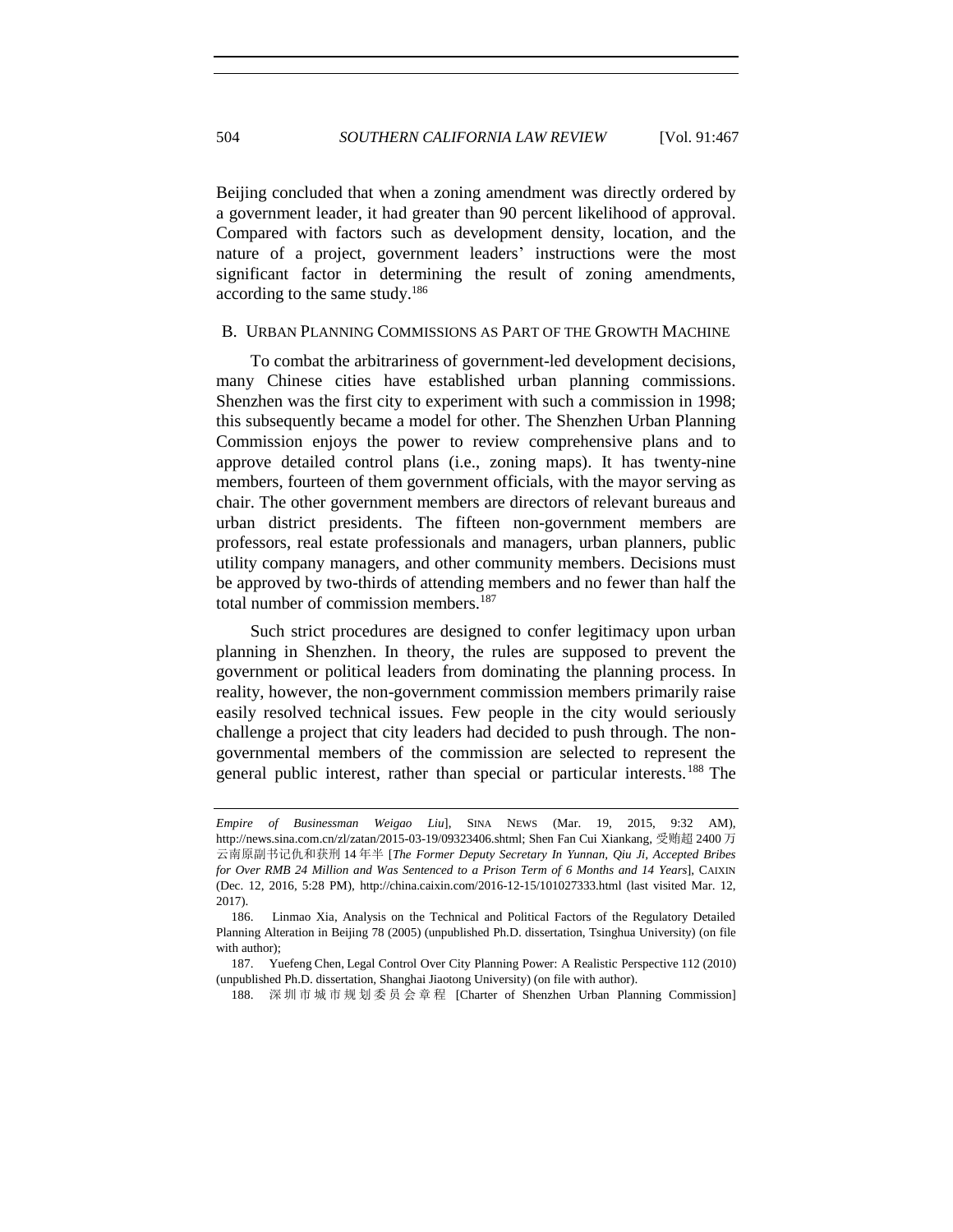Shenzhen Urban Planning Commission is thus not designed as a forum for bargaining by various stakeholders, although in reality members from the real estate industry frequently promote their sector's agenda in the name of public interest.<sup>189</sup>

Even such limited public participation proved intolerable to the Shenzhen city government, with officials viewing it as too time-consuming and inefficient. From their perspective, city development could not wait for extensive reviews and discussions within the commission.<sup>190</sup> As a result, the city government revised its urban planning regulations in 2001 and redrafted the Shenzhen Urban Planning Commission Charter.<sup>191</sup> The reform provided for smaller special commissions—most notably the Commission on Zoning Maps, which is charged with approving detailed plans and any variations to them. This commission comprises nineteen members, nine of whom are also government employees of the Shenzhen Urban Planning, Land, and Resources Commission, a super-government bureau combining the powers of land administration and urban planning. Among the other ten members are urban planners and engineers from the Shenzhen Urban Planning Institute and other public institutions, environmental and agricultural officials, a professor from Shenzhen University, and a real estate appraiser. Given that nine of its members are from the Urban Planning, Land, and Resources Commission and some of its nongovernmental members are closely associated with them, the Commission on Zoning Maps is clearly dominated by the government, and has become an efficient agency for implementing city leaders' business plans.<sup>192</sup> In addition, faced with an increasing number of cases, the Shenzhen government has delegated part of its power to approve zoning amendments to the urban district planning bureaus to achieve greater efficiency.<sup>193</sup>

<sup>(</sup>promulgated by the Shenzhen Urb. Plan. Comm'n, Aug. 1, 2002, effective Aug. 1, 2002), arts. 18, 27, http://www.szpl.gov.cn/szupb/zcfg\_6712/czgc/201105/t20110506\_457328.html; Yuefeng Chen, *supra* note [187,](#page-37-1) at 106.

<sup>189.</sup> Yuefeng Chen, *supra* not[e 187,](#page-37-1) at 107.

<sup>190.</sup> Interview with a former Shenzhen urban planning pfficial (Jan. 10, 2017) (transcript on file with author).

<sup>191.</sup> 深圳市城市规划委员会章程 [Charter of Shenzhen Urban Planning Commission], art. 12; 吴丹 (Dan Wu), 深圳市存量土地背景下控规管理机制研究-以控规局部调整为例(A Study of Regulatory Control Plans in Urban Redevelopment in Shenzhen: Partial Adjustments as an Example) 11–13 (unpublished manuscript) (on file with author).

<sup>192.</sup> Interview with Dan Wu (October 6, 2015).

<sup>193.</sup> *See, e.g.*, 罗湖城市更新快得想不到 原因就是改革放权 [*Unbelievable Pace of Urban Renewal in Luohu: The Reason is Reform and Devolution of Power*], SHENZHEN NEWS (Feb. 15, 2017, 9:08 AM), http://dc.sznews.com/content/2017-02/15/content\_15278331\_2.htm.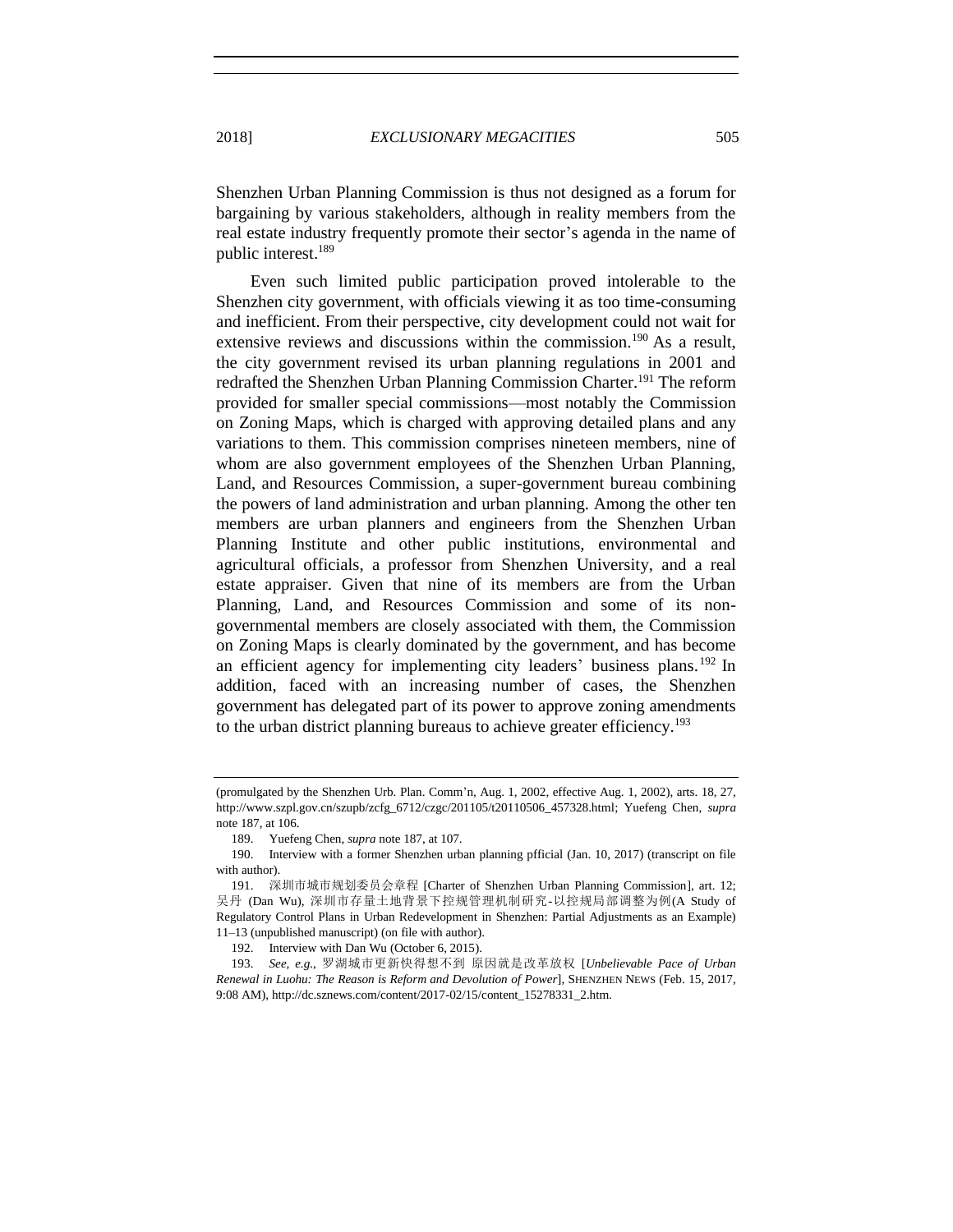What we see in the Shenzhen case is a tradeoff between legitimacy and efficiency. Even a limited broadening of public participation reduced decision-making efficiency, and thus found itself in tension with city development. As the primary suppliers of land for housing, city governments in China also try to maximize their profits from the land market. Because most local government functions are funded through land sales, the land price that governments can secure is crucial to their sustainability. City governments thus create a "hungry supply" (i.e., an insufficient supply that is never able to catch up with demand) to push up land and housing prices in order to harvest monopoly rents from the market. The resulting skyrocketing housing prices have made the lives of cities' middle- and low-income populations very difficult and, in many cases, pushed them out while also excluding potential incomers.

To further reduce housing supply and drive up housing prices, city governments strictly control residential development density. According to urban planning rules, the highest floor-area ratio ("FAR") for residential plots in Beijing is 2.8. <sup>194</sup> The corresponding figures for Shanghai, Guangzhou, and Shenzhen are  $2.5$ ,  $^{195}$  3.0,  $^{196}$  and 6.0, respectively.  $^{197}$  In comparison, the residential FAR in New York City can be 10 or even higher. <sup>198</sup> The first reason for city governments to limit residential development density is that they are concerned that high-rise residential buildings will attract too many residents, thereby exceeding the capacity of public facilities. The second reason is that they wish to control the total amount of available housing on the market in order to maintain high housing prices and, in turn, the high land prices which are crucial to government land-sales revenue. Let us think about a simple illustration. Suppose that a city mayor decides that the total amount of housing units should be limited to 1,000 during his term—the mayor can then choose to

<sup>194.</sup> 关于加强北京市城市建设节约用地标准管理的若干规定 [Stipulations on Strengthening Urban Construction Land Use Control Standards] (promulgated by the Beijing Mun. People's Gov't, effective March 24, 2008), http://www.lawinfochina.com/display.aspx?lib=law&id=6808.

<sup>195.</sup> 上海市城市规划管理技术规定 [Shanghai Urban Planning Administration Technical Regulations] (promulgated by the Shanghai Mun. People's Gov't, Oct. 18, 2003, effective Jan. 1, 2004), http://www.shanghai.gov.cn/nw2/nw2314/nw2319/nw2407/nw12939/u26aw972.html.

<sup>196.</sup> 广州市城乡规划技术规定 [Guangzhou City Urban and Rural Planning Technical Regulations] (promulgated by the Guangzhou Mun. People's Gov't, Oct. 19, 2015, effective Jan. 1, 2016), http://www.gz.gov.cn/gzgov/s8263/201512/731366b75b7c4c11af46b24c8550412c.shtml.

<sup>197.</sup> 深圳市城市规划标准与准则 [Shenzhen Urban Planning Standards and Rules] (promulgated by the Shenzhen Mun. People's Gov't, effective Jan. 1, 2014) http://www.zzguifan.com/webarbs/ book/52416/955629.shtml.

<sup>198.</sup> *Residence Districts: Overview*, N.Y.C. DEP'T CITY PLAN., https://www1.nyc.gov/site/ planning/zoning/districts-tools/residence-districts-r1-r10.page (last visited Mar. 20, 2018).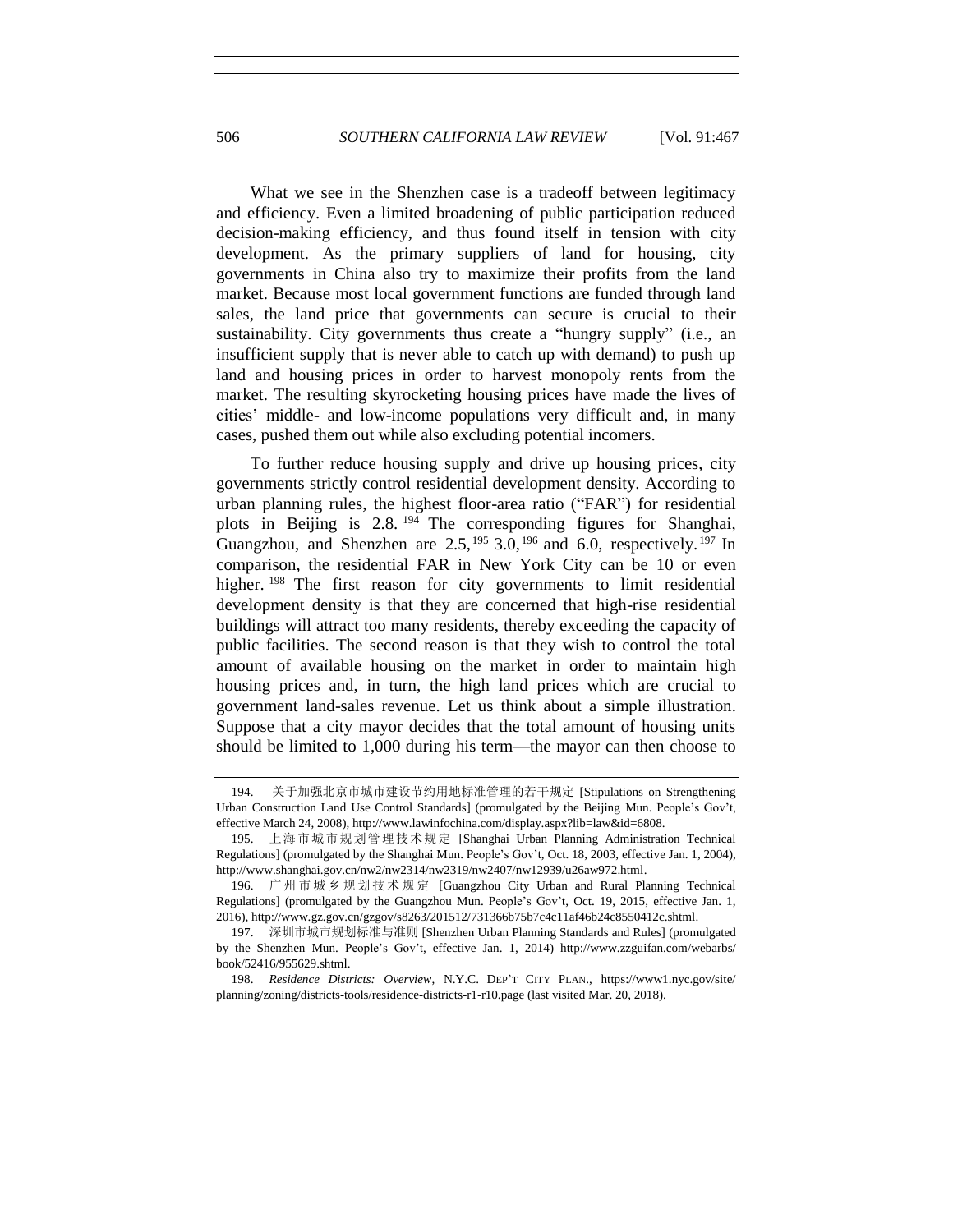sell 200 plots of land with a FAR of 5, or 500 plots of land with a FAR of 2. The 200 plots of land may sell at a higher price per plot than the 500 plots of land. But considering two additional factors, the total land sales revenue from the former is actually less than the latter: first, low-density housing is of higher price per unit; second, low-density housing puts much less burden on public infrastructure. Moreover, city governments always choose to sell more land rather than increase FAR, given their power to take land from farmers, with compensation equal to the agricultural value, and sell it to developers at a much higher price, reflecting the development value. 199

Real estate developers do lobby city governments for more density after they buy land from them. Like their counterparts in many other countries, real estate developers also invest in relationships with government officials, sometimes building up corrupt ties. However, even considering ex post adjustments and imperfect compliance, land use regulations in China still impose a highly restrictive constraint on urban land development. A recent empirical study investigated land developers' compliance with FAR, using a unique set of 854 pairs of land parcels and corresponding residential development projects across thirty major Chinese cities. In 181 of these 854 cases, the land developers exceeded the regulatory upper limits set when the land parcels were acquired. "The developers adjusted the FAR upward in 21.2% of all the cases, covering approximately 25.2% of the total land area developed. . . . Including all 854 cases, the total floor area was increased by 4.3% beyond the total regulatory limit due to upward adjustments of FAR."<sup>200</sup> The study also estimated that "there exists a significant gap between the FAR that maximizes the market land value and the regulatory FAR. . . ; "[c]orruption may facilitate an upward adjustment and reduce the gap, but only modestly." <sup>201</sup> Overall, this first empirical study "suggests that FAR regulations have imposed a highly restrictive constraint on China's urban land development even in the absence of strict compliance."202

Detailed plans also determine the ratios of industrial, commercial, and residential land. On average, industrial land occupies more than 20 percent of total buildable land in Chinese cities, a much greater percentage than in

<sup>199.</sup> *See* Qiao, *supra* not[e 39,](#page-10-0) at 103.

<sup>200.</sup> Hongbin Cai et al., *To Build Above the Limit? Implementation of Land Use Regulations in Urban China*, 98 J. URB. ECON. 223, 223–24 (2017).

<sup>201.</sup> *Id.* at 224.

<sup>202.</sup> *Id.*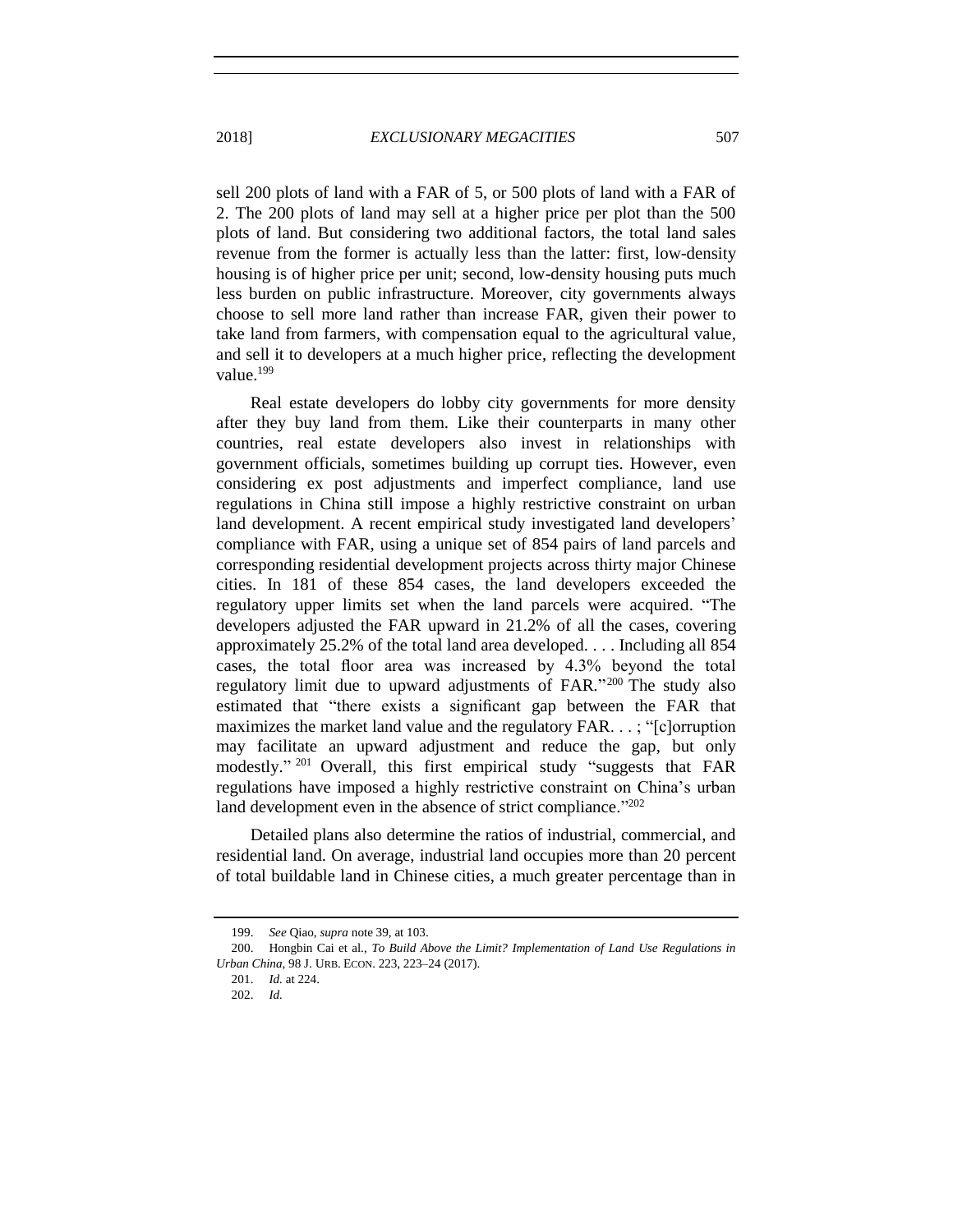other countries.<sup>203</sup> From 2009 to 2014, twelve major Chinese cities including Beijing, Shanghai, Guangzhou, and Shenzhen—zoned more than 40 percent of their annual land supply for industrial use.<sup>204</sup> Chinese cities have thus seen too much land zoned for industrial development and too little for residential development. Moreover, the development density of industrial land is often very low. According to the Chinese Ministry of Land and Resources, the FAR of industrial land in Chinese cities is about 0.8, on average, whereas the figure ranges from 1.0–2.0 in developed countries. <sup>205</sup> Partial reasons include the unexamined assumptions that industrial companies require large factories and that it is infeasible to move large machines to tall buildings, although in many cases neither is true: many industrial companies do not require large machinery, and it is not always difficult to install such machinery in high-rises, as evidenced by Hong Kong and other places in which land is used more efficiently.<sup>206</sup> However, industrial investors have no incentive to make more efficient or intensive use of land that is assigned to them by the government cheaply, or even at no cost. A comparison of industrial land prices and the prices of other types of land reveals industrial land to be, on average, about one-sixth the price of residential land in 105 major Chinese cities.<sup>207</sup>

In conclusion, the growth machine of Chinese cities is sufficiently powerful to control the decision-making processes of land use, and cities use that power to maximize land sale revenues and promote economic growth based on industrial development. The result has been a limited housing supply and controlled residential development density, which in turn contribute to skyrocketing housing prices and the exclusion of lowerend housing consumers from megacities.

## C. PUBLIC PARTICIPATION: THE SLOW RISE OF A MOVEMENT

<span id="page-41-0"></span>China's reforms have maintained the political structure of the party state while liberating the economic sector, allowing individuals to own housing and hold land use rights within a system of strict government control. In the wake of economic development and urbanization, though,

<sup>203.</sup> *See* GUOJIN QI ET AL., 关于银行不良资产包涉及抵押工业地产的收购处置调研报告 [RESEARCH REPORT ON THE ACQUISITION AND DISPOSITION OF NON-PERFORMING BANKING ASSETS INCLUDING MORTGAGED INDUSTRIAL REAL ESTATE] (2015), http://www.coamc.com.cn/dfzch/jtyf/ ywtt/201508/P020150812561751803967.pdf.

<sup>204.</sup> *See id*.

<sup>205.</sup> *See id*.

<sup>206.</sup> *See id*.

<sup>207.</sup> *Id*.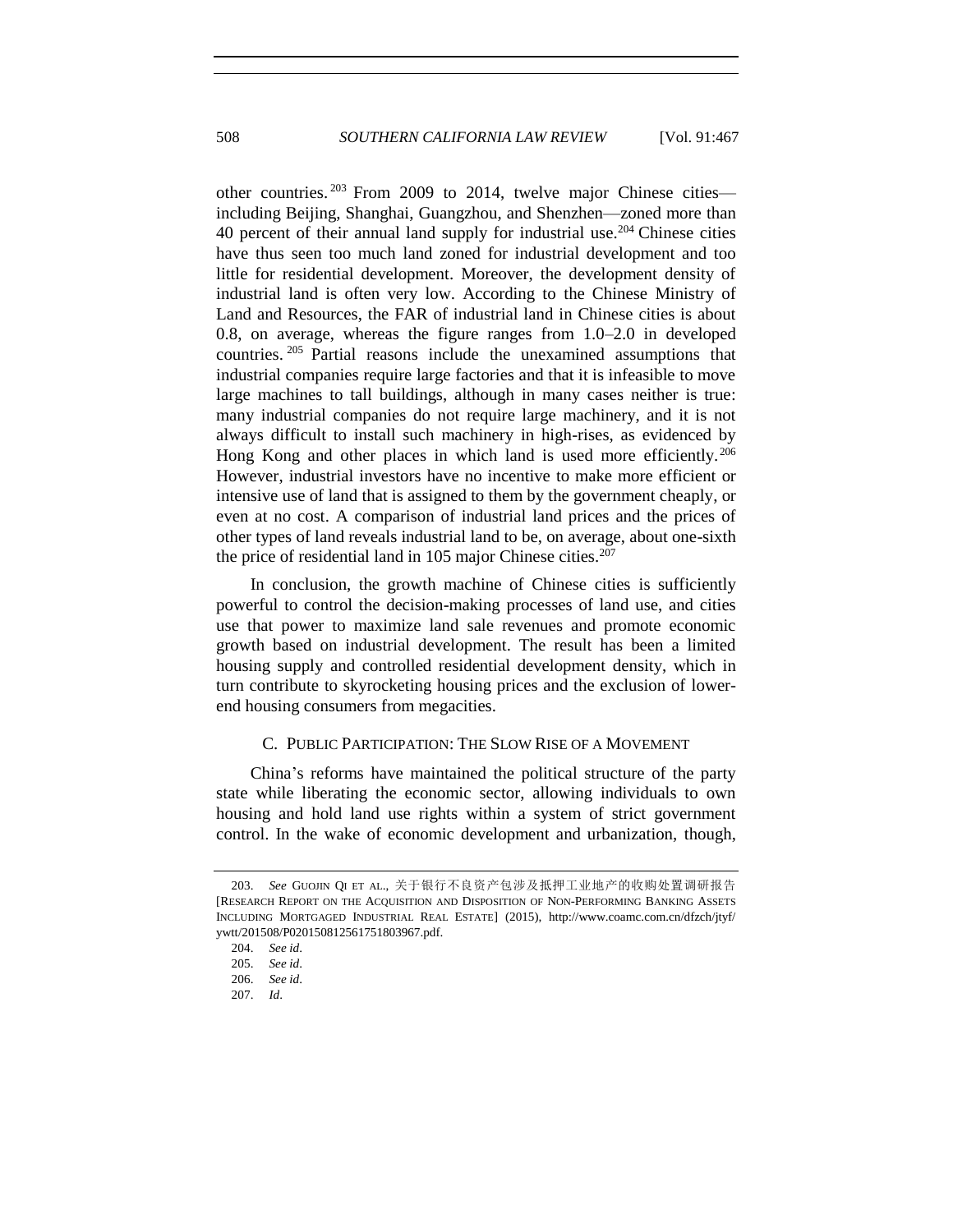city management became more complicated, and the interests of various parties within a city are increasingly interconnected. Urban planning decisions increasingly affect the lives of property owners; combined with growing awareness of and sensitivity to property values, this has led to greater public participation in urban planning decisions. The Chinese central government's role in this system is complex. Although supportive of local government autonomy, the central government sees public participation as a way of constraining abuses of power by local officials. As early as 2000, the then-Minister of Construction, Yu Zhensheng, emphasized the importance of public participation to urban planning.<sup>208</sup> In 2006, the Ministry of Construction promulgated urban planning ordinances that made public participation a principle of urban planning. The ministry also stipulated that urban planning drafts and detailed plan amendments must be open to public opinion and publicize the results of public surveys before the approval process could be completed.<sup>209</sup>

At the local level, city governments view public participation as a way of promoting public *acceptance* of urban planning decisions, partly in response to bottom-up pressure. For example, the 2003 revision to the Shanghai's urban planning regulations highlighted the importance of public participation and made listening to public opinion an urban planning requirement.<sup>210</sup> More specifically, it required the city's planning agency to publish detailed plans and organize meetings and hearings before submitting those plans for approval. The rules also stipulate that the city government should report to the city-level People's Congress or its standing committee annually to strengthen the monitoring of urban planning. <sup>211</sup> In the same year, Beijing's urban planning committee also made an effort to institutionalize public participation practices by promulgating the Beijing City Interim Rules on Urban Planning Publicity. <sup>212</sup> From November to December 2004, the committee also

<sup>208.</sup> Huajian Zhong, 俞正声部长告诫大城市一把手:城市规划公开才能遏制腐败 [Minister Yu Zhengshen Warned Leaders of Big Cities: Only Public Urban Planning Can Contain Corruption], Urban Planning Communication, No. 23, at 3 (2000).

<sup>209.</sup> *See* ZHENYU CHEN, 城市规划中的公众参与程序研究 [A RESEARCH ON THE PROCESS RELATED TO PUBLIC PARTICIPATION IN URBAN PLANNING] 42–43 (2009).

<sup>210.</sup> *See* 上海市城市规划条例(2003 修正), [Shanghai Municipal Regulations of Urban Planning (amended 2003)] (promulgated by the Shanghai Mun. People's Cong. Standing Comm., Nov. 13, 2003), art. 26, http://www.shqyg.com/renda/cwhgb/node185/userobject1ai609.html.

<sup>211.</sup> *See id.*, arts. 17–19.

<sup>212.</sup> *See* 北京市城市规划公示管理暂行办法 [Beijing City Interim Rules on Urban Planning Publicity] (promulgated by the Beijing City Gov't Comm. of Urb. Plan., Nov. 7, 2003, abolished Jan. 1, 2009).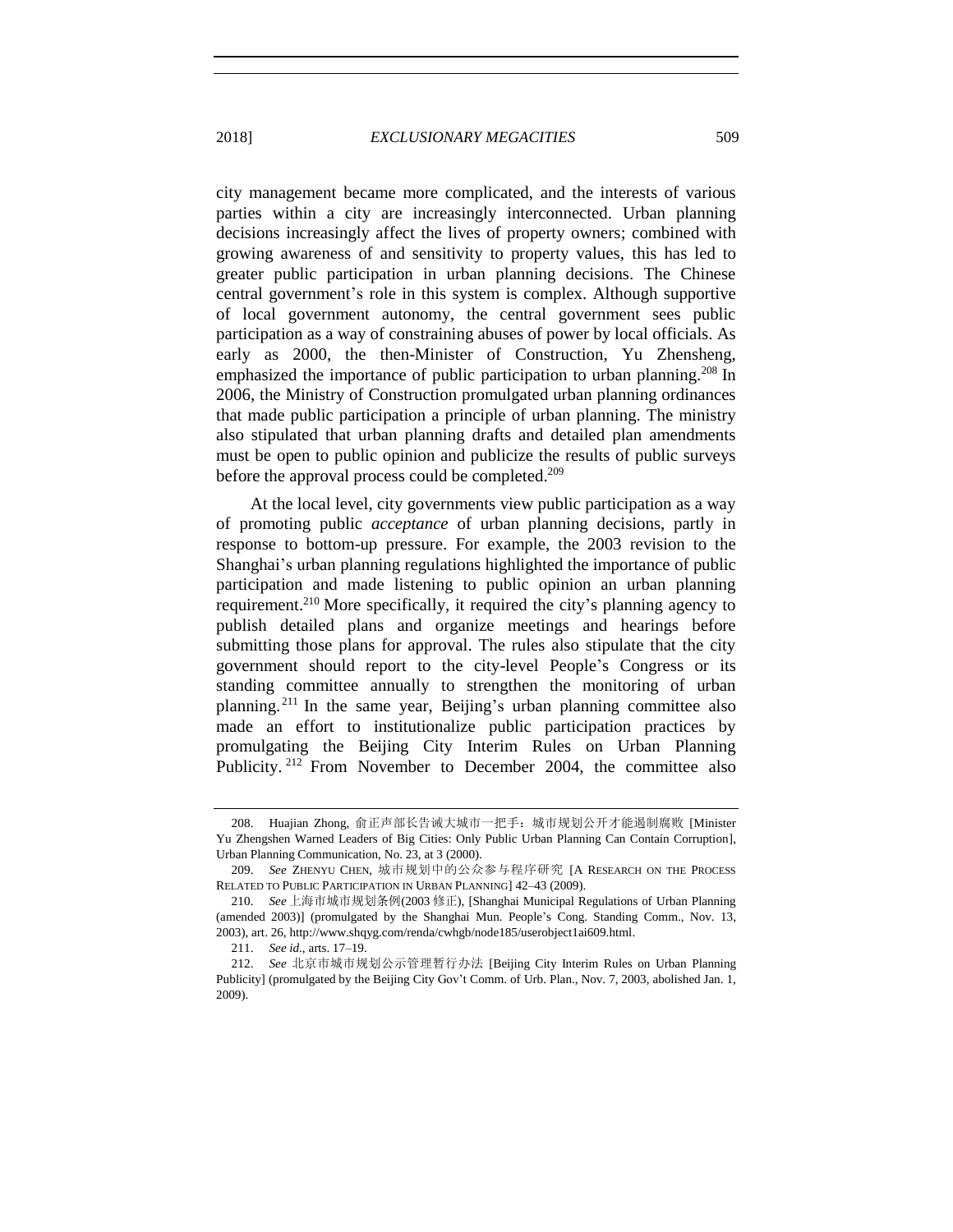publicized its draft of the revised Beijing City Comprehensive Plan to solicit public opinion.  $2^{13}$  In 2006, Shenzhen followed suit, again emphasizing the importance of public participation by soliciting public opinion on its comprehensive plan for 2020. It even changed the strategic positioning of several urban districts in response to public opinion.<sup>214</sup>

These local initiatives culminated in the incorporation of public participation in the country's 2007 Urban and Rural Planning Law ("URPL"), which for the first time established a national legal framework for such participation in urban planning.<sup>215</sup> Article 26 of the URPL states that drafting agencies should make drafts of comprehensive plans available to the public for at least thirty days and organize meetings, discussions, hearings, or other forums to solicit both experts and public opinion.<sup>216</sup> The agencies should then consider such opinions carefully and attach a relevant report in their submissions for approval. Recent changes to the URPL have given neighbors more influence over development decisions than they enjoyed in the past. The current rules require agencies proposing a zoning amendment to solicit the opinions of "parties of interest" ("PoIs") in the area. They also conclude that detailed control plans—which impose specific restrictions on land development—directly affect the interests of those parties, and therefore their opinions are required before modification. <sup>217</sup> Another section of the URPL establishes the same requirement for variations to detailed building plans, and require that PoIs be compensated where zoning variances result in property value losses.<sup>218</sup> These stipulations in the URPL signal significant progress in public participation in Chinese urban planning. However, the limitations are also quite apparent. Comprehensive plans are often too broad and vague for meaningful public participation, whereas detailed control plans and zoning variations are limited to PoIs with a clear entitlement and specific interest

<sup>213.</sup> *See* Peng Xinqiong, 北京城市总体规划(2004–2020 年)昨起公示 [*Beijing City Comprehensive Plan 2004–2020 Publicized Yesterday*], NEWS 163 (Nov. 7, 2004, 2:09 AM), http://news.163.com/41107/2/14I5OQSA0001124T.html.

<sup>214.</sup> *See* Bing Zou et al., 从咨询公众到共同决策—深圳市城市总体规划全过程公众参与的实 践与启示 [*From Public Consultation to Joint Decision-Making: Practice and Implications of Public Participation in the Process of the Shenzhen Comprehensive Urban Plan*], 35 CITY PLAN. REV. 91, 91– 96 (2011).

<sup>215.</sup> *See* 中华人民共和国城乡规划法 [Urban and Rural Planning Law of the People's Republic of China] (promulgated by the Nat'l People's Cong., Oct. 28, 2007, effective Jan. 1, 2008).

<sup>216.</sup> *Id.* art. 26.

<sup>217.</sup> *Id.* art. 48.

<sup>218.</sup> *Id.* art. 50.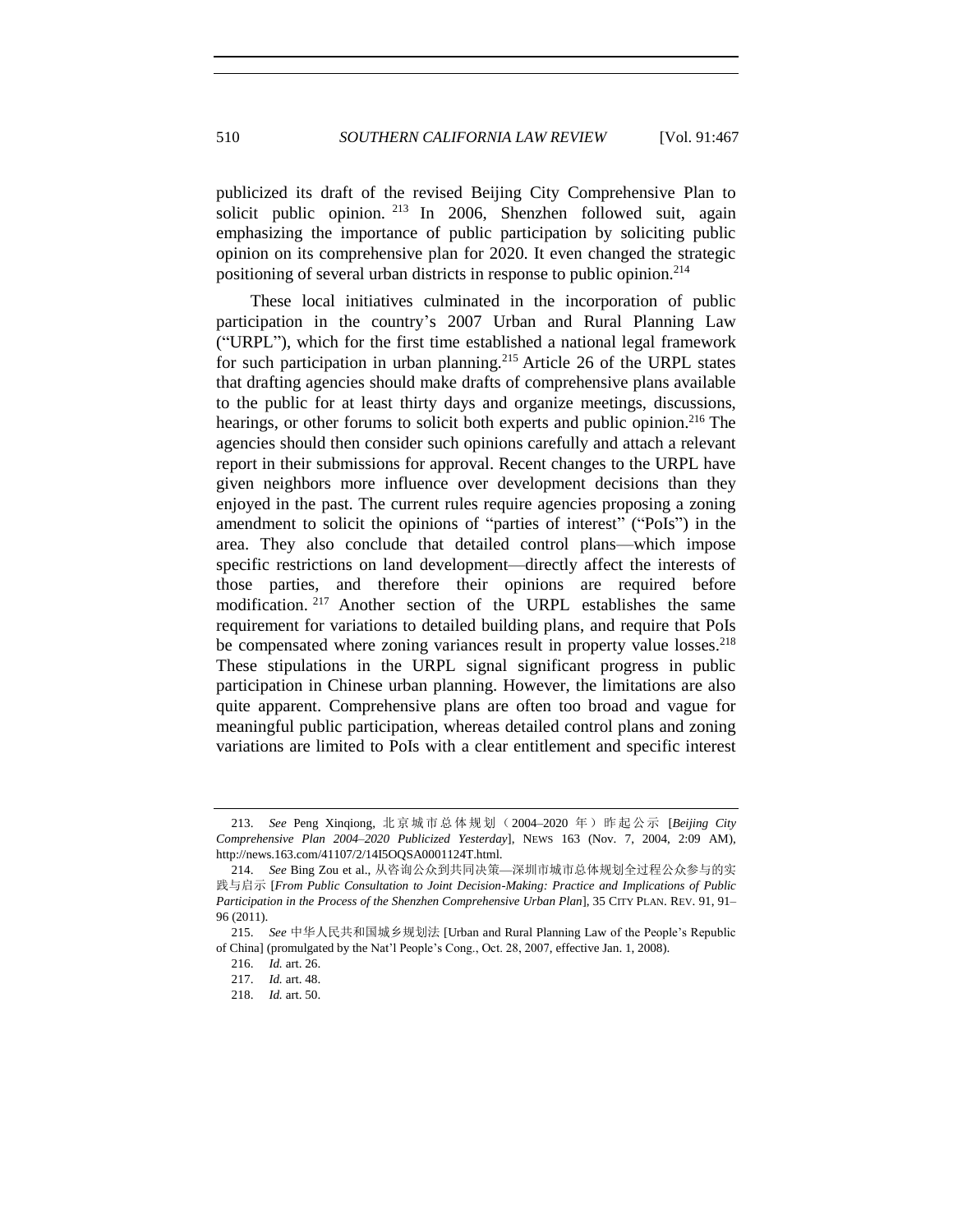in judicial or administrative procedures. 219

## <span id="page-44-0"></span>1. Impotent Public Participation in Comprehensive Plan Formulation

As discussed above, comprehensive plans focus on the strategic positioning, grand goals, and plans of a city. They are drafted by professional urban planners, and are often too complex for individual participation. They represent the intention and will of city leaders, to be implemented by urban planners and legitimated to some extent by a veneer of public participation. It is argued here that public participation faces three main problems in drafting comprehensive plans.

First, the timing of public participation comes quite late in the process. According to the URPL, public opinion should be solicited before the draft plan is submitted for approval. In other words, the plan has been drafted before any public input, and the public has limited options for making substantial changes to it. The drafting agency does not usually expect any overhaul of its draft plan. Urban planners use their own models, mechanisms, and terms in drafting comprehensive plans, and do not expect laypersons to understand the process, let alone engage in any meaningful participation. Individual complaints are often rejected with reference to the "science" of comprehensive plans and the interconnectedness of a city's various goals within those plans.

Second, comprehensive plans are generally too broad and too vague to foster substantial public participation. The URPL reflects a lack of clarity regarding the purpose of participation as well as who should participate. The URPL offers no clear definition of who constitutes the public in law which means that anyone can participate in theory, but only certain members of the public have the capacity and motivation to engage in the process in practice. This lack a clearly defined explicit entitlement to public participation also results in a lack of structure for that participation. The primary avenue of participation—as in the U.S.—is public hearings. However, there are no clear rules for public hearings in China. Given the lack of guidance on who should participate, public hearings often turn into a public show put on by local government officials and the urban planning experts they invite. Hence, public participation is largely symbolic, especially given that members of the public are often less interested in

<sup>219.</sup> *See, e.g.*, 定安县人民政府与定安金地建设开发有限公司规划行政管理上诉案 [People's Gov. of Ding'an Cty. v. Ding'an Jindi Constr. & Dev. Co.] (Hainan High People's Ct. 2016), http://openlaw.cn/pdf/judgement/b25f8d1c215d453d94c32965ad6f94bf.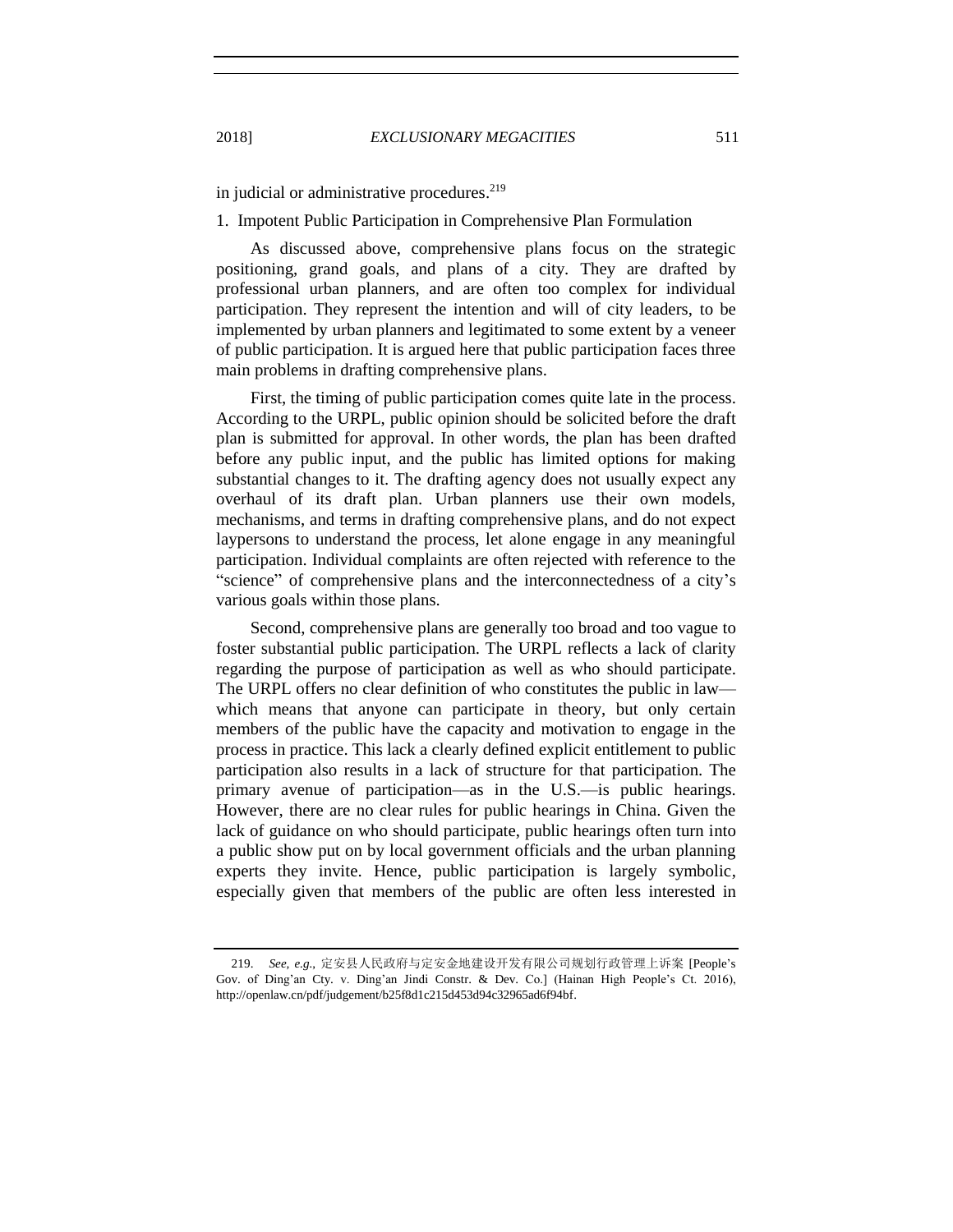512 *SOUTHERN CALIFORNIA LAW REVIEW* [Vol. 91:467

comprehensive plans than they are in specific neighborhood projects.<sup>220</sup>

Finally, the URPL is unclear about the consequences of neglecting the public participation requirement. It simply requires a drafting agency to submit a report responding to public opinion without specifying any consequences sufficient to force meaningful participation. For all of these reasons, the so-called public participation movement has not lead to better urban planning. Nor has it changed the administrative-driven nature of urban planning or counterbalanced the influence of growth machine elites.

## <span id="page-45-0"></span>2. Zoning Maps and Adjustments: Housing Owners as Parties of Interest

In contrast to the lack of clarity surrounding "the public," PoIs have specific rights, including the right to request information on construction projects that might affect their interests and the right to initiate administrative (and even private) litigation if their property rights are violated.<sup>221</sup> Both administrative and judicial agencies in China equate PoIs with housing owners. If you own an apartment in a neighboring area, you are by definition a PoI; if you do not, you cannot be a PoI.<sup>222</sup> Considering that PoIs were already the most active participants in the drafting of comprehensive plans, the more specific rights and procedures they have been granted at the detailed-plan level afford them even greater power relative to non-property owners. However, PoIs in China are still not satisfied by the administrative and judicial protection of their property interests, and often engage in public protests when these interests are challenged. As a result, the limited progress achieved in public participation has been dominated by this rising class of property owners, who are sensitive to anything likely to diminish the value of their property, whether it be the rezoning of public land or open space as residential land or just the simple addition of more housing to their neighborhood. Accordingly, housing development in China's megacities has become even more difficult to achieve than before, and urban planning decisions are

<sup>220.</sup> *See generally* Guangxin Liu & Yanwen Liu, 论城市规划过程中的公众参与 [*On Public Participation in Urban Planning*], 8 THEORETICAL RES. URB. CONSTRUCTION 1 (2013); Yanfen Ye, 论 城市规划过程中的公众参与问题 [*On the Problem of Public Participation in the Process of Urban Planning*], 13 ECON. VISION 390 (2013). This is also consistent with Carol Rose's critique of master plans. *See* Rose, *supra* not[e 68,](#page-15-0) at 875.

<sup>221.</sup> 中华人民共和国城乡规划法 [Urban and Rural Planning Law of the People's Republic of China] (promulgated by the Nat'l People's Cong., Oct. 28, 2007, effective Jan. 1, 2008), arts. 9, 48, 60.

<sup>222.</sup> *See, e.g.*, 唐小红诉苏州市规划局规划许可纠纷案 [Xiaohong Tang v. Planning Bureau of Suzhou City] (Canglang District People's Ct. 2007); Chenwei Ji, 论行政诉讼中城市规划利害关系人 的判定 [*On the Judgment of Urban Planning Stakeholders in Administrative Litigation*], 32 LEGAL F. 70 (2017).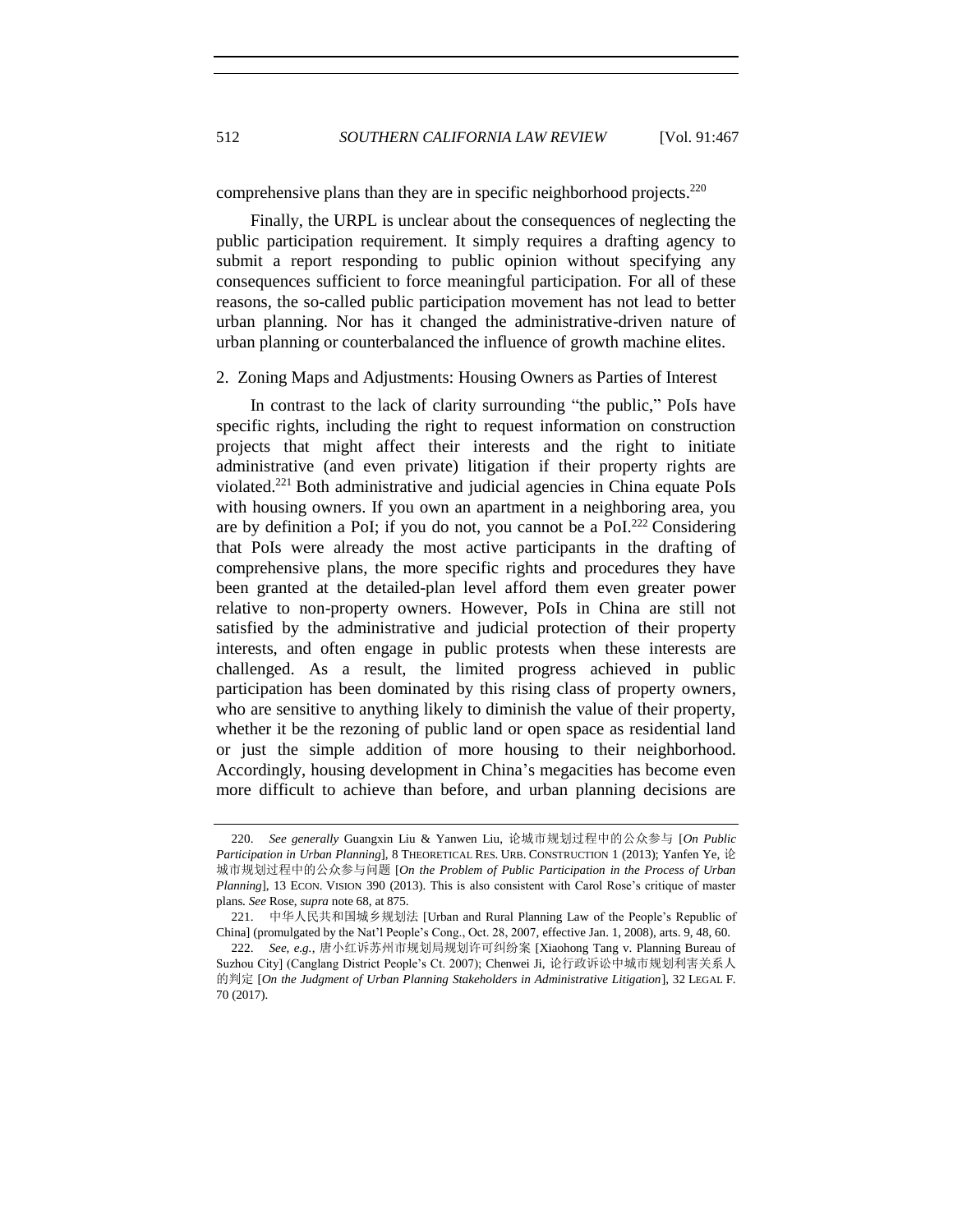increasingly facing challenges. $^{223}$ 

For example, within the past decade the central government has developed a major plan for the construction of affordable housing and ordered city governments to build a certain amount of such housing in their jurisdictions. To avoid concentrating the poor in particular neighborhoods and districts, the Ministry of Construction has further promoted a mixture of affordable housing with regular commercial residential housing. However, these efforts have been met with a number of challenges from existing property owners. For instance, a 2008 affordable housing proposal in the Xu Jiahui district of Shanghai was originally planned for a central area, to promote the integration of people from different social and economic backgrounds and to avoid the segregation of rich and poor. The proposal passed with little difficulty (probably due in part to limited public participation), but once the project got underway, more than 6,000 households in the neighboring residential district rose up in protest.  $224$ These property owners first argued that the project would occupy land that had originally been planned for a healthcare facility, senior center, and kindergarten. In response, the government explained that those public facilities would be included in the affordable housing project and open to all of those living nearby. The property owners then claimed that the project might influence the natural light and air quality in the neighborhood. What was their real concern? As one resident explained in the aftermath, "We were concerned that low prices and [a] low-income population would pull down housing prices [in] the three [surrounding] neighborhoods." <sup>225</sup> The pressure that property owners exerted through institutional channels, such as the local People's Political Consultative Conference, resulted in the Shanghai city government relocating the project to a more remote area.<sup>226</sup>

This case illustrates the national debate over the concept of mixed living for the rich and poor (*pinfu hunju*). The Ministry of Housing and Urban-Rural Development promotes such mixed living, requiring real estate developers to incorporate a certain percentage of affordable housing

<sup>223.</sup> *See, e.g.*, Yang Jian, 改规划乱规划无规划 政绩驱使致城市规划乱象频出 [*Problematic Urban Planning Motivated by Political Achievement*], PEOPLE (Dec. 13, 2013, 8:23 AM), http://finance.people.com.cn/n/2013/1213/c1004-23830135.html.

<sup>224.</sup> Jia Lunong, 上海市中心建经适房遭附近业主联合抵制 [*The Construction of Economically Affordable Housing in the Downtown Shanghai Faces Boycott from Nearby Property Owners*], SINA NEWS (Aug. 17, 2010, 1:00 AM), http://news.sina.com.cn/c/sd/2010-08-17/010020910222.shtml.

<sup>225.</sup> *Id*.

<sup>226.</sup> *Id*.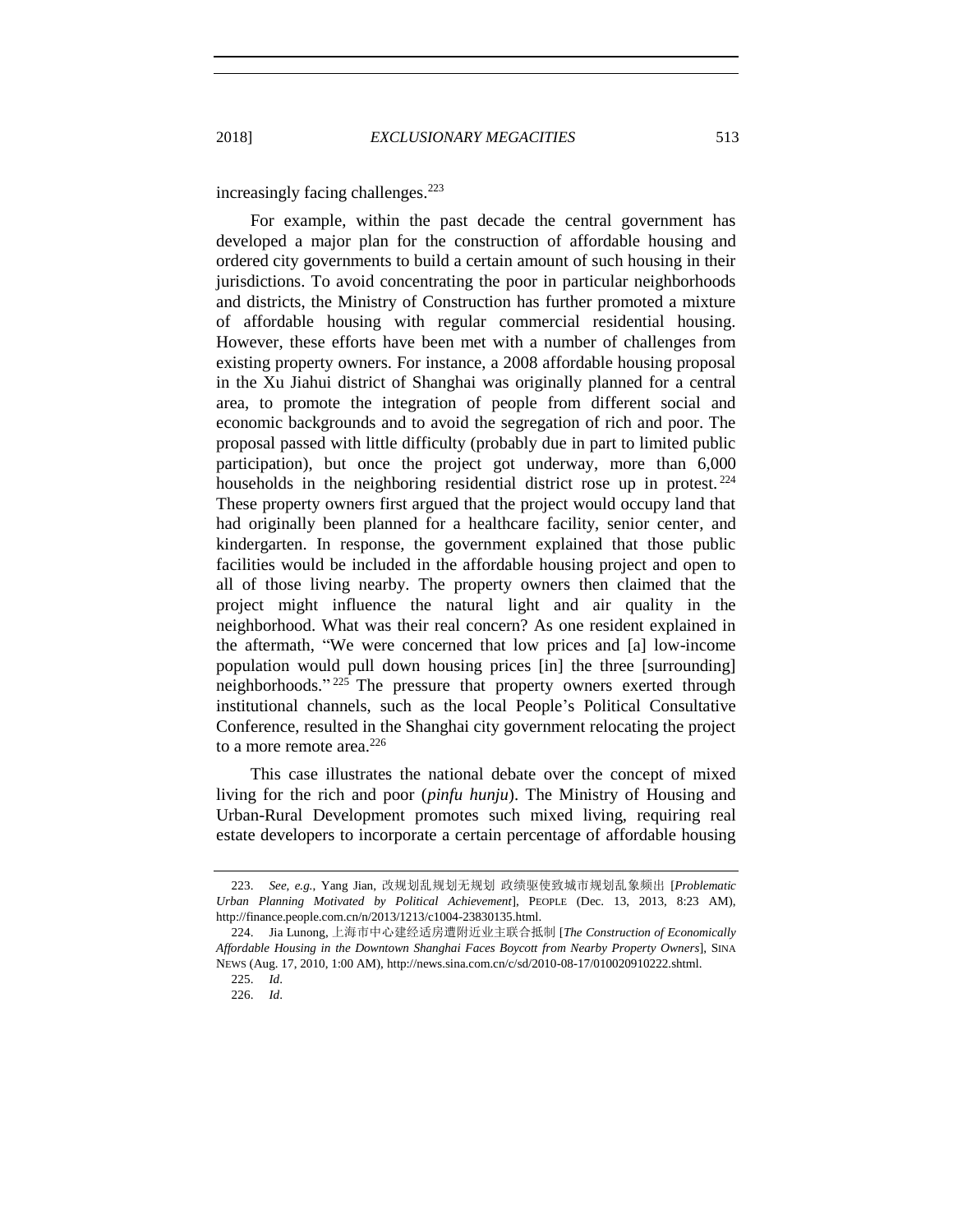into their projects to avoid concentrations of the poor in particular regions. However, both real estate developers and high-income residents have expressed opposition to this policy. As one such resident from Lanzhou in Gansu province explained, "I paid a large amount of money for housing exactly for its environment and surroundings; it's good for us and for our children's education." <sup>227</sup> Property owners' concerns over property values, which are inseparable from existing neighborhood characteristics, have contributed to the rise of the NIMBY movement in China. It has become increasingly common for middle-class property owners to challenge urban planning decisions, sometimes through public protests. NIMBY movements across the country have forced local governments to take existing property owners' interests more seriously, though the political and social impact of such movements on Chinese urban governance is yet to be fully examined.<sup>228</sup> To date, the movement has attracted public attention primarily with respect to environmental issues, as in the case of opposition to the construction of nearby chemical factories or garbage-disposal sites. 229

Community opposition thus far has been separate from public participation. Unlike their American counterparts, local communities in China have little institutional power in the urban planning process. Under Chinese law, public participation is incapable of accommodating and dealing with community opposition, which is why such opposition is mainly presented politically, in the form of public protest. However, such protests have proved a powerful weapon in slowing down governmentplanned development projects, owing to the government's concern with social stability.<sup>230</sup> Overall, the NIMBY movement in China has not made cities more inclusive, but rather has strengthened the government's already existing inclination to exclude newcomers who would impose a burden on public services or create a nuisance for neighboring property owners.

The voices of newcomers and citizens without property are completely

<sup>227.</sup> *See* Xiao Wenxin & Li Kainan, 媒体调查称兰州高低收入者均不满贫富混居政策 [*Those with High or Low Incomes Are All Dissatisfied with the Policies of Mixed Rich and Poor Residences*], SINA NEWS (Oct. 8, 2010, 12:17 AM), http://news.sina.com.cn/c/sd/2010-08-10/001720860323.shtml.

<sup>228.</sup> *See, e.g.*, Johnson, *supra* note [54,](#page-13-0) at 431; Sun, *supra* note [54,](#page-13-0) at 133, 136.

<sup>229.</sup> *See, e.g.*, 近年新建大项目受到周边居民反对事件一览(包括 PX 事件) [*Those Incidents That Received Opposition from Nearby Residents in Recent Years (Including the PX Incident)*], IFENG (Sept. 20, 2014, 2:24 AM), http://finance.ifeng.com/a/20140920/13131025\_0.shtml; Chen Yang, 东莞 樟木头上百村民散步抗议建垃圾焚烧厂 [*Hundreds of Villagers Protested the Construction of a Waste Incineration Plant in Zhangmutou, Dongguan*], SOUTHCN (Mar. 29, 2010, 9:11 AM), http://news.southcn.com/g/2010-03/29/content\_10554085.htm.

<sup>230.</sup> Johnson, *supra* note [54,](#page-13-0) at 436; Sun, *supra* note [54,](#page-13-0) at 136.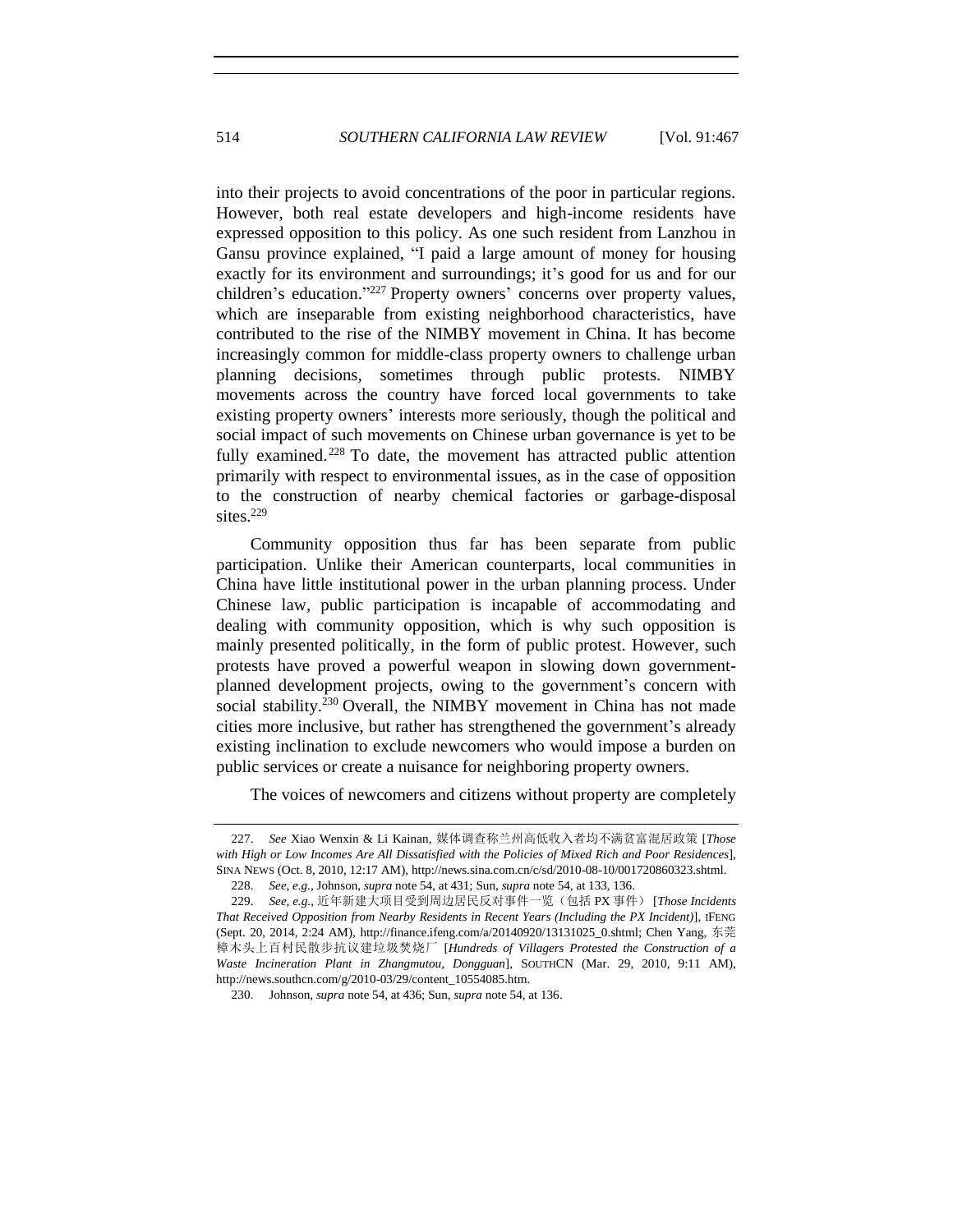2018] *EXCLUSIONARY MEGACITIES* 515

absent from the urban planning process. For example, bargaining in urban renewal, which has become an increasingly important means of city development, occurs primarily between growth machine elites government officials, real estate developers, and property owners—with the interests of the majority of residents in blighted neighborhoods namely, renters—receiving little, if any, consideration. In Shenzhen, eight million residents of intra-city villages (villages within the city) are migrants, and most of their landlords do not live in those villages.<sup>231</sup> When intra-city villages are targeted for redevelopment, their migrant worker residents (generally taxi drivers, factory workers, cleaning staff, security guards, and the like) are forced to move to another village.  $232$  If the Shenzhen government succeeds in redeveloping all such villages, migrant workers will have nowhere to live.

To summarize, urban governance in China is dominated by growth elites, including government officials who pursue industrial-driven economic growth, financial investors, and real estate developers. The decision-making mechanism is administratively driven and allows little democratic deliberation or public input. The resulting growth machine has little sympathy for the young and the poor. Combined with the conventional *hukou* regime, land use regulations have become an increasingly important weapon for Chinese cities to exclude the unwanted. The rise of homeownership in China was supposed to balance the power of local governments, but only to the limited extent of protecting existing property owners' interests. For the non-property owners in Chinese cities, Chinese NIMBYism operates similarly to its U.S. counterpart, serving to limit the housing supply and shore up housing prices by slowing down or pushing out development.

## <span id="page-48-0"></span>IV. HOUSING, THE NEW EXCLUSION, AND THE WAY OUT

Our research reveals that two very different systems—with very different legal frameworks, governmental structures, and goals—can each produce exclusionary housing policies that limit the construction of affordable housing where it is needed. The role of property owners in preventing development has widespread implications for society that go far

<sup>231.</sup> Shitong Qiao, *Planting Houses in Shenzhen: A Real Estate Market Without Legal Titles*, 29 CANADIAN J.L. & SOC'Y 253, 258–66 (2014).

<sup>232.</sup> *See* Eli Mackinnon, *The Twilight of Shenzhen's Great Urban Village*, FOREIGN POL'Y (Sept. 16, 2016), http://foreignpolicy.com/2016/09/16/china-demolition-economy-the-twilight-of-shenzhensgreat-urban-village-baishizhou.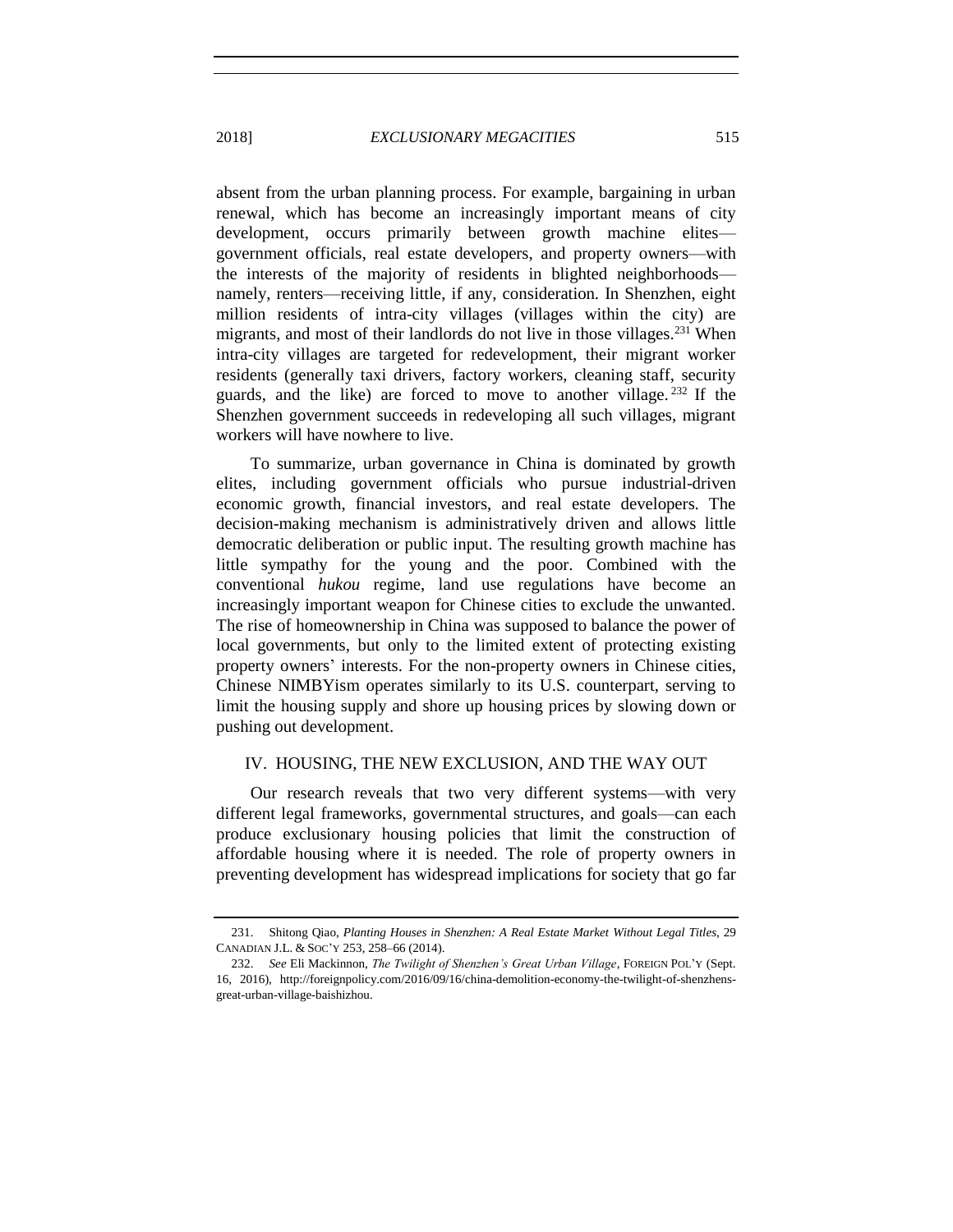beyond the issues of exclusion and inconvenience for developers. In recent years, a growing number of economists have begun to focus on the rapidly escalating cost of housing in many American cities—particularly coastal cities, where housing prices have risen dramatically—forcing many people to relocate. Jason Furman, Chairman of the Council of Economic Advisors under President Obama, has written:

[S]ome land use regulations can be beneficial to communities and the overall economy. There can be compelling environmental reasons in some localities to limit high-density or multi-use development. . . . But in other cases, zoning regulations and other local barriers to housing development allow a small number of individuals to capture the economic benefits of living in a community, thus limiting diversity and mobility. The artificial upward pressure that zoning places on house prices—primarily by functioning as a supply constraint—also may undermine the market forces that would otherwise determine how much housing to build, where to build, and what type to build, leading to a mismatch between the types of housing that households want, what they can afford, and what is available to buy or rent.<sup>233</sup>

<span id="page-49-1"></span><span id="page-49-0"></span>Furman's analysis relies on the work of Edward Glaeser, Joseph Gyorko, and Raven Saks, who concluded that zoning regulations in New York City increase the cost of housing there by 50 percent.<sup>234</sup> And high housing costs, as Peter Ganong and Daniel Shoag have argued, are largely responsible for hindering the migration of Americans from lower-wage to higher-wage regions. $^{235}$ 

In both the U.S. and China, the impact of overly restrictive development approaches has contributed to gentrification, as consumers seek housing in previously undesirable neighborhoods, with developers following close behind. As John Mangin has argued, zoning restrictions that prevent development in high-income areas push home-seekers to expand their targets to adjacent neighborhoods.<sup>236</sup> The result is a rise in

<sup>233.</sup> Furman, *supra* note [8,](#page-3-0) at 2. *See also* Peter Ganong & Daniel Shoag, *Why Has Regional Income Convergence Declined?* 1–4 (Hutchins Ctr., Working Paper No. 21, 2016).

<sup>234.</sup> Edward L. Glaeser et al., *Why Is Manhattan So Expensive? Regulation and the Rise in Housing Prices*, 48 J.L. & ECON. 331, 359–60 (2005).

<sup>235.</sup> Ganong & Shoag, *supra* note [233,](#page-49-0) at 2. Of course, land use regulation is not the only factor contributing to megacity housing shortages. For example, "[a]ccording to a recent study by Issi Romem, chief economist at BuildZoom, part of the explanation lies in the geographic characteristics of cities and metros—mountains, lakes, coastlines, etc.—that make it all but impossible to expand and add more housing."). Richard Florida, *Blame Geography for High Housing Prices?*, CITYLAB (Apr. 18, 2016), http://www.citylab.com/housing/2016/04/blame-geography-for-high-housing-prices/478680.

<sup>236.</sup> *See* Mangin, *supra* not[e 8,](#page-3-0) at 106.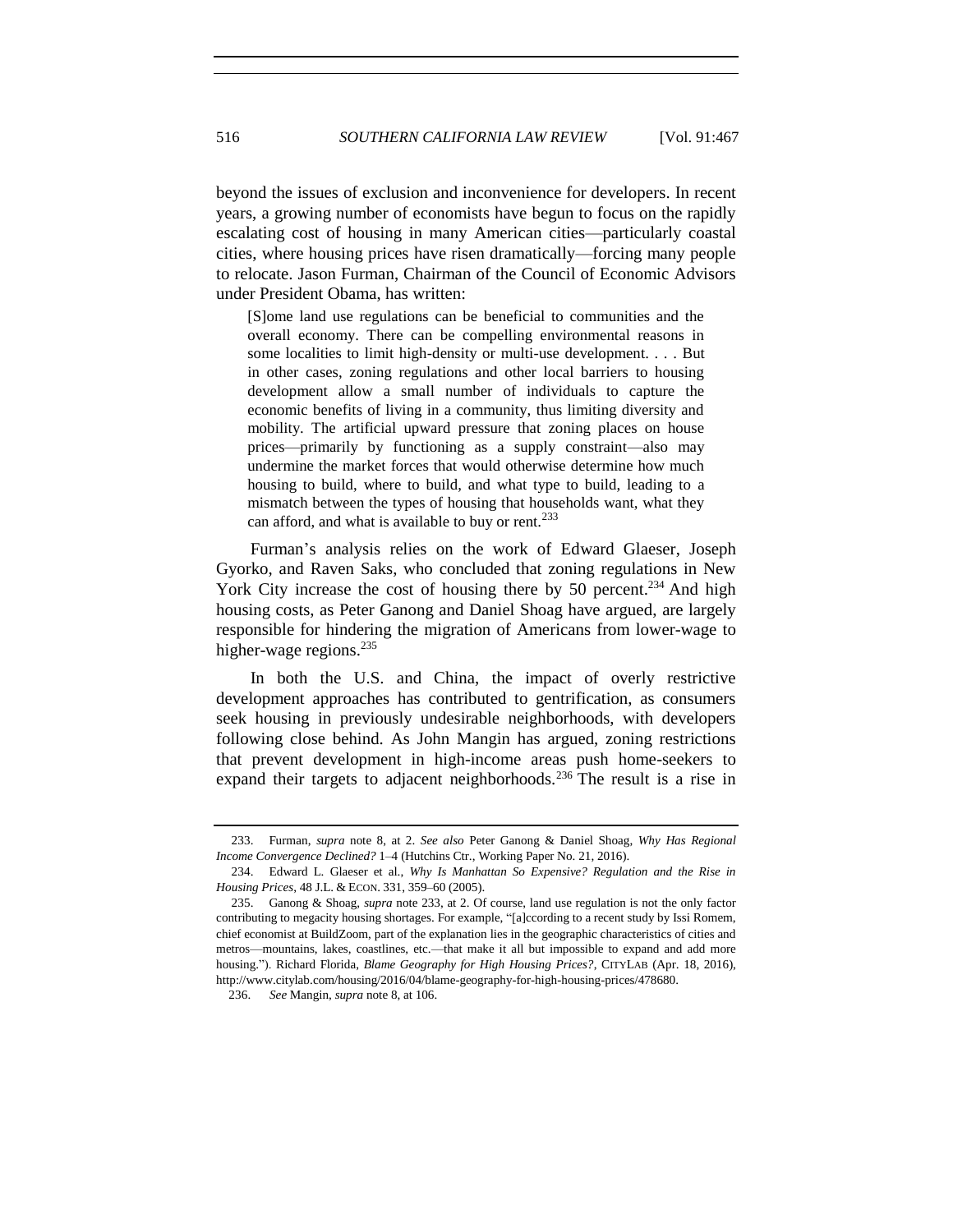housing costs there, which attracts developers—and a backlash from longterm residents concerned about being priced out of the area. However, efforts to stop development do little to prevent increases in housing costs, which are the result of demand rather than construction.<sup>237</sup>

In the remainder of this Article, we first discuss some of the commonalities and differences between the U.S. and China with regard to land use regulation in fast-growing cities. We then discuss several proposals made by other academics for dealing with exclusion in the context of urban development, and argue for replacing property-based urban governance with citizenship-based urban governance.

# <span id="page-50-0"></span>A. U.S. AND CHINESE LAND USE REGULATION: CONVERGENCE TOWARD EXCLUSION?

As this Article reveals, the political systems in both the U.S. and China have imposed limits on high-density development. To an American visiting China, the claim that the country's cities are "anti-density" may seem odd. After all, Chinese cities have many more high-rise apartments than American cities. And unlike in the U.S., it is true that the predominant living style in Chinese urban culture is apartment-dwelling, often in large buildings. However, as we have demonstrated herein, Chinese local governments often thwart the even-higher-density developments for which there is considerable demand. The fact that land sales account for a significant portion of local government budgets pushes those governments to transform additional rural land into developable residential areas instead of focusing their efforts on increasing the development of already-built-up areas, leading to the rapid sprawl seen in many cities. In the U.S., opposition to density is the fundamental position of most homeowners, as we have seen in the New York City cases. Historically, such opposition—a cause of deconcentration, or sprawl—has been less important than suburban opposition to development. However, should urban homeowner opposition continue apace, we can expect increased demand for new developments in exurban areas.

High on the list of reasons for opposing density in both the U.S. and China is concern for the additional infrastructure costs that density imposes. Concerns over overcrowding in schools, parks, and other public facilities, as well as over the potentially high costs of improving and expanding infrastructure, generate public opposition and government

<sup>237.</sup> *See id.*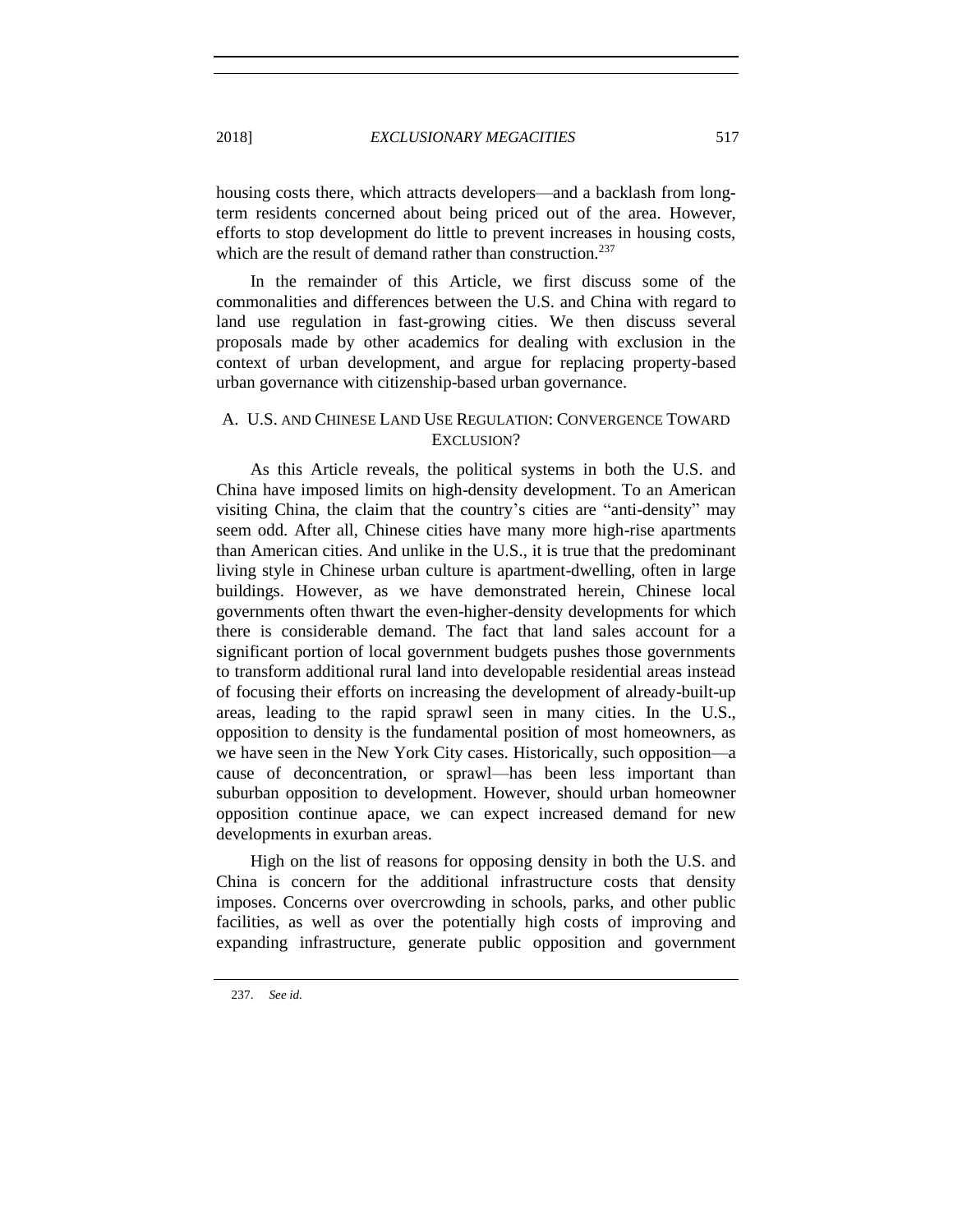obstruction to new development in both countries. In addition, explicit and implicit fears over income mixing have also shaped opposition to higherdensity housing. In the U.S., "snob zoning" is an old phenomenon. In fact, land use regulation in the West—from Euclid onwards—has been based in large part on the principle of separation of income levels. In China, this is a rather new phenomenon, but, as we have seen, exclusionary communities are becoming prevalent in the country's largest cities.

Housing markets in China and the U.S., albeit different in many ways, are exhibiting signs of convergence. This Article has focused on the housing debate in both countries' fast-growing cities, but such "weak market" cities as Ordos and Qinzhou in China<sup>238</sup> and Detroit and St. Louis in the U.S. feature a glut of affordable housing. In the U.S., that glut is the result of demographic changes in these and similar cities. People have moved in search of better economic opportunities, leaving their housing behind. In China, such oversupply is the result of poorly planned construction projects that were not based on market demand.

Despite dramatically different fundamental frameworks, the U.S. and China are also converging toward the same exclusionary results. In China, control of land use decisions remains concentrated in local government hands. Although real estate developers have some influence, government leaders make the decisions about what gets built and where. In the U.S., government regulators, private property owners, and developers vie for power in both short-term disputes over individual projects and long-term debates over the appropriate level of construction. Although governments in the U.S. have the power to reject proposals, and therefore shape development, they do not generally plan and/or initiate housing developments. However, even with concentrated power in China and dispersed power in the U.S., the end result in the megacities of both is a decision to limit growth.

Additionally, in the U.S., public participation is a fundamental aspect of the development process. New York City is a typical example. Its property owners and their representative organizations wield significant power in shaping both the general zoning map and decision-making about individual development projects. In China, public participation is limited, and has historically been directed toward input on general plans. However,

<sup>238.</sup> 中国或现 50 个"鬼城" 三亚威海排前十 [*China's 50 "Ghost Cities;" Sanya and Weihai Rank in the Top 10*], CAIXIN (Oct. 14, 2014, 9:58 AM), http://m.datanews.caixin.com/m/2014-10- 14/100738050.html.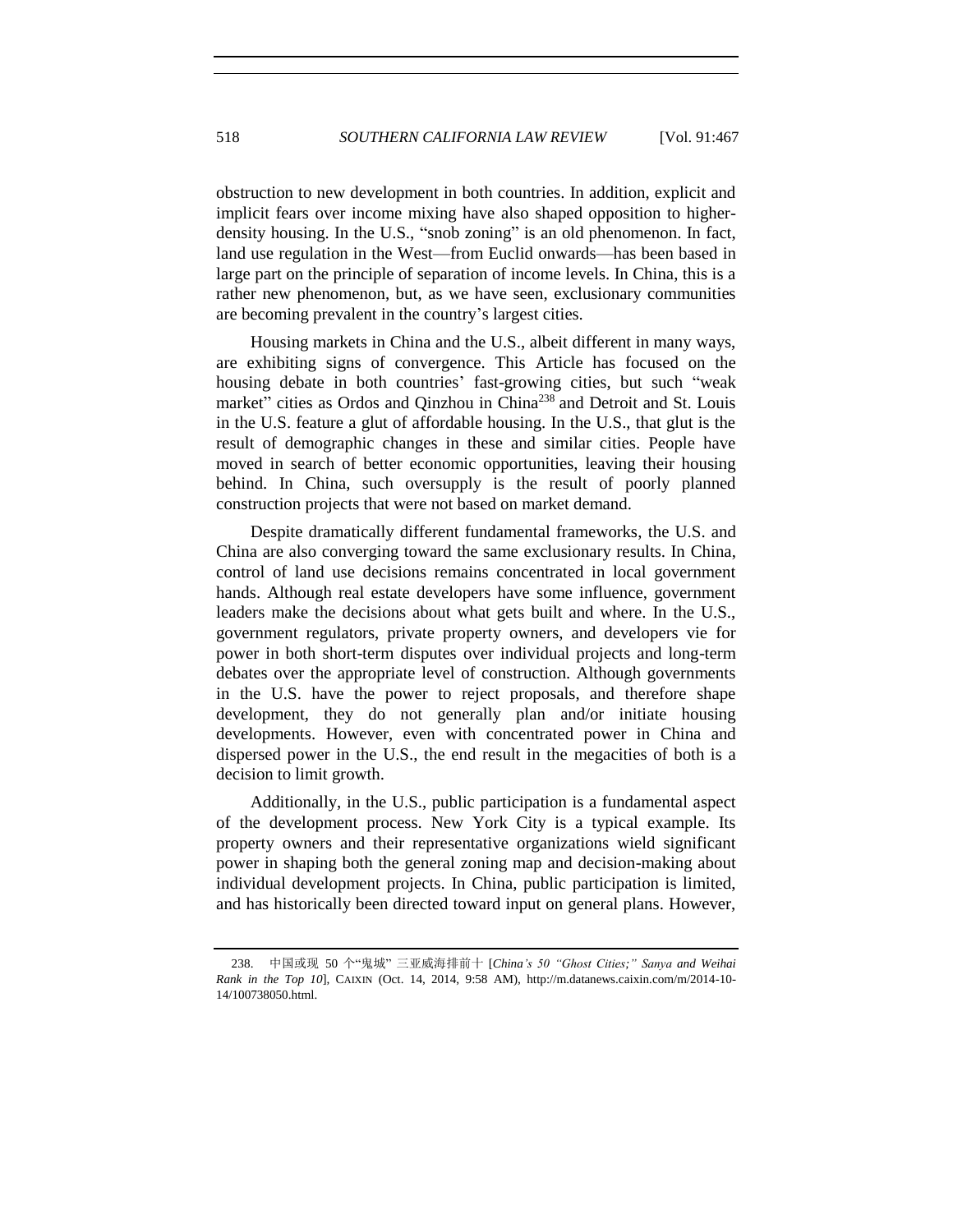2018] *EXCLUSIONARY MEGACITIES* 519

the situation is changing, with public opposition to development seemingly on the rise.

Finally, the types of markets and goals of government decisionmakers certainly differ in the two countries. In China, industrial development often takes priority over residential development. In the U.S., opposition to residential development is strong among residents and government officials because of concerns over the costs of increased density. Industrial development is less of a priority in American cities, which are generally older, with existing (and underutilized) industrial areas already in place. However, in both countries the fundamental structure of the property system is based almost exclusively on the interests of current property owners. In China, much of the land remains owned by the government. The transfer of land to private parties has brought about new development, but not enough to meet demand. In the U.S., private land ownership is the norm, but private property owners' incentives to limit competition for resources and to maintain property values point toward exclusion. Our research leads us to conclude that more equitable land use regulatory regimes require the conscious inclusion of non-property owners in the planning and development process. Neither a public nor a private system that places power solely in the hands of property owners will ever produce the necessary amount of housing.

# B. TOWARD A NEW, INCLUSIONARY REGULATORY SYSTEM

<span id="page-52-0"></span>The value of cities, according to agglomeration economics, is that they are able to share information, talent, public transportation, education, healthcare systems, and other public goods. Sharing and more inclusive cities are more efficient than exclusionary cities, as they ensure that developments benefit from the greater availability of human capital, governments benefit from more taxes, and citizens (both old and new) benefit from more information, communication, services, and opportunities. That is how cities have grown over time and why we consider them the greatest invention of civilization.<sup>239</sup> Recognizing the importance of cities to human development, people also share a vision of "cities for all," to be achieved, as the U.N. General Assembly resolved, "by leveraging the agglomeration benefits of well-planned urbanization, high productivity, competitiveness and innovation, by promoting full and productive employment and decent work for all, [and] by ensuring the

<sup>239.</sup> GLAESER, *supra* not[e 4,](#page-2-4) at 6.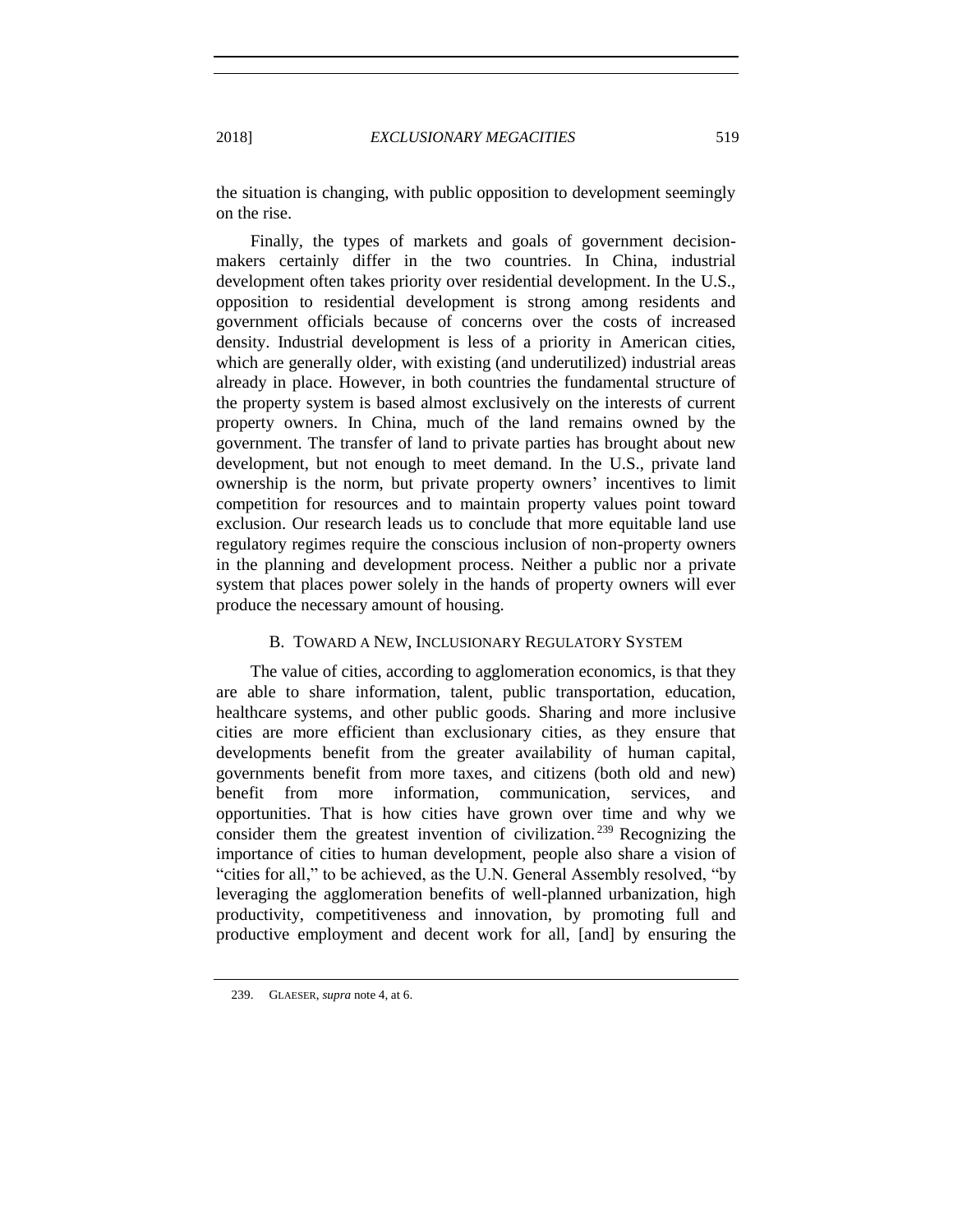creation of decent jobs and equal access for all to economic and productive resources and opportunities."<sup>240</sup> Fundamental to the core of inclusive cities, of course, is "a variety of adequate housing options."<sup>241</sup>

However, as exemplified by the comparative study reported herein, vested interests in both American and Chinese megacities have accelerated their exclusionary tendencies. To address the failure of the political markets regarding land use regulations in megacities, we can either abolish zoning altogether  $242$  or empower non-property owners in the decision-making process of zoning. Abolishment of zoning would theoretically enable landowners to "develop their property in the manner they desire[]."<sup>243</sup> But the question is whether landowners desire the same amount of housing as do potential consumers—in particular the middle- and lower-end consumers. As discussed previously, this is not necessarily the case. Moreover, the expansion of government in Chinese and American metropolitan areas has rendered this solution very difficult, if not entirely infeasible. The other approach—empowering those whose interests are not protected by the current system—is thus more practical. Land use regulations have become more necessary than they were a century ago because of interconnectedness and the agglomeration of economic and social activities in cities. However, that does not preclude the possibility of redefining the boundaries of the political market of urban governance. A more balanced approach may be to facilitate equal access and participation in the political market by creating neighborhood plans that set general parameters for development while leaving individual development decisions to individual property owners, supplemented by private remedies. The essential component of this approach is to clearly define the boundaries of the political market and the entitlements of its participants.

Urban governance regimes are shaped by city politics, increasingly dominated by private owners in the U.S. and by public ones in China. There are few meaningful mechanisms to welcome newcomers, traditionally the primary source of cities' greatness. These problems cannot be resolved solely by technical revisions of democratic procedures; they can be resolved only by changing the composition of political representation. Newcomers to cities must be afforded more power to shape

<sup>240.</sup> G.A. RES 71/256, ¶14(b) (Dec. 23, 2016).

<sup>241.</sup> *Id.* at ¶ 33.

<sup>242.</sup> Ellickson, *supra* note [93,](#page-21-1) at 705–11; Ilya Somin, *The Emerging Cross-Ideological Consensus on Zoning*, WASH. POST (Dec. 5, 2005), https://wapo.st/1Ny1U4C; Glaeser, *supra* not[e 9.](#page-3-2) 

<sup>243.</sup> Glaeser et al., *supra* not[e 234,](#page-49-1) at 367.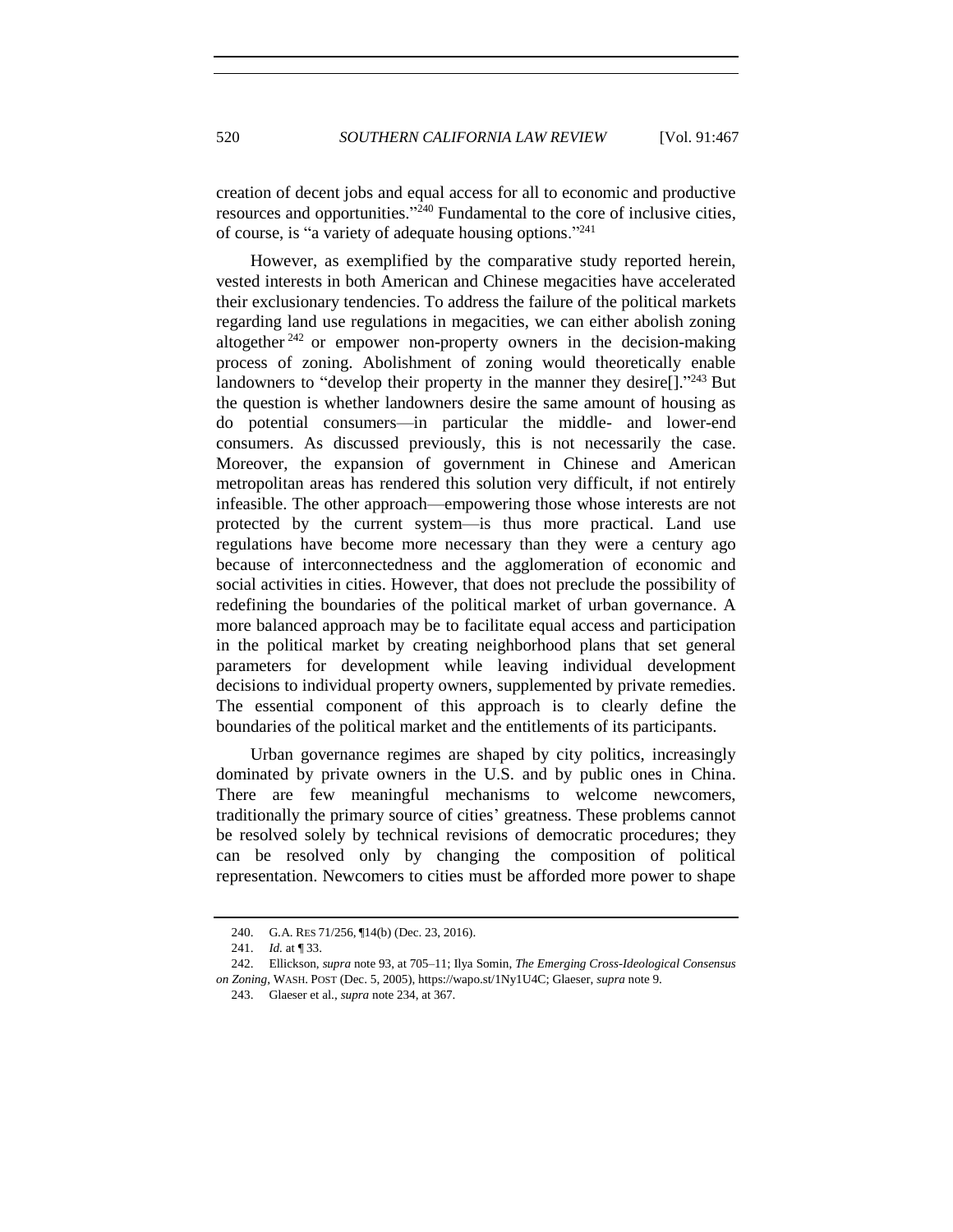land use regulations. Changing the number and composition of participants could well reshape the urban governance landscape. Empowering absent stakeholders is of more fundamental importance than effecting technical amendments to land use procedures and regulations. Zoning budgets and city-level discussions can improve the situation by limiting the influence of local community opposition, but they will not shift the city dynamics from pro status quo to pro housing development.

In his celebrated article, *Suburban Growth Controls*, Ellickson addresses how to protect housing consumers against monopoly pricing.<sup>244</sup> His proposal is to grant housing consumers legal rights: more specifically, an entitlement to initiate antitrust class actions, using the threat of damages to deter housing owners from exercising monopoly control over zoning.<sup>245</sup> In the spirit of incorporating housing consumers into the bargaining process, we propose to restructure the political market for urban governance to bring housing consumers into the political market, and to entitle them to participate in zoning decisions. Doing so would mean changing the current tripartite urban planning framework to a four-party framework.

In future work, we plan to develop a way to incorporate non-property owners into the political system.<sup>246</sup> However, we suggest several first steps. In essence, urban governance regimes must give non-property owners and their representatives, as well as NGOs that build and advocate for affordable housing, a substantive voice and power in the process of deciding overall land uses and urban development densities. For example, governments in both China and the U.S. could consider establishing community involvement commissions at the city level to formally represent low-income populations, homeless residents, and renters in the urban planning process.<sup>247</sup>

Empirical studies have revealed that exit cannot replace voice in shaping policy change.<sup>248</sup> Meltzer and Schuetz's analysis of policy changes in 100 Bay Area cities and towns between 1998 and 2003 reveals that

<sup>244.</sup> *See* Ellickson, *supra* not[e 37,](#page-9-1) at 437.

<sup>245.</sup> *Id.*

<sup>246.</sup> *See* Wendell E. Pritchett, The Curious Tale of Public Participation in American Land Use Decisions (Mar. 14, 2017) (unpublished manuscript) (on file with author).

<sup>247.</sup> For a real-world practice, *see* Erica C. Barnett, *How Seattle Is Dismantling a NIMBY Power Structure*, NEXT CITY (Apr. 3, 2017), https://nextcity.org/features/view/seattle-nimbys-neighborhoodplanning-decisions.

<sup>248.</sup> *See* James S. Liebman, *Voice, Not Choice*, 101 YALE L.J. 259, 259–78 (1991).